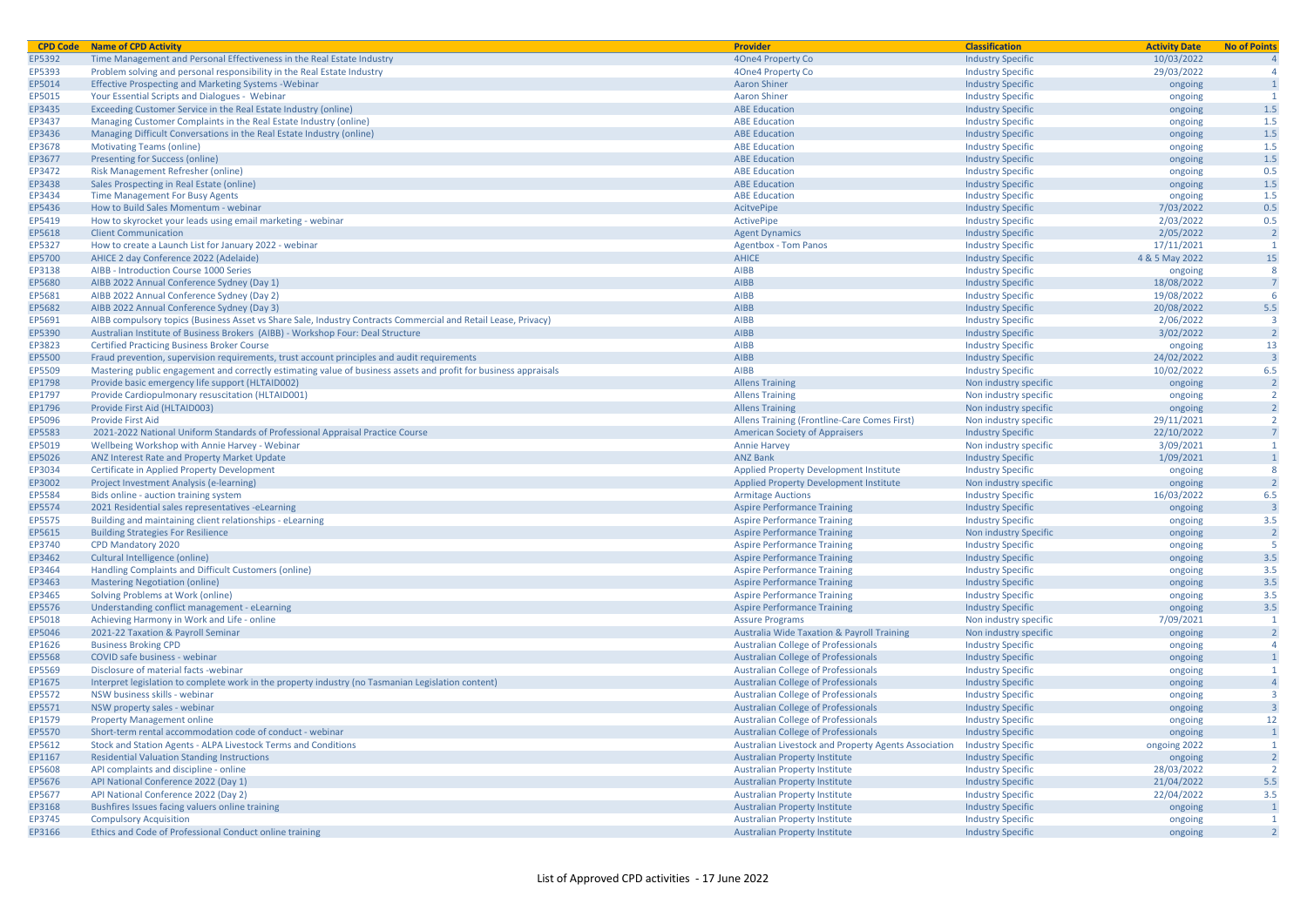| EP3746        | <b>Inspection Recording &amp; Measurements</b>                                      | <b>Australian Property Institute</b>       | <b>Industry Specific</b> | ongoing    | $\overline{2}$          |
|---------------|-------------------------------------------------------------------------------------|--------------------------------------------|--------------------------|------------|-------------------------|
| EP3167        | International Valuation Standard module online training                             | <b>Australian Property Institute</b>       | <b>Industry Specific</b> | ongoing    | $\overline{2}$          |
| EP5609        | Introduction to professional networking - online                                    | <b>Australian Property Institute</b>       | <b>Industry Specific</b> | 28/03/2022 | $\overline{2}$          |
| EP5610        | Livestream - NSW property market outlook                                            | <b>Australian Property Institute</b>       | <b>Industry Specific</b> | 3/02/2022  | $\overline{4}$          |
| EP3838        | <b>Risk Management Module</b>                                                       | <b>Australian Property Institute</b>       | <b>Industry Specific</b> | ongoing    | $\overline{2}$          |
| EP5299        | Southern Tasmania Market Update                                                     | <b>Australian Property Institute</b>       | <b>Industry Specific</b> | 11/10/2021 | 2.5                     |
| EP5037        | The Mills Project Site Inspection                                                   | <b>Australian Property Institute</b>       | <b>Industry Specific</b> | 15/09/2021 | $\overline{2}$          |
| EP1689        | Asbestos - Property Professional's Practical Guide                                  | <b>Australian Salesmasters Training Co</b> | <b>Industry Specific</b> | ongoing    | $\overline{4}$          |
| EP3127        | <b>Real Estate Copywriting</b>                                                      | <b>Australian Writers' Centre</b>          | <b>Industry Specific</b> | ongoing    | 8                       |
| EP1162        | Queensland Motor Dealer licence training                                            | <b>Automotive Training Queensland</b>      | Non industry specific    | ongoing    | $\overline{2}$          |
| EP1350        | Facebook Bootcamp & Online Lead Generation                                          | <b>Auxano Marketing</b>                    | Non industry specific    |            | $\overline{2}$          |
| EP5646        |                                                                                     | <b>AVTI</b>                                |                          | ongoing    | $\overline{4}$          |
|               | CPD Course 01 - Apply Legal Principles to Property Valuation                        |                                            | <b>Industry Specific</b> | ongoing    |                         |
| EP3683        | CPD Course 02 - Assess & Value Goods, Chattel, and Plant and Equipment (e-learning) | <b>AVTI</b>                                | <b>Industry Specific</b> | ongoing    |                         |
| EP5647        | CPD Course 03 - Assess and Report on Property Improvements                          | <b>AVTI</b>                                | <b>Industry Specific</b> | ongoing    | $\overline{4}$          |
| EP5648        | CPD Course 04 - Use Financial Concepts to Assess Property                           | <b>AVTI</b>                                | <b>Industry Specific</b> | ongoing    | $\overline{4}$          |
| EP5649        | CPD Course 05 - Conduct a Property Investment Feasibility Study                     | <b>AVTI</b>                                | <b>Industry Specific</b> | ongoing    | $\overline{4}$          |
| EP5650        | CPD Course 06 - Cost Construction of Property for Progress Payments                 | <b>AVTI</b>                                | <b>Industry Specific</b> | ongoing    | $\overline{A}$          |
| EP5651        | CPD Course 07 - Determine Industrial Property Values                                | <b>AVTI</b>                                | <b>Industry Specific</b> | ongoing    | $\overline{4}$          |
| EP5652        | CPD Course 09 - Determine Special Use Property Value and Report                     | <b>AVTI</b>                                | <b>Industry Specific</b> | ongoing    | $\overline{4}$          |
| EP5653        | CPD Course 11 - Give Evidence in Legal Proceedings of Property Related Matters      | <b>AVTI</b>                                | <b>Industry Specific</b> | ongoing    | $\overline{4}$          |
| EP5654        | CPD Course 12 - Identify and Interpret Statutory Planning Processes                 | <b>AVTI</b>                                | <b>Industry Specific</b> | ongoing    | $\overline{4}$          |
| EP5655        | CPD Course 13 - Valuation Risk Management                                           | <b>AVTI</b>                                | <b>Industry Specific</b> | ongoing    | $\overline{4}$          |
| EP5656        | CPD Course 14 - Produce Valuations for Fractional Interests in Property             | <b>AVTI</b>                                | <b>Industry Specific</b> | ongoing    | $\overline{4}$          |
| EP5634        | Determine valuations for rating and statutory requirements                          | <b>AVTI</b>                                | <b>Industry Specific</b> | ongoing    | $\overline{3}$          |
| EP5635        | Determine viability of regeneration options in the property industry                | <b>AVTI</b>                                | <b>Industry Specific</b> | ongoing    | $\overline{\mathbf{3}}$ |
| EP5637        | Produce valuations for insurance purposes                                           | <b>AVTI</b>                                | <b>Industry Specific</b> | ongoing    | $\overline{\mathbf{3}}$ |
| EP5636        | Produce valuations of fractional interest in property                               | <b>AVTI</b>                                | <b>Industry Specific</b> | ongoing    | $\overline{2}$          |
| EP5638        | Relate accounting and taxation concepts to property matters                         | <b>AVTI</b>                                | <b>Industry Specific</b> | ongoing    | $\overline{2}$          |
| EP5657        | <b>Rural Valuation Course</b>                                                       | <b>AVTI</b>                                | <b>Industry Specific</b> | ongoing    | $\overline{4}$          |
| EP1084        | First Aid (HLTAID003)                                                               | <b>Bailey Training</b>                     | Non industry specific    |            | $\overline{2}$          |
|               |                                                                                     |                                            |                          | ongoing    | $\overline{2}$          |
| EP1085        | First Aid (HLTAID003) renewal                                                       | <b>Bailey Training</b>                     | Non industry specific    | ongoing    |                         |
| EP5114        | <b>Bold Communicating Masterclass - Session 2</b>                                   | Being Bold Caroline Bolderston             | <b>Industry Specific</b> | 30/11/2021 | $\overline{2}$          |
| EP5351        | Being Bold - End Strong, Start Stronger - e-learning                                | Being Bold - Caroline Bolderston           | <b>Industry Specific</b> | 29/11/2021 | $\overline{2}$          |
| EP5374        | Being Bold - The Real Estate Ecosystem - Part 1                                     | Being Bold - Caroline Bolderston           | <b>Industry Specific</b> | 21/01/2022 | $\overline{2}$          |
| EP5375        | Being Bold - The Real Estate Ecosystem - Part 2                                     | Being Bold - Caroline Bolderston           | <b>Industry Specific</b> | 11/02/2022 | $\overline{2}$          |
| EP5317        | Being Bold - Workshop 1 - zoom                                                      | Being Bold - Caroline Bolderston           | <b>Industry Specific</b> | onging     | $\overline{2}$          |
| EP5113        | <b>Bold Communicating Masterclass - Session 1</b>                                   | Being Bold - Caroline Bolderston           | <b>Industry Specific</b> | 23/11/2021 | $\overline{2}$          |
| EP5115        | <b>Bold Communicating Masterclass - Session 3</b>                                   | Being Bold - Caroline Bolderston           | <b>Industry Specific</b> | 7/12/2021  | $\overline{2}$          |
| EP5119        | <b>Bold Listing Masterclass - Session 1</b>                                         | Being Bold - Caroline Bolderston           | <b>Industry Specific</b> | 1/03/2022  | $\overline{2}$          |
| EP5120        | <b>Bold Listing Masterclass - Session 2</b>                                         | Being Bold - Caroline Bolderston           | <b>Industry Specific</b> | 8/03/2022  | $\overline{2}$          |
| EP5121        | <b>Bold Listing Masterclass - Session 3</b>                                         | Being Bold - Caroline Bolderston           | <b>Industry Specific</b> | 15/03/2022 | $\overline{2}$          |
| EP5116        | <b>Bold Prospecting Masterclass - Session 1</b>                                     | Being Bold - Caroline Bolderston           | <b>Industry Specific</b> | 1/02/2022  | $\overline{2}$          |
| EP5117        | <b>Bold Prospecting Masterclass - Session 2</b>                                     | Being Bold - Caroline Bolderston           | <b>Industry Specific</b> | 8/02/2022  | $\overline{2}$          |
| EP5118        | <b>Bold Prospecting Masterclass - Session 3</b>                                     | Being Bold - Caroline Bolderston           | <b>Industry Specific</b> | 15/02/2022 | $\overline{2}$          |
| EP5110        | <b>Bold Selling Masterclass - Session 1</b>                                         | Being Bold - Caroline Bolderston           | <b>Industry Specific</b> | 5/10/2021  | $\overline{2}$          |
| EP5111        | <b>Bold Selling Masterclass - Session 2</b>                                         | Being Bold - Caroline Bolderston           | <b>Industry Specific</b> | 12/10/2021 | $\overline{2}$          |
| EP5112        | <b>Bold Selling Masterclass - Session 3</b>                                         | Being Bold - Caroline Bolderston           | <b>Industry Specific</b> | 19/10/2021 | $\overline{2}$          |
| EP3126        | Online Auction training and mentoring                                               | bidsonline.com.au                          | <b>Industry Specific</b> | ongoing    | 8                       |
| EP1173        | Sales Accelerator Program                                                           | <b>Bounce Back Fast</b>                    | <b>Industry Specific</b> | ongoing    | 8                       |
| EP3502        | <b>Building Business Rainmakers (online)</b>                                        | <b>Bounce Back Fast</b>                    | <b>Industry Specific</b> | ongoing    | 20                      |
| EP3503        | Pressure Proof Program (e-learning)                                                 | <b>Bounce Back Fast</b>                    | Non industry specific    | ongoing    | 8                       |
| EP3875        | <b>Bounce Back Podcast - Tim Paine Part One</b>                                     | <b>Bounce Back Podcast Series</b>          | Non industry specific    | ongoing    | 0.5                     |
| <b>IP3025</b> | Re-Leased Training with Carolyn Bodisco (eLearning) - session 1                     | <b>Brick and Castle</b>                    | <b>Industry Specific</b> | ongoing    | $\overline{1}$          |
| <b>IP3026</b> |                                                                                     |                                            |                          |            | $\overline{1}$          |
|               | Re-Leased Training with Carolyn Bodisco (eLearning) - session 2                     | <b>Brick and Castle</b>                    | <b>Industry Specific</b> | ongoing    | $\overline{1}$          |
| <b>IP3027</b> | Re-Leased Training with Carolyn Bodisco (eLearning) - session 3                     | <b>Brick and Castle</b>                    | <b>Industry Specific</b> | ongoing    |                         |
| <b>IP3028</b> | Re-Leased Training with Carolyn Bodisco (eLearning) - session 4                     | <b>Brick and Castle</b>                    | <b>Industry Specific</b> | ongoing    | $\overline{1}$          |
| IP3029        | Re-Leased Training with Carolyn Bodisco (eLearning) - session 5                     | <b>Brick and Castle</b>                    | <b>Industry Specific</b> | ongoing    | $\mathbf{1}$            |
| <b>IP3030</b> | Re-Leased Training with Carolyn Bodisco (eLearning) - session 6                     | <b>Brick and Castle</b>                    | <b>Industry Specific</b> | ongoing    | $\overline{1}$          |
| IP3031        | Re-Leased Training with Carolyn Bodisco (eLearning) - session 7                     | <b>Brick and Castle</b>                    | <b>Industry Specific</b> | ongoing    | $\overline{1}$          |
| <b>IP3032</b> | Re-Leased Training with Carolyn Bodisco (eLearning) - session 8                     | <b>Brick and Castle</b>                    | <b>Industry Specific</b> | ongoing    | $\overline{1}$          |
| EP5402        | Tom Panos - Checklist to make 100 sales in 2022                                     | <b>Bushby Property Group</b>               | <b>Industry Specific</b> | 16/02/2022 | 0.5                     |
| EP5604        | Work-life integration - webinar                                                     | <b>Bushby Property Group</b>               | Non industry specific    | 28/04/2022 | $\overline{1}$          |
| EP5573        | Certificate IV Appraise Property Cluster (CPPREP4101)                               | <b>Business Leadership Institute</b>       | <b>Industry Specific</b> | ongoing    | 16                      |
| <b>IP1023</b> | <b>Better Business Writing</b>                                                      | <b>BWD Creative</b>                        | Non industry specific    | ongoing    | $\overline{2}$          |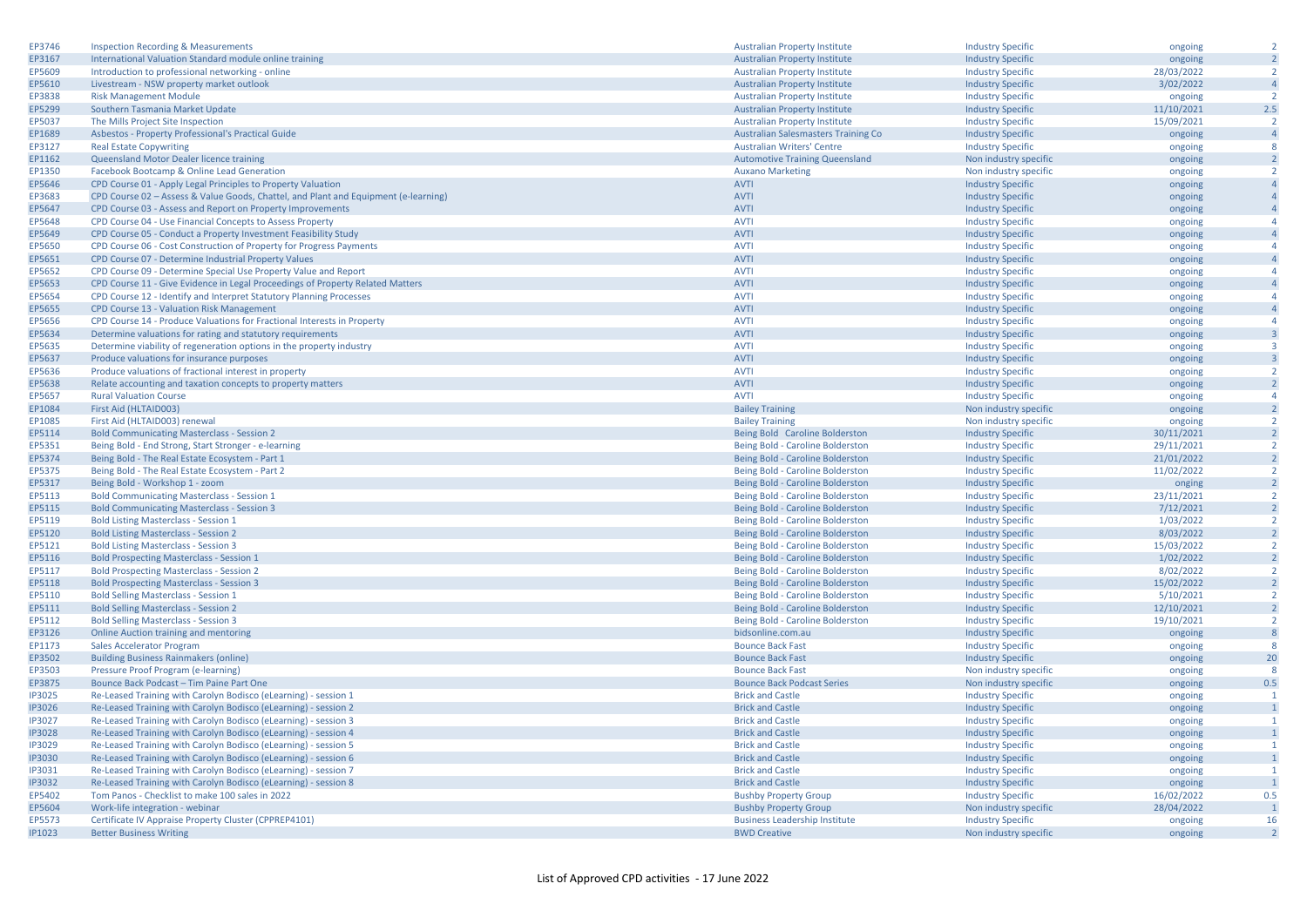| EP5365           | <b>Provide First Aid</b>                                                                    | <b>CBD College First Aid</b>         | Non industry specific    | ongoing    | $\overline{2}$   |
|------------------|---------------------------------------------------------------------------------------------|--------------------------------------|--------------------------|------------|------------------|
| <b>IP1027</b>    | <b>CBRE Ethics and Compliance Training</b>                                                  | <b>CBRE</b>                          | Non industry specific    | ongoing    | 0.5              |
| <b>IP1037</b>    | Competition & Consumer Law & Protecting Your Commission                                     | <b>CBRE</b>                          | <b>Industry Specific</b> | ongoing    | $\overline{2}$   |
| <b>IP1052</b>    | Data Privacy and Protection - the real world                                                | <b>CBRE</b>                          | Non industry specific    | ongoing    | 0.5              |
| <b>IP1063</b>    | DISC Behavioural Profiling Workshop                                                         | <b>CBRE</b>                          | Non industry specific    | ongoing    | $\overline{2}$   |
| <b>IP1064</b>    | <b>DISC Sales Behavioural Profiling</b>                                                     | <b>CBRE</b>                          | Non industry specific    | ongoing    | $\overline{2}$   |
| <b>IP1083</b>    | <b>Finishing First</b>                                                                      | <b>CBRE</b>                          | <b>Industry Specific</b> | ongoing    | ्२               |
| EP3864           | Global Annual Security Refresher (online)                                                   | <b>CBRE</b>                          | <b>Industry Specific</b> | ongoing    | 0.5              |
| EP3863           | Hiring and Promoting Top Talent (online)                                                    | <b>CBRE</b>                          | <b>Industry Specific</b> | ongoing    | 0.75             |
| EP3862           | Introduction to managing Unconscious Bias (online)                                          | <b>CBRE</b>                          | <b>Industry Specific</b> | ongoing    | 0.5              |
| IP1130           | <b>Multifamily Presentation</b>                                                             | <b>CBRE</b>                          | Non industry specific    | ongoing    | 1.5              |
| EP1512           | Accounting, Learning and Online Communication (ACCT11059)                                   | <b>Central Queensland University</b> | Non industry specific    | ongoing    | $\overline{2}$   |
| EP1510           | Communication in Professional Contexts (COMM11003)                                          | <b>Central Queensland University</b> | Non industry specific    | ongoing    | $\overline{2}$   |
| EP1509           | Foundations of Business Law (LAWS11030)                                                     | <b>Central Queensland University</b> | Non industry specific    | ongoing    | $\overline{2}$   |
| EP1511           | Human Resource Management (HRMT11011)                                                       | <b>Central Queensland University</b> | Non industry specific    | ongoing    | $\overline{2}$   |
| EP1514           | Introduction to Business (MGMT11109)                                                        | <b>Central Queensland University</b> | Non industry specific    | ongoing    | $\overline{2}$   |
| EP1515           | Marketing Fundamentals (MRKT11029)                                                          | <b>Central Queensland University</b> | Non industry specific    | ongoing    | $\overline{2}$   |
| EP1513           | Organisational Behaviour (HRMT11010)                                                        | <b>Central Queensland University</b> | Non industry specific    | ongoing    | $\overline{2}$   |
| EP1508           | Principles of Economics (ECON11026)                                                         | <b>Central Queensland University</b> | Non industry specific    | ongoing    | $\overline{2}$   |
| EP1589           | Property Economics (ECON 19036)                                                             | <b>Central Queensland University</b> | <b>Industry Specific</b> | ongoing    | $\boldsymbol{8}$ |
| EP3310           | Property Rights and Law (PROP12002)                                                         | <b>Central Queensland University</b> | <b>Industry Specific</b> | ongoing    | 8                |
| EP1588           | Property Valuation (PROP11011)                                                              | <b>Central Queensland University</b> | <b>Industry Specific</b> |            | 8                |
| EP3312           |                                                                                             | <b>Central Queensland University</b> |                          | ongoing    | 8                |
|                  | <b>Residential Property Construction (BLAR 11050)</b>                                       | <b>Central Queensland University</b> | <b>Industry Specific</b> | ongoing    | 8                |
| EP3311           | <b>Rural Property Evaluation (PROP19004)</b>                                                |                                      | <b>Industry Specific</b> | ongoing    | $\overline{z}$   |
| EP1839<br>EP5151 | Certificate IV in Accounting and Bookkeeping                                                | Chisholm Institute                   | Non industry specific    | ongoing    | 0.45             |
|                  | HC Real Estate Pty Ltd - Chris Helder - Zoom                                                | <b>Chris Helder</b>                  | Non industry specific    | 6/10/2021  |                  |
| EP5371           | Parliament Square Walkthrough                                                               | <b>Citta Property Group</b>          | <b>Industry Specific</b> | 10/11/2021 |                  |
| <b>IP1427</b>    | Bridging the GAP - Mastering the Core Skill of ASSESSMENT                                   | <b>Colliers International</b>        | <b>Industry Specific</b> | ongoing    | 1.5              |
| IP1429           | Bridging the GAP - Mastering the Core Skill of NEGOTIATING                                  | <b>Colliers International</b>        | <b>Industry Specific</b> | ongoing    | 1.5              |
| <b>IP1428</b>    | Bridging the GAP - Mastering the Core Skill of PRESENTATION                                 | <b>Colliers International</b>        | <b>Industry Specific</b> | ongoing    | 1.5              |
| IP1430           | <b>Cold Calling Strategies for Top Brokers</b>                                              | <b>Colliers International</b>        | <b>Industry Specific</b> | ongoing    | $\overline{1}$   |
| IP1424           | <b>Creating Memorable Client Experiences</b>                                                | <b>Colliers International</b>        | <b>Industry Specific</b> | ongoing    | 0.5              |
| <b>IP1432</b>    | Positioning your brokers to win                                                             | <b>Colliers International</b>        | <b>Industry Specific</b> | ongoing    | $\mathbf{1}$     |
| <b>IP1425</b>    | Retaining business in a challenging market                                                  | <b>Colliers International</b>        | <b>Industry Specific</b> | ongoing    | $\overline{1}$   |
| <b>IP1426</b>    | Targeting New Relationships, Listings & Tenants (Australia)                                 | <b>Colliers International</b>        | <b>Industry Specific</b> | ongoing    | 0.5              |
| <b>IP1431</b>    | <b>Winning Proposals</b>                                                                    | <b>Colliers International</b>        | <b>Industry Specific</b> | ongoing    | $\overline{1}$   |
| EP3832           | Commbank Cyber Security Webinar                                                             | Commonwealth Bank of Australia       | Non industry specific    | ongoing    | -1               |
| EP3711           | <b>Console Business Management</b>                                                          | Console                              | <b>Industry Specific</b> | ongoing    | 0.5              |
| EP3708           | <b>Console Cloud Onboarding</b>                                                             | Console                              | <b>Industry Specific</b> | ongoing    | 0.5              |
| EP3710           | <b>Console Property Management</b>                                                          | Console                              | <b>Industry Specific</b> | ongoing    | 0.5              |
| EP3709           | <b>Console Trust Accounting</b>                                                             | Console                              | <b>Industry Specific</b> | ongoing    | 0.5              |
| EP5516           | The top 5 prospect objections in commercial real estate and how to dismantle them - webinar | <b>CRE Success</b>                   | <b>Industry Specific</b> | 1/04/2022  | $\overline{1}$   |
| <b>IP5658</b>    | How to Succeed in Real Estate                                                               | <b>Crowther Richards Real Estate</b> | <b>Industry Specific</b> | ongoing    | 6                |
| <b>IP5696</b>    | How to survive in the world of Real Estate                                                  | Crowther Richards Real Estate        | <b>Industry Specific</b> | 24/06/2022 | 6.5              |
| <b>IP3314</b>    | List and Last                                                                               | <b>Crowther Richards Real Estate</b> | <b>Industry Specific</b> | ongoing    | $\overline{4}$   |
| EP1455           | Accounting and Analysis for Managers (MBA711)                                               | <b>Deakin University</b>             | Non industry specific    | ongoing    | $\overline{2}$   |
| EP1314           | <b>Accounting for Decision Making (MMA103)</b>                                              | <b>Deakin University</b>             | Non industry specific    | ongoing    | $\overline{2}$   |
| EP1312           | <b>Advanced Property Analysis (MMP321)</b>                                                  | <b>Deakin University</b>             | <b>Industry Specific</b> | ongoing    | 8                |
| EP1311           | <b>Advanced Property Development (MMP222)</b>                                               | <b>Deakin University</b>             | Non industry specific    | ongoing    | $\overline{2}$   |
| EP1313           | <b>Advanced Property Valuation (MMP311)</b>                                                 | <b>Deakin University</b>             | Non industry specific    | ongoing    | $\overline{2}$   |
| EP1454           | <b>Business Process Management (MBA710)</b>                                                 | <b>Deakin University</b>             | Non industry specific    | ongoing    | $\overline{2}$   |
| EP1309           | <b>Commercial Property Construction Studies (SRT214)</b>                                    | <b>Deakin University</b>             | Non industry specific    | ongoing    | $\overline{2}$   |
| EP1315           | Economic Principles (MAE101)                                                                | <b>Deakin University</b>             | Non industry specific    | ongoing    | $\overline{2}$   |
| EP1456           | Economics for Managers (MBA 712)                                                            | <b>Deakin University</b>             | Non industry specific    | ongoing    | $\overline{2}$   |
| EP1316           | Fundamentals of Finance (MAF101)                                                            | <b>Deakin University</b>             | Non industry specific    | ongoing    | $\overline{2}$   |
| EP1302           | Introduction to Property (MMP11)                                                            | <b>Deakin University</b>             | <b>Industry Specific</b> | ongoing    | 8                |
| EP1305           | Introduction to Property Development (MMP122)                                               | <b>Deakin University</b>             | Non industry specific    | ongoing    | $\overline{2}$   |
| EP1317           | Law for Commerce                                                                            | <b>Deakin University</b>             | Non industry specific    | ongoing    | $\overline{2}$   |
| EP3065           | Property and Real Estate (MMP713)                                                           | <b>Deakin University</b>             | <b>Industry Specific</b> | ongoing    | $\mathbf{R}$     |
| EP3773           | Property and Real Estate Law and Practice (MMP721)                                          | <b>Deakin University</b>             | <b>Industry Specific</b> | ongoing    | $\overline{8}$   |
| EP1457           | Property and Real Estate Valuation (MMP 741)                                                | <b>Deakin University</b>             | <b>Industry Specific</b> | ongoing    | 23               |
| EP1308           | <b>Property Economics (MMP213)</b>                                                          | <b>Deakin University</b>             | Non industry specific    | ongoing    | $\overline{2}$   |
| EP1307           | Property Investment (MMP212)                                                                | <b>Deakin University</b>             | Non industry specific    | ongoing    | $\overline{2}$   |
| EP1304           | Property Law and Practice (MMP121)                                                          | <b>Deakin University</b>             | <b>Industry Specific</b> | ongoing    | $\overline{8}$   |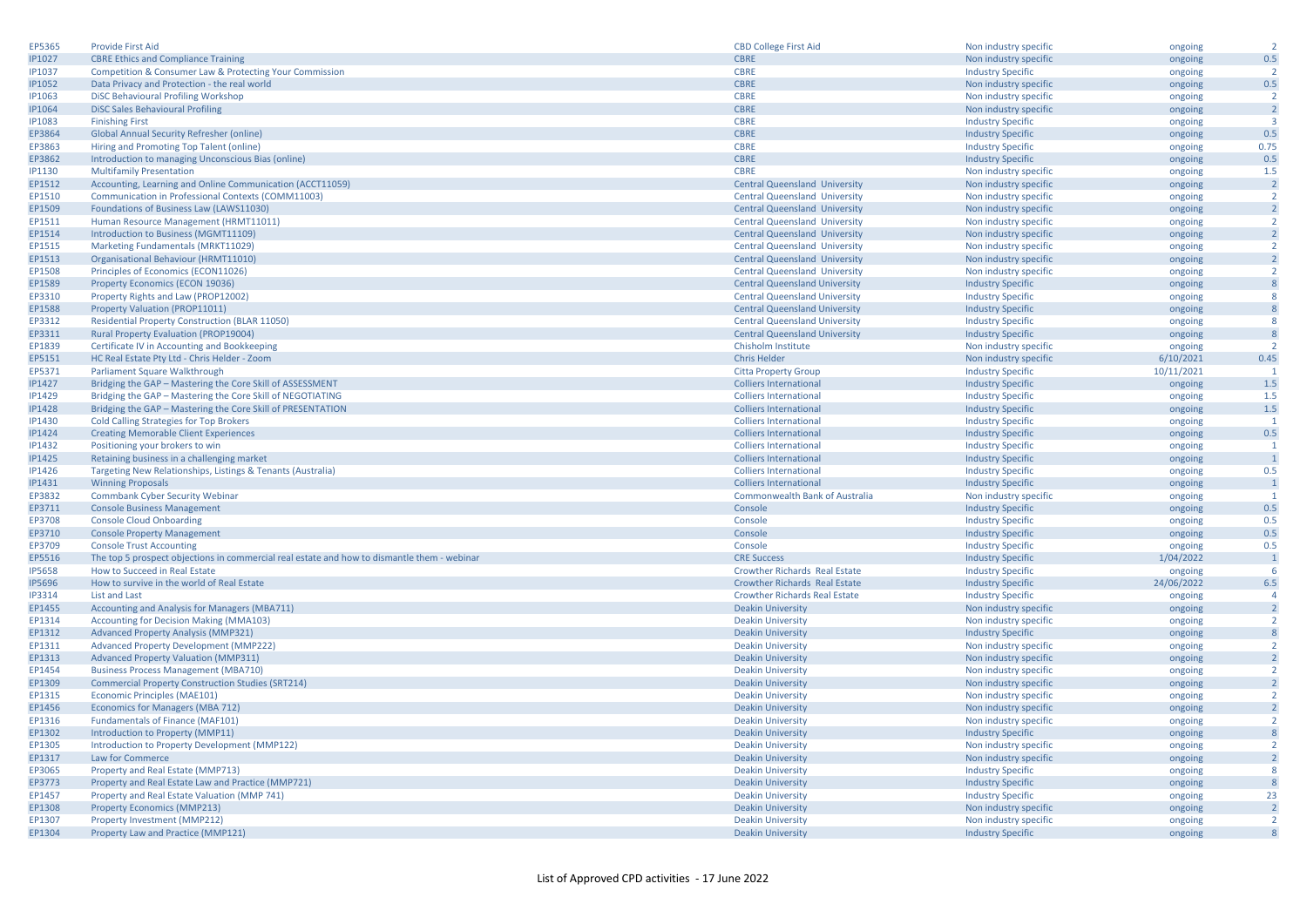| EP1310        | <b>Property Management (MMP221)</b>                                                   | <b>Deakin University</b>                     | <b>Industry Specific</b>                             | ongoing            | 8                       |
|---------------|---------------------------------------------------------------------------------------|----------------------------------------------|------------------------------------------------------|--------------------|-------------------------|
| EP1306        | <b>Statutory Evaluation (MMP211)</b>                                                  | <b>Deakin University</b>                     | Non industry specific                                | ongoing            | $\overline{2}$          |
| EP1303        | <b>Sustainable Construction (SRT112)</b>                                              | <b>Deakin University</b>                     | Non industry specific                                | ongoing            | $\overline{2}$          |
| EP3145        | COVID-19 Infection Control (e-learning)                                               | Department of Health (Australian Government) | Non industry specific                                | ongoing            | 1.5                     |
| EP3921        | <b>Masters Assembly Webinar</b>                                                       | <b>Domain Group</b>                          | <b>Industry Specific</b>                             | 15/07/2021         | 0.75                    |
| EP1764        | Pricefinder Training - conference stream                                              | <b>Domain Group</b>                          | <b>Industry Specific</b>                             | ongoing            | $\overline{1}$          |
| EP5124        | The Agent of the Future (Session 2) - webinar                                         | <b>Domain Group</b>                          | <b>Industry Specific</b>                             | 28/09/2021         | 1.5                     |
| EP1646        | Management, Organisation and Motivation 2-day program                                 | Dr Fred Grosse                               | Non industry specific                                | ongoing            | $\overline{2}$          |
| EP3679        | Bounce Back Podcast with Dr Andrew Rochford - Episode 13 Ben Crowe                    | <b>DrinkWise</b>                             | Non industry specific                                | ongoing            | $\overline{1}$          |
| EP5684        | Master of Business Administration Degree (Business Strategy UNIT - MBL607)            | <b>Ducere Global Business School</b>         | Non industry specific                                | 1/11/2021          | $\overline{2}$          |
| EP5685        | Master of Business Administration Degree (Marketing and Communications UNIT - MBL605) | <b>Ducere Global Business School</b>         | Non industry specific                                | 1/09/2021          | $\overline{2}$          |
| EP1943        | 2020 CPD - Buyer Experience                                                           | e-Agent (NZ)                                 | <b>Industry Specific</b>                             | ongoing            | $\overline{2}$          |
| EP1942        | 2020 CPD - Ethics                                                                     |                                              |                                                      |                    | $\overline{2}$          |
| EP1536        | Anti-Money Laundering, Communication and Disclosure Modules                           | e-Agent (NZ)<br>e-Agent (NZ)                 | <b>Industry Specific</b><br><b>Industry Specific</b> | ongoing<br>ongoing | 8                       |
| EP1944        |                                                                                       |                                              |                                                      |                    | $\overline{1}$          |
|               | <b>Understanding Agency Law</b>                                                       | e-Agent (NZ)                                 | <b>Industry Specific</b>                             | ongoing            | $\overline{2}$          |
| IP3691        | <b>Contract Guidelines</b>                                                            | <b>EIS Property</b>                          | <b>Industry Specific</b>                             | ongoing            |                         |
| <b>IP1596</b> | List and You Will Last                                                                | <b>EIS Property</b>                          | <b>Industry Specific</b>                             | ongoing            | 3.5                     |
| <b>IP1597</b> | <b>Mind Your Own Business</b>                                                         | <b>EIS Property</b>                          | <b>Industry Specific</b>                             | ongoing            | $\overline{\mathbf{3}}$ |
| IP1641        | <b>Negotiations the EIS Way</b>                                                       | <b>EIS Property</b>                          | <b>Industry Specific</b>                             | ongoing            | $\overline{3}$          |
| <b>IP3342</b> | Open Homes - 'It's Showtime'                                                          | <b>EIS Property</b>                          | <b>Industry Specific</b>                             | ongoing            | $\overline{2}$          |
| IP3163        | <b>Property Investment</b>                                                            | <b>EIS Property</b>                          | <b>Industry Specific</b>                             | ongoing            | $\overline{2}$          |
| <b>IP1595</b> | <b>Successful Property Marketing</b>                                                  | <b>EIS Property</b>                          | <b>Industry Specific</b>                             | ongoing            | $\overline{3}$          |
| <b>IP1594</b> | <b>Winning Ways</b>                                                                   | <b>EIS Property</b>                          | <b>Industry Specific</b>                             | ongoing            | 3.5                     |
| <b>IP1594</b> | <b>Working with Buyers</b>                                                            | <b>EIS Property</b>                          | <b>Industry Specific</b>                             | ongoing            | $\overline{\mathbf{3}}$ |
| EP5513        | 7 Ways to make 2022 your best year ever                                               | <b>Elders Real Estate</b>                    | <b>Industry Specific</b>                             | 3/05/2022          | $\overline{4}$          |
| EP5625        | A Platform for Success                                                                | <b>Elders Real Estate</b>                    | <b>Industry Specific</b>                             | 29/06/2022         | $\overline{1}$          |
| EP1348        | Compliance for Property Agents (Highflyers Academy)                                   | <b>Elders Real Estate</b>                    | <b>Industry Specific</b>                             | ongoing            | 18                      |
| EP5506        | Elders CRM listings and sales - webinar                                               | <b>Elders Real Estate</b>                    | <b>Industry Specific</b>                             | ongoing            | 1.5                     |
| EP5505        | Elders CRM quick start session - webinar                                              | <b>Elders Real Estate</b>                    | <b>Industry Specific</b>                             | ongoing            | 1.5                     |
| EP1918        | Elders Foundation Training 2020 - Buyer Management                                    | <b>Elders Real Estate</b>                    | <b>Industry Specific</b>                             | ongoing            | $\mathbf{1}$            |
| EP1921        | Elders Foundation Training 2020 - Customer Service                                    | <b>Elders Real Estate</b>                    | <b>Industry Specific</b>                             | ongoing            | $\overline{1}$          |
| EP1914        | Elders Foundation Training 2020 - Databasing                                          | <b>Elders Real Estate</b>                    | <b>Industry Specific</b>                             | ongoing            | $\mathbf{1}$            |
| EP1916        | Elders Foundation Training 2020 - Listing Presentations                               | <b>Elders Real Estate</b>                    | <b>Industry Specific</b>                             | ongoing            | $\overline{1}$          |
| EP1920        | Elders Foundation Training 2020 - Maintaining Momentum                                | <b>Elders Real Estate</b>                    | <b>Industry Specific</b>                             | ongoing            | 1                       |
| EP1915        | Elders Foundation Training 2020 - Negotiation                                         | <b>Elders Real Estate</b>                    | <b>Industry Specific</b>                             | ongoing            | $\mathbf{1}$            |
| EP1912        | Elders Foundation Training 2020 - Planning                                            | <b>Elders Real Estate</b>                    | <b>Industry Specific</b>                             | ongoing            | $\mathbf{1}$            |
| EP1913        | Elders Foundation Training 2020 - Prospecting                                         | <b>Elders Real Estate</b>                    | <b>Industry Specific</b>                             | ongoing            | 1                       |
| EP1917        | Elders Foundation Training 2020 - Seller Management                                   | <b>Elders Real Estate</b>                    | <b>Industry Specific</b>                             | ongoing            | $\overline{1}$          |
| EP1919        | Elders Foundation Training 2020 - Time Management                                     | <b>Elders Real Estate</b>                    | <b>Industry Specific</b>                             | ongoing            | $\overline{1}$          |
| EP5598        | Elders Property Management - Arrears and breaches - webinar                           | <b>Elders Real Estate</b>                    |                                                      |                    | 0.5                     |
|               |                                                                                       |                                              | <b>Industry Specific</b>                             | ongoing            | 0.5                     |
| EP5601        | Elders Property Management - Disbursements, keys and complaints - webinar             | <b>Elders Real Estate</b>                    | <b>Industry Specific</b>                             | ongoing            |                         |
| EP5600        | Elders Property Management - Eviction tribunal and abandoned goods - webinar          | <b>Elders Real Estate</b>                    | <b>Industry Specific</b>                             | ongoing            | 0.5                     |
| EP5597        | Elders Property Management - Lease renewal and rent reviews - webinar                 | <b>Elders Real Estate</b>                    | <b>Industry Specific</b>                             | ongoing            | 0.5                     |
| EP5592        | Elders Property Management - Onboarding a new landlord - webinar                      | <b>Elders Real Estate</b>                    | <b>Industry Specific</b>                             | ongoing            | 0.5                     |
| EP5595        | Elders Property Management - Periodic inspections - webinar                           | <b>Elders Real Estate</b>                    | <b>Industry Specific</b>                             | ongoing            | 0.5                     |
| EP5594        | Elders Property Management - Property letting - webinar                               | <b>Elders Real Estate</b>                    | <b>Industry Specific</b>                             | ongoing            | 0.5                     |
| EP5596        | Elders Property Management - Repairs and maintenance - webinar                        | <b>Elders Real Estate</b>                    | <b>Industry Specific</b>                             | ongoing            | 0.5                     |
| EP5593        | Elders Property Management - Tenant selection - webinar                               | <b>Elders Real Estate</b>                    | <b>Industry Specific</b>                             | ongoing            | 0.5                     |
| EP5599        | Elders Property Management - Tenant vacating and bond refunds - webinar               | <b>Elders Real Estate</b>                    | <b>Industry Specific</b>                             | ongoing            | 0.5                     |
| EP5591        | Elders Property Management - The rental appraisal - webinar                           | <b>Elders Real Estate</b>                    | <b>Industry Specific</b>                             | ongoing            | 0.5                     |
| EP3926        | Energy Management & Goal Setting (webinar)                                            | <b>Elders Real Estate</b>                    | <b>Industry Specific</b>                             | 17/08/2021         | $\overline{1}$          |
| EP5416        | Hit the ground running and make '22 your best year ever - webinar                     | <b>Elders Real Estate</b>                    | <b>Industry Specific</b>                             | 22/11/2022         | $\overline{1}$          |
| EP5413        | How to become the GO TO agent in your area - webinar                                  | <b>Elders Real Estate</b>                    | <b>Industry Specific</b>                             | 16/08/2022         | $\mathbf{1}$            |
| EP3928        | How To Bring Potential Sellers Onto The Market (webinar)                              | <b>Elders Real Estate</b>                    | <b>Industry Specific</b>                             | 12/10/2021         | $\overline{1}$          |
| EP5412        | Prospecting in the new era - webinar                                                  | <b>Elders Real Estate</b>                    | <b>Industry Specific</b>                             | 17/03/2022         | $\overline{1}$          |
| EP3927        | Scripts and Dialogues That Will Help You Get Higher Fees (webinar)                    | <b>Elders Real Estate</b>                    | <b>Industry Specific</b>                             | 14/09/2021         | $\overline{1}$          |
| EP5624        | <b>Strategic Influence</b>                                                            | <b>Elders Real Estate</b>                    | <b>Industry Specific</b>                             | 25/05/2022         | $\overline{1}$          |
| EP3929        | The 4 activity targets that change your business (webinar)                            | <b>Elders Real Estate</b>                    | <b>Industry Specific</b>                             | 16/11/2021         | $\overline{1}$          |
| EP5414        | The listing presentation                                                              | <b>Elders Real Estate</b>                    | <b>Industry Specific</b>                             | 20/09/2022         | $\overline{1}$          |
| EP3843        | The Power of Connection (virtual session)                                             | <b>Elders Real Estate</b>                    | <b>Industry Specific</b>                             | 13/07/2021         | $\overline{1}$          |
| EP5415        | World class vendor management - webinar                                               | <b>Elders Real Estate</b>                    | <b>Industry Specific</b>                             | 18/10/2022         | $\mathbf{1}$            |
| EP5630        | Business Skills - Problem solving (2 Case Studies)                                    | <b>Elite Agent</b>                           | <b>Industry Specific</b>                             | ongoing            | $\overline{\mathbf{3}}$ |
| EP5628        | Covid Safe Business/Underquoting/Disclosure of Material Facts                         | <b>Elite Agent</b>                           | <b>Industry Specific</b>                             | ongoing            | $\overline{3}$          |
| EP5586        | Elevate - Office podcast of elite agent                                               | <b>Elite Agent</b>                           | <b>Industry Specific</b>                             | ongoing            | $\overline{2}$          |
|               |                                                                                       |                                              |                                                      |                    |                         |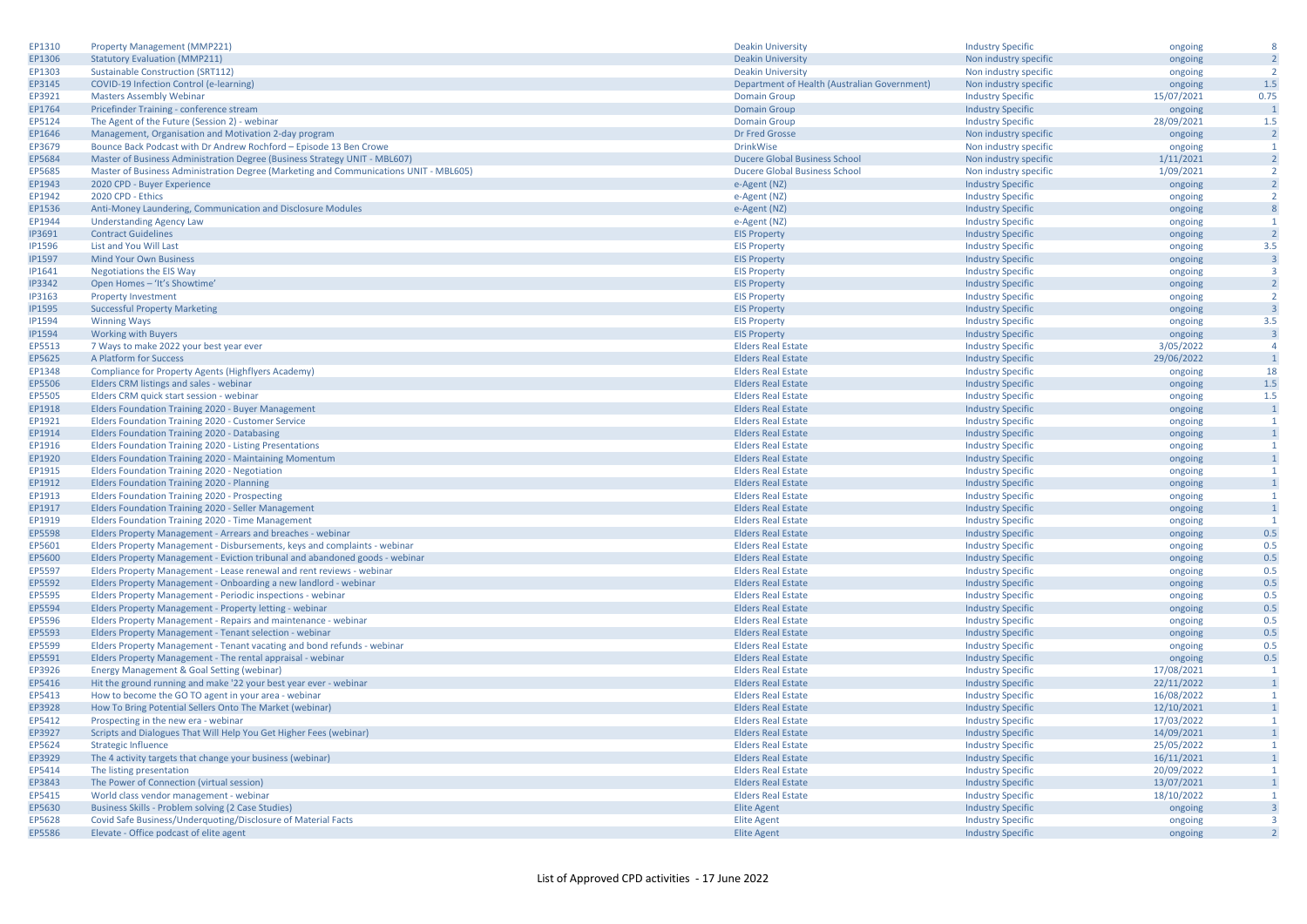| EP5629        | Habits of top performing agents/convert more appraisals to listings/improve your communication       | <b>Elite Agent</b>                | <b>Industry Specific</b> | ongoing    | $\overline{\mathbf{3}}$ |
|---------------|------------------------------------------------------------------------------------------------------|-----------------------------------|--------------------------|------------|-------------------------|
| EP3885        | How to convert more appraisals to listings (webinar)                                                 | <b>Elite Agent Academy</b>        | <b>Industry Specific</b> | 17/06/2021 | $\overline{2}$          |
| <b>IP1826</b> | <b>Adbuild Training e-learning</b>                                                                   | <b>Fall Real Estate</b>           | <b>Industry Specific</b> | ongoing    | $\mathbf{1}$            |
| EP1337        | Bullying, Discrimination & Sexual Harassment in the workplace                                        | <b>Fall Real Estate</b>           | <b>Industry Specific</b> | ongoing    | $\overline{2}$          |
| EP5378        | Code of Conduct Revision (via zoom)                                                                  | <b>Fall Real Estate</b>           | <b>Industry Specific</b> | 3/02/2022  | $\mathbf{1}$            |
| <b>IP5133</b> | <b>Digital Marketing Training</b>                                                                    | <b>Fall Real Estate</b>           | Non industry specific    | ongoing    | $\mathbf 1$             |
| EP1898        | Homepass Training Video - elearning                                                                  | <b>Fall Real Estate</b>           | <b>Industry Specific</b> | ongoing    | $\mathbf{1}$            |
| EP5431        | Law update with Justin McMullen (1) - (via Zoom)                                                     | <b>Fall Real Estate</b>           | <b>Industry Specific</b> | 9/03/2022  | $\mathbf{1}$            |
| EP5432        | Law update with Justin McMullen (2) - (via Zoom)                                                     | <b>Fall Real Estate</b>           | <b>Industry Specific</b> | 16/03/2022 | $\overline{1}$          |
| EP5433        | Law update with Justin McMullen (3) - (via Zoom)                                                     | <b>Fall Real Estate</b>           | <b>Industry Specific</b> | 23/03/2022 | $\overline{1}$          |
| EP5434        | Law update with Justin McMullen (4) - (via Zoom)                                                     | <b>Fall Real Estate</b>           | <b>Industry Specific</b> | 30/03/2022 | $\overline{1}$          |
| EP3799        | Michael Sheargold - Agent Bootcamp webinar - week eight                                              | <b>Fall Real Estate</b>           | <b>Industry Specific</b> | ongoing    | 1.5                     |
| EP3796        | Michael Sheargold - Agent Bootcamp webinar - week five                                               | <b>Fall Real Estate</b>           | <b>Industry Specific</b> | ongoing    | 1.5                     |
| EP3795        | Michael Sheargold - Agent Bootcamp webinar - week four                                               | <b>Fall Real Estate</b>           | <b>Industry Specific</b> | ongoing    | $1.5$                   |
| EP3792        | Michael Sheargold - Agent Bootcamp webinar - week one                                                | <b>Fall Real Estate</b>           | <b>Industry Specific</b> | ongoing    | 1.5                     |
| EP3798        | Michael Sheargold - Agent Bootcamp webinar - week sever                                              | <b>Fall Real Estate</b>           | <b>Industry Specific</b> | ongoing    | 1.5                     |
| EP3797        | Michael Sheargold - Agent Bootcamp webinar - week six                                                | <b>Fall Real Estate</b>           | <b>Industry Specific</b> | ongoing    | 1.5                     |
| EP3794        | Michael Sheargold - Agent Bootcamp webinar - week three                                              | <b>Fall Real Estate</b>           | <b>Industry Specific</b> | ongoing    | 1.5                     |
| EP3793        | Michael Sheargold - Agent Bootcamp webinar - week two                                                | <b>Fall Real Estate</b>           | <b>Industry Specific</b> | ongoing    | 1.5                     |
| EP1745        | <b>Social Media Marketing</b>                                                                        | <b>Fall Real Estate</b>           | <b>Industry Specific</b> | ongoing    | $\overline{1}$          |
| EP1893        | Provide First Aid (HLTAID001; HLTAID002; HLTAID003)                                                  | <b>First Aid Pro</b>              | Non industry specific    | ongoing    | $\overline{2}$          |
| EP5671        | First National Masterclass - Business Planning with William Yip                                      | <b>First National</b>             | <b>Industry Specific</b> | 24/02/2022 | 1.5                     |
| EP5673        | First National Masterclass - Mindset Essential with William Yip                                      | <b>First National</b>             | <b>Industry Specific</b> | 28/04/2022 | 1.5                     |
| EP5674        | First National Masterclass - Thriving in a down market with William Yip                              | <b>First National</b>             | <b>Industry Specific</b> | 26/05/2022 | 1.5                     |
| EP5672        | First National Masterclass - Win More Appraisals Part 1 with William Yip                             | <b>First National</b>             | <b>Industry Specific</b> | 31/03/2022 | 1.5                     |
| EP1020        | Awareness + Direction -Why what you do holds back your performance and setting a productive schedule | <b>First National Group</b>       | <b>Industry Specific</b> | ongoing    | 0.5                     |
| EP1021        | Become the authority                                                                                 | <b>First National Group</b>       | <b>Industry Specific</b> | ongoing    | $\mathbf{1}$            |
| EP1030        | Close more sales                                                                                     | <b>First National Group</b>       | <b>Industry Specific</b> | ongoing    | $\overline{1}$          |
| EP1041        | <b>Connection - Give yourself First</b>                                                              | <b>First National Group</b>       | <b>Industry Specific</b> | ongoing    | 0.5                     |
| EP1072        | Emotional Agility-Learning to respond over reacting                                                  | <b>First National Group</b>       | <b>Industry Specific</b> | ongoing    | 0.5                     |
| EP5640        | First National Convention in Bangkok 2022 Day 1                                                      | <b>First National Group</b>       | <b>Industry Specific</b> | 16/05/2022 | 2.5                     |
| EP5641        | First National Convention in Bangkok 2022 Day 2                                                      | <b>First National Group</b>       | <b>Industry Specific</b> | 17/05/2022 | $\overline{\mathbf{3}}$ |
| EP5417        | <b>First National Investor Relations Day</b>                                                         | <b>First National Group</b>       | <b>Industry Specific</b> | 16/03/2022 | -5                      |
| EP5537        | First National Real Estate Elevate (1)                                                               | <b>First National Group</b>       | <b>Industry Specific</b> | 12/04/2022 | $\overline{4}$          |
| EP5538        | First National Real Estate Elevate (2)                                                               | <b>First National Group</b>       | <b>Industry Specific</b> | 7/06/2022  | $\overline{4}$          |
| EP5539        | First National Real Estate Elevate (3)                                                               | <b>First National Group</b>       | <b>Industry Specific</b> | 10/08/2022 | $\overline{4}$          |
| EP1088        | Generating more quality leads                                                                        | <b>First National Group</b>       | <b>Industry Specific</b> | ongoing    | $\overline{1}$          |
| EP1119        | Making better choices for your body                                                                  | <b>First National Group</b>       | Non industry specific    | ongoing    | 0.5                     |
| EP1125        | Mastering your mindset                                                                               | <b>First National Group</b>       | Non industry specific    | ongoing    | $\mathbf{1}$            |
| EP1127        | Mental Strength - Control your thoughts                                                              | <b>First National Group</b>       | Non industry specific    | ongoing    | 0.5                     |
| EP1181        | Scripts and Dialogues that work                                                                      | <b>First National Group</b>       | <b>Industry Specific</b> | ongoing    | $\mathbf{1}$            |
| EP1198        | The listing presentation                                                                             | <b>First National Group</b>       | <b>Industry Specific</b> | ongoing    | $\overline{1}$          |
| EP1205        | Thinking strategically about growth                                                                  | <b>First National Group</b>       | <b>Industry Specific</b> | ongoing    | $\overline{1}$          |
| EP3154        | TOD How To Prospect For Future Business In Real Estate (e-learning webinar part 5)                   | <b>First National Group</b>       | <b>Industry Specific</b> | ongoing    | 0.5                     |
| EP3153        | TOD Question Everything - The Art of Qualification (e-learning webinar part 4)                       | <b>First National Group</b>       | <b>Industry Specific</b> | ongoing    | 0.5                     |
| EP3151        | TOD The 2020 Real Estate Kick Start - the listing conversation (e-learning webinar part 2)           | <b>First National Group</b>       | <b>Industry Specific</b> | ongoing    | 0.5                     |
| EP3150        | TOD The 2020 Real Estate Kick Start (e-learning webinar part 1)                                      | <b>First National Group</b>       | <b>Industry Specific</b> | ongoing    | 0.5                     |
| EP3152        | TOD Working In a Crazy Time and What You Can Do (e-learning webinar part 3)                          | <b>First National Group</b>       | <b>Industry Specific</b> | ongoing    | 0.5                     |
| EP1223        | Working with buyers                                                                                  | <b>First National Group</b>       | <b>Industry Specific</b> | ongoing    | $\overline{1}$          |
| EP1226        | World class marketing                                                                                | <b>First National Group</b>       | Non industry specific    | ongoing    | $\overline{1}$          |
| EP1227        | World class vendor management                                                                        | <b>First National Group</b>       | <b>Industry Specific</b> | ongoing    | $\mathbf{1}$            |
| EP3189        | Zero to 500 Property Management Series - Brand Personality webinar                                   | <b>First National Group</b>       | <b>Industry Specific</b> | ongoing    | 0.5                     |
| EP3190        | Zero to 500 Property Management Series - Brand Story webinar                                         | <b>First National Group</b>       | <b>Industry Specific</b> | ongoing    | 0.25                    |
| EP3188        | Zero to 500 Property Management Series - Brand Strategy webinar                                      | <b>First National Group</b>       | <b>Industry Specific</b> | ongoing    | 0.5                     |
| EP3195        | Zero to 500 Property Management Series - Content Marketing webinar                                   | <b>First National Group</b>       | <b>Industry Specific</b> | ongoing    | 0.25                    |
| EP3196        | Zero to 500 Property Management Series - Credibility to be seen as an expert webinar                 | <b>First National Group</b>       | <b>Industry Specific</b> | ongoing    | 0.25                    |
| EP3197        | Zero to 500 Property Management Series - Developing a 1-page marketing plan webinar                  | <b>First National Group</b>       | <b>Industry Specific</b> | ongoing    | 0.25                    |
| EP3194        | Zero to 500 Property Management Series - Differentiation webinar                                     | <b>First National Group</b>       | <b>Industry Specific</b> | ongoing    | 0.5                     |
| EP3192        | Zero to 500 Property Management Series - Loyal Marketing webinar                                     | <b>First National Group</b>       | <b>Industry Specific</b> | ongoing    | 0.5                     |
| EP3191        | Zero to 500 Property Management Series - Social Media webinar                                        | <b>First National Group</b>       | <b>Industry Specific</b> | ongoing    | 0.25                    |
| EP3193        | Zero to 500 Property Management Series - Target Audience webinar                                     | <b>First National Group</b>       | <b>Industry Specific</b> | ongoing    | 0.5                     |
| EP3925        | First National Principal Leadership Workshop                                                         | <b>First National Real Estate</b> | <b>Industry Specific</b> | 14/07/2021 | 4.5                     |
| EP5011        | First National Property Management with Rebecca Clow - Webinar                                       | <b>First National Real Estate</b> | <b>Industry Specific</b> | 12/08/2021 | 1.5                     |
| EP5307        | How to make an exceptional first impression - webinar                                                | <b>First National Real Estate</b> | <b>Industry Specific</b> | 28/10/2021 | 1.5                     |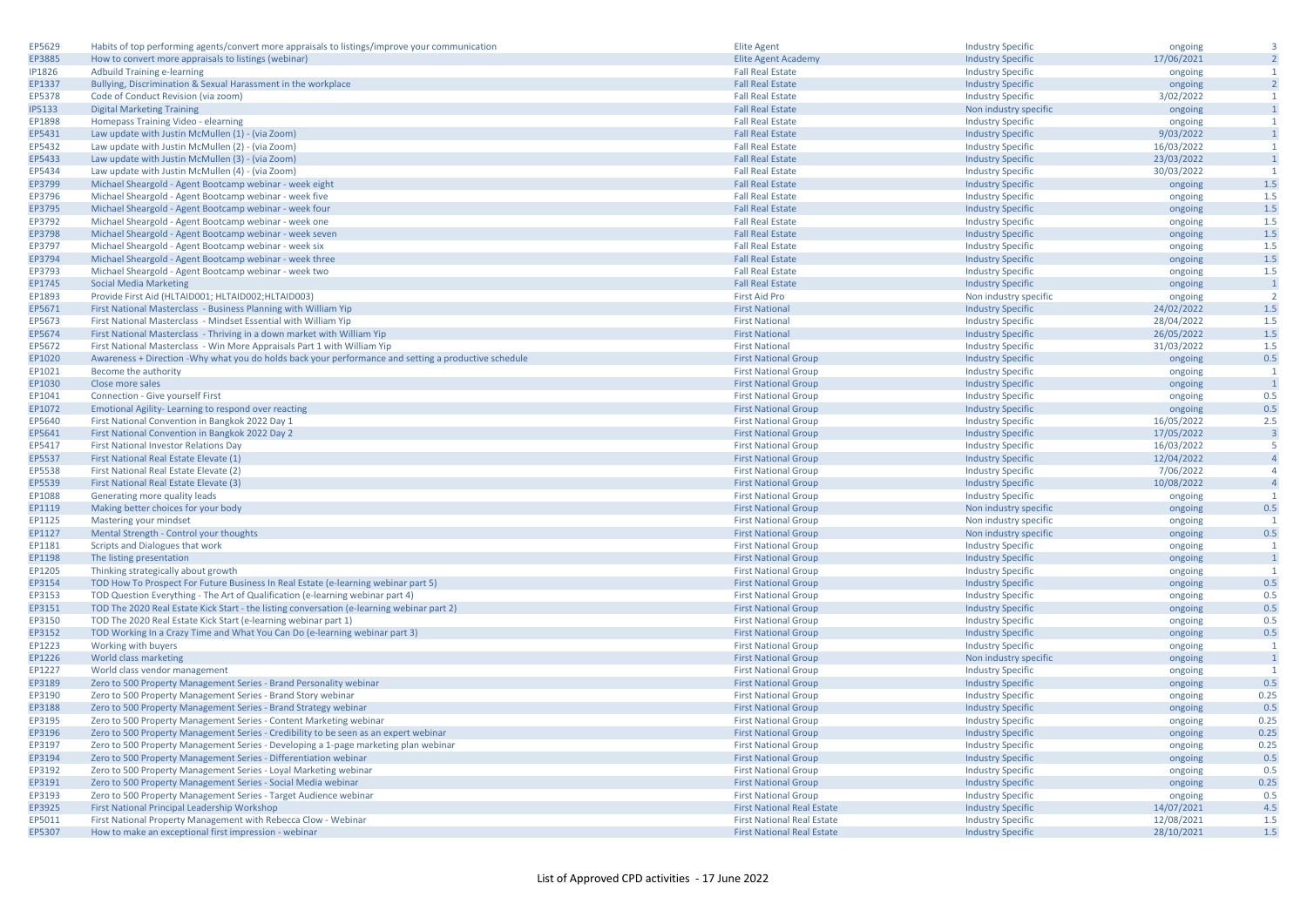| EP5582        | <b>Provide First Aid</b>                                                                                               | <b>Fit College</b>                               | Non industry specific    | 29/10/2022 | $\overline{2}$          |
|---------------|------------------------------------------------------------------------------------------------------------------------|--------------------------------------------------|--------------------------|------------|-------------------------|
| EP3837        | Financing Real Estate workshop                                                                                         | <b>Gary Cumberbatch</b>                          | <b>Industry Specific</b> | ongoing    | $\overline{2}$          |
| EP3719        | The Ultimate Real Estate Training Pack - Training Pack 1 (e-learning)                                                  | Glenn Twiddle                                    | <b>Industry Specific</b> | ongoing    | 16                      |
| EP3720        | The Ultimate Real Estate Training Pack - Training Pack 2 (e-learning)                                                  | Glenn Twiddle                                    | <b>Industry Specific</b> | ongoing    | 16                      |
| EP1691        | Agents and Sales Representatives - Residential Focus - Western Australia Mandatory Real Estate Course                  | Government of WA (DMIRS)                         | <b>Industry Specific</b> | ongoing    | $\overline{\mathbf{3}}$ |
| EP3140        | Managing Risk in your Agency                                                                                           | Government of WA (DMIRS)                         | <b>Industry Specific</b> | ongoing    | $\overline{\mathbf{3}}$ |
| EP1648        | Managing the risk of legislative change - residential focus                                                            | Government of WA (DMIRS)                         | <b>Industry Specific</b> | ongoing    | $\overline{2}$          |
| EP1647        | Proposed amendments to the Strata Titles Act 1985 for real estate agents and sales representatives - residential focus | <b>Government of WA (DMIRS)</b>                  | <b>Industry Specific</b> | ongoing    | $\overline{2}$          |
| EP3141        | Review of Australian Consumer Law and Writing Special Conditions in Residential Contracts of Sale                      | Government of WA (DMIRS)                         | <b>Industry Specific</b> | ongoing    | ्२                      |
| <b>IP5675</b> | Artwork/Artist Research (Gowans Auctions)                                                                              | <b>Gowans Auctions</b>                           | <b>Industry Specific</b> | 27/05/2022 | 1.5                     |
| EP1109        | Knight Frank Tas Leadership Program                                                                                    | <b>Gwen Pinnington Consulting &amp; Coaching</b> | <b>Industry Specific</b> | ongoing    | 12                      |
| EP1121        | <b>Managing Distractions</b>                                                                                           | <b>Happy Ground</b>                              | Non industry specific    | ongoing    | $\overline{1}$          |
| EP5319        | Harcourts Australia - PM Celebrate - webinar                                                                           | <b>Harcourts Academy</b>                         | Non industry specific    | 30/11/2011 | $\mathbf{1}$            |
| EP5428        | Harcourts Australia - PM Growth Club - Creating your 2022 communication plan                                           | <b>Harcourts Academy</b>                         | <b>Industry Specific</b> | 15/02/2022 | $\overline{1}$          |
| EP5304        | Harcourts Australia - PM Growth Club: Closing the Deal - webinar                                                       | <b>Harcourts Academy</b>                         | <b>Industry Specific</b> | 9/11/2021  | $\overline{1}$          |
| EP5305        | Harcourts Australia - PM Leadership: Goal Setting for 2022 - webinar                                                   | <b>Harcourts Academy</b>                         | <b>Industry Specific</b> | 16/11/2021 | $\mathbf{1}$            |
| EP5306        | Harcourts Australia - Virtual BDM Bootcamp - November 2021 - webinar                                                   | <b>Harcourts Academy</b>                         | <b>Industry Specific</b> | 4/11/2021  | $\overline{1}$          |
| EP5303        | Harcourts Australia - World Class PM: Love Your Tenant, Love Your Landlord - webinar                                   | <b>Harcourts Academy</b>                         | <b>Industry Specific</b> | 23/11/2021 | $\overline{1}$          |
| EP5626        | Harcourts Australia - Admin Allstars featuring Sherrie Storer                                                          | <b>Harcourts Australia</b>                       | <b>Industry Specific</b> | 3/05/2022  | $\overline{1}$          |
| EP5465        | Harcourts Australia - BDM The Harcourts Way                                                                            | <b>Harcourts Australia</b>                       | <b>Industry Specific</b> | 8/03/2022  | 5.5                     |
| EP5466        | Harcourts Australia - BDM The Harcourts Way                                                                            | <b>Harcourts Australia</b>                       | <b>Industry Specific</b> | ongoing    | 5.5                     |
| EP3887        | Harcourts Australia - PM GROWTH CLUB: Growth Steam 5 - Referral Network (webinar)                                      | <b>Harcourts Australia</b>                       | <b>Industry Specific</b> | 6/07/2021  | $\overline{1}$          |
| EP3888        | Harcourts Australia - PM LEADERSHIP: The New Gold Standard - Ritz Carlton Case Study                                   | <b>Harcourts Australia</b>                       | <b>Industry Specific</b> | 13/07/2021 | -1                      |
| EP5420        | Harcourts Australia - Winning the listing with James Williams - zoom webinar                                           | <b>Harcourts Australia</b>                       | <b>Industry Specific</b> | 1/03/2022  | 1.5                     |
| EP3886        | Harcourts Australia -PM 101 - Lease Renewal Process (webinar)                                                          | <b>Harcourts Australia</b>                       | <b>Industry Specific</b> | 20/07/2021 | $\mathbf{1}$            |
| <b>IP5359</b> | Harcourts Signature Database Management (via zoom)                                                                     | <b>Harcourts Australia</b>                       | <b>Industry Specific</b> | 15/12/2021 | $\overline{1}$          |
| EP5687        | Inspect Real Estate - 2 Apply and Tenant App                                                                           | <b>Harcourts Australia</b>                       | <b>Industry Specific</b> | 19/05/2022 | $\overline{1}$          |
| EP5698        | Listing tool workshop                                                                                                  | <b>Harcourts Australia</b>                       | <b>Industry Specific</b> | 20/06/2022 | $\overline{\mathbf{3}}$ |
| EP5469        | Nutrien South East Regional Real Estate Conference                                                                     | <b>Harcourts Australia</b>                       | <b>Industry Specific</b> | 28/02/2022 | 3.5                     |
| EP5470        | Nutrien South East Regional Real Estate Conference                                                                     | <b>Harcourts Australia</b>                       | <b>Industry Specific</b> | 1/02/2022  | $\overline{\mathbf{3}}$ |
| EP5689        | PM Growth Club - Financials and Fees                                                                                   | <b>Harcourts Australia</b>                       | <b>Industry Specific</b> | 7/06/2022  | $\overline{1}$          |
| EP5350        | Property Management Courageous Conversations - webinar                                                                 | <b>Harcourts Australia</b>                       | <b>Industry Specific</b> | ongoing    | $\overline{\mathbf{3}}$ |
| EP5699        | Property Tree Online (Zoom webinar)                                                                                    | <b>Harcourts Australia</b>                       | <b>Industry Specific</b> | 9/06/2022  | $\overline{1}$          |
| EP5686        | World Class PM Trust Account Fundamentals                                                                              | <b>Harcourts Australia</b>                       | <b>Industry Specific</b> | 21/06/2022 | $\mathbf{1}$            |
| EP5662        | World Class PM: Routine Inspections Webinar                                                                            | <b>Harcourts Australia</b>                       | <b>Industry Specific</b> | 17/05/2022 | $\mathbf{1}$            |
| EP5352        | <b>REIT - Current Issues</b>                                                                                           | <b>Harcourts Signature</b>                       | <b>Industry Specific</b> | 24/11/2021 | $\overline{1}$          |
| IP1011        | <b>Advanced Property Management -Part 1</b>                                                                            | <b>Harcourts Tasmania</b>                        | <b>Industry Specific</b> | ongoing    | 3.5                     |
| <b>IP1012</b> | <b>Advanced Property Management -Part 2</b>                                                                            | <b>Harcourts Tasmania</b>                        | <b>Industry Specific</b> | ongoing    | 3.5                     |
| IP1696        | <b>BDM Club</b>                                                                                                        | <b>Harcourts Tasmania</b>                        | <b>Industry Specific</b> | ongoing    | $\overline{1}$          |
| EP5501        | BDM listing presentation the Harcourts way                                                                             | <b>Harcourts Tasmania</b>                        | <b>Industry Specific</b> | ongoing    | 5                       |
| <b>IP5697</b> | BDM Training - Expanding your personal profile                                                                         | <b>Harcourts Tasmania</b>                        | <b>Industry Specific</b> | 30/08/2022 | 2.5                     |
| <b>IP1615</b> | Control.Focus.Balance - e-learning                                                                                     | <b>Harcourts Tasmania</b>                        | <b>Industry Specific</b> | ongoing    | $\overline{1}$          |
| EP5494        | Growth Club: Social media mastery for property management - webinar                                                    | <b>Harcourts Tasmania</b>                        | <b>Industry Specific</b> | 8/03/2022  | $\overline{1}$          |
| EP5495        | Growth Club: Social media mastery for property management - webinar                                                    | <b>Harcourts Tasmania</b>                        | <b>Industry Specific</b> | 15/03/2022 | $\mathbf{1}$            |
| EP5098        | Harcourts Australia - Australia's State of the Market: A summary of the recent trends and market outlook - webinar     | <b>Harcourts Tasmania</b>                        | <b>Industry Specific</b> | 13/10/2021 | $\overline{1}$          |
| EP5099        | Harcourts Australia - Building a Marathon Mindset for Business - webinar                                               | <b>Harcourts Tasmania</b>                        | Non industry specific    | 20/10/2021 | $\mathbf{1}$            |
| EP5100        | Harcourts Australia - Financial Consolidation and Future Growth - webinar                                              | <b>Harcourts Tasmania</b>                        | Non industry specific    | 27/10/2021 | $\mathbf{1}$            |
| EP5566        | Harcourts Australia - HX Aus 2022 Conference (Day 1 - afternoon)                                                       | <b>Harcourts Tasmania</b>                        | <b>Industry Specific</b> | 31/05/2022 | $1.5$                   |
| EP5567        | Harcourts Australia - HX Aus 2022 Conference (Day 2)                                                                   | <b>Harcourts Tasmania</b>                        | <b>Industry Specific</b> | 1/06/2022  | -5                      |
| EP5101        | Harcourts Australia - Leadership: Streamlined Support Models - webinar                                                 | <b>Harcourts Tasmania</b>                        | Non industry specific    | 30/09/2021 | $\overline{1}$          |
| EP5397        | Harcourts Australia - Leadership: Training and coaching your team                                                      | <b>Harcourts Tasmania</b>                        | <b>Industry Specific</b> | 3/02/2022  | $\overline{1}$          |
| EP5097        | Harcourts Australia - Mythbusting Meditation - webinar                                                                 | <b>Harcourts Tasmania</b>                        | Non industry specific    | 6/10/2021  | $\mathbf{1}$            |
| EP5564        | Harcourts Australia - NAI Harcourts specialist workshop                                                                | <b>Harcourts Tasmania</b>                        | <b>Industry Specific</b> | 31/05/2022 | $\overline{\mathbf{3}}$ |
| EP5565        | Harcourts Australia - Nutrien Harcourts specialist workshop                                                            | <b>Harcourts Tasmania</b>                        | <b>Industry Specific</b> | 31/05/2022 | $\overline{3}$          |
| EP5396        | Harcourts Australia - One Team: Adrenaline Shot - Adapt a pilot mindset                                                | <b>Harcourts Tasmania</b>                        | Non industry specific    | 2/02/2022  | $\mathbf{1}$            |
| EP3944        | Harcourts Australia - One Team: Leadership: Building a Culture of Care - Webinar                                       | <b>Harcourts Tasmania</b>                        | <b>Industry Specific</b> | 30/07/2021 | $\overline{1}$          |
| EP5024        | Harcourts Australia - One Team: Leadership: Embrace the Challenge - Webinar                                            | <b>Harcourts Tasmania</b>                        | <b>Industry Specific</b> | 13/09/2021 | 1.5                     |
| EP5031        | Harcourts Australia - One Team: R U Ok? - Webinar                                                                      | <b>Harcourts Tasmania</b>                        | Non industry specific    | 9/09/2021  | $\overline{1}$          |
| EP5004        | Harcourts Australia - PM 101 - Complaints Management - Webinar                                                         | <b>Harcourts Tasmania</b>                        | <b>Industry Specific</b> | 17/08/2021 | $\overline{1}$          |
| EP5010        | Harcourts Australia - PM Commercial vs Residential - Webinar                                                           | <b>Harcourts Tasmania</b>                        | <b>Industry Specific</b> | 19/08/2021 | $\overline{1}$          |
| EP5020        | Harcourts Australia - PM Growth Club: Build your online profile - Webinar                                              | <b>Harcourts Tasmania</b>                        | <b>Industry Specific</b> | 7/09/2021  | $\mathbf{1}$            |
| EP5561        | Harcourts Australia - PM Growth Club: Managing first time investors - webinar                                          | <b>Harcourts Tasmania</b>                        | <b>Industry Specific</b> | 12/04/2022 | $\mathbf{1}$            |
| EP5105        | Harcourts Australia - PM Growth Club: Presenting on camera and creating video content - webinar                        | <b>Harcourts Tasmania</b>                        | Non industry specific    | 5/10/2021  | $\overline{1}$          |
| EP5103        | Harcourts Australia - PM Leadership: Culture and Performance - webinar                                                 | <b>Harcourts Tasmania</b>                        | <b>Industry Specific</b> | 12/10/2021 | $\overline{1}$          |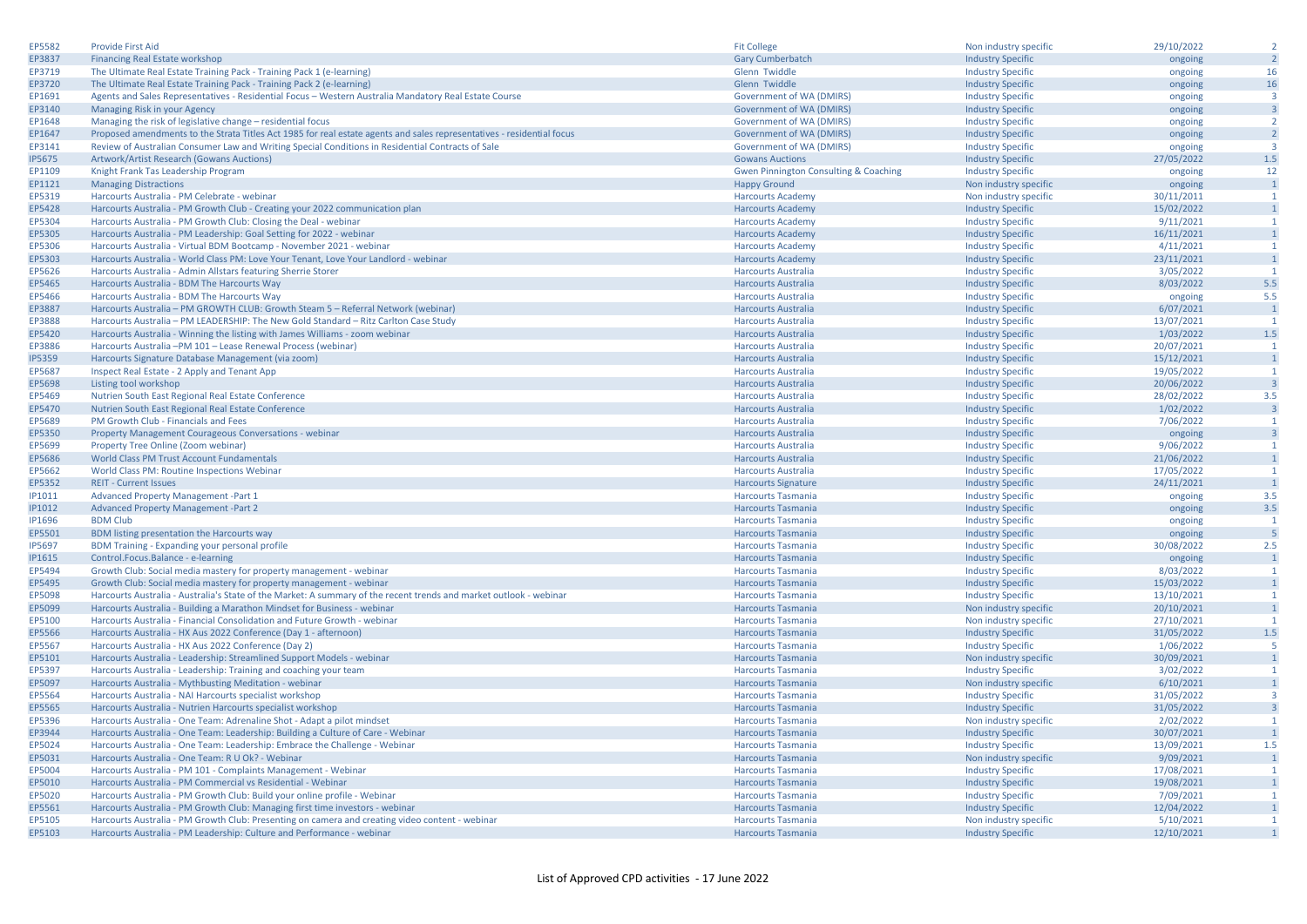| EP5021                  | Harcourts Australia - PM Leadership: Recruitment for Your Team - Webina                                             | <b>Harcourts Tasmania</b>        | <b>Industry Specific</b> | 14/09/2021              | $\mathbf{1}$            |
|-------------------------|---------------------------------------------------------------------------------------------------------------------|----------------------------------|--------------------------|-------------------------|-------------------------|
| <b>IP5005</b>           | Harcourts Australia - PM Strategy Day - How To Increase Your Workday Efficiency                                     | <b>Harcourts Tasmania</b>        | <b>Industry Specific</b> | 29/07/2021              | $\overline{4}$          |
| EP5562                  | Harcourts Australia - Property Management Workshop HX Conference                                                    | <b>Harcourts Tasmania</b>        | <b>Industry Specific</b> | 31/05/2022              | $\overline{3}$          |
| EP5670                  | Harcourts Australia - Property Management Workshop HX Conference                                                    | <b>Harcourts Tasmania</b>        | <b>Industry Specific</b> | 31/05/2022              | $\overline{\mathbf{3}}$ |
| EP3924                  | Harcourts Australia - Sales: Lifting Buyer Experience (webinar)                                                     | <b>Harcourts Tasmania</b>        | <b>Industry Specific</b> | 14/07/2021              | $\overline{1}$          |
| EP5023                  | Harcourts Australia - Sales: Perfect Pitch - Webinar                                                                | <b>Harcourts Tasmania</b>        | <b>Industry Specific</b> | 15/09/2021              | $\mathbf{1}$            |
| EP5398                  | Harcourts Australia - Show me the money in my rent roll                                                             | <b>Harcourts Tasmania</b>        |                          |                         | $\mathbf{1}$            |
|                         |                                                                                                                     |                                  | <b>Industry Specific</b> | 22/02/2022              | $\mathbf{1}$            |
| EP3781                  | Harcourts Australia - Techduction (webinar)                                                                         | <b>Harcourts Tasmania</b>        | <b>Industry Specific</b> | ongoing                 |                         |
| EP3922                  | Harcourts Australia - The Ultimate Listing Presentation Webinar - Engage Your Audience, Win More Listings (webinar) | <b>Harcourts Tasmania</b>        | <b>Industry Specific</b> | 13/07/2021              | $\mathbf{1}$            |
| EP5104                  | Harcourts Australia - Virtual BDM Bootcamp - October 2021 - webinar                                                 | <b>Harcourts Tasmania</b>        | <b>Industry Specific</b> | 7/10/2021               | $\overline{1}$          |
| EP5102                  | Harcourts Australia - World Class PM: Dealing with Tribunal - webinar                                               | <b>Harcourts Tasmania</b>        | <b>Industry Specific</b> | 19/10/2021              | $\mathbf{1}$            |
| EP5022                  | Harcourts Australia - World Class PM: Vacate Process - Webinar                                                      | <b>Harcourts Tasmania</b>        | <b>Industry Specific</b> | 21/09/2021              | $\mathbf{1}$            |
| EP5002                  | Harcourts Australia -PM Growth Club : The Digital BDM - Webinar                                                     | <b>Harcourts Tasmania</b>        | <b>Industry Specific</b> | 3/08/2021               | $\overline{1}$          |
| EP5003                  | Harcourts Australia -PM Leadership : Emotional intelligence in successful leadership - Webinar                      | <b>Harcourts Tasmania</b>        | <b>Industry Specific</b> | 10/08/2021              | $\overline{1}$          |
| IP1741                  | Harcourts Client Experience (Cx) Workshop                                                                           | <b>Harcourts Tasmania</b>        | <b>Industry Specific</b> | ongoing                 | 1.5                     |
| IP1633                  | <b>Harcourts Sales Program</b>                                                                                      | <b>Harcourts Tasmania</b>        | <b>Industry Specific</b> | ongoing                 | 12                      |
| <b>IP1093</b>           | Harcourts Tasmania - Advanced Property Investment                                                                   | <b>Harcourts Tasmania</b>        | <b>Industry Specific</b> | ongoing                 | $\overline{7}$          |
| <b>IP1094</b>           | Harcourts Tasmania - Communication with Empathy                                                                     | <b>Harcourts Tasmania</b>        | <b>Industry Specific</b> | ongoing                 | $\overline{2}$          |
| IP1095                  | Harcourts Tasmania - Listing Presentation Workshop                                                                  | <b>Harcourts Tasmania</b>        | <b>Industry Specific</b> | ongoing                 | 5.5                     |
| <b>IP3768</b>           | Harcourts Tasmania - The VPA & Commission Questions                                                                 | <b>Harcourts Tasmania</b>        | <b>Industry Specific</b> | ongoing                 | $\overline{2}$          |
| EP3763                  | Harcourts Tasmania - Why Action? (via zoom)                                                                         | <b>Harcourts Tasmania</b>        | <b>Industry Specific</b> | ongoing                 | 1.5                     |
| <b>IP3325</b>           | Harcourts Tasmania Communications Workshop                                                                          | <b>Harcourts Tasmania</b>        | <b>Industry Specific</b> | ongoing                 | $\overline{2}$          |
| <b>IP1799</b>           | Harcourts Tasmania Group Business Planning Session                                                                  | <b>Harcourts Tasmania</b>        | <b>Industry Specific</b> | ongoing                 | 3.5                     |
| <b>IP1966</b>           | Harcourts Tasmania Listing Presentation Session                                                                     | <b>Harcourts Tasmania</b>        | <b>Industry Specific</b> | ongoing                 | $\overline{\mathbf{3}}$ |
| <b>IP1564</b>           | Harcourts Tasmania Property Management BDM and Investor Scripts                                                     | <b>Harcourts Tasmania</b>        | <b>Industry Specific</b> | ongoing                 | $\overline{2}$          |
| <b>IP1587</b>           | Harcourts Tasmania Property Management Owner and Tenant Scripts                                                     | <b>Harcourts Tasmania</b>        | <b>Industry Specific</b> | ongoing                 | $\overline{2}$          |
| IP1561                  | Harcourts Tasmania Property Management Scripts and Dialogues                                                        | <b>Harcourts Tasmania</b>        | <b>Industry Specific</b> | ongoing                 | $\overline{4}$          |
| EP3303                  | Harcourts Tasmania Prospecting Workshop                                                                             | <b>Harcourts Tasmania</b>        | <b>Industry Specific</b> | ongoing                 | $\overline{2}$          |
| <b>IP5135</b>           | How to be a Great Manager                                                                                           | <b>Harcourts Tasmania</b>        | Non industry specific    | ongoing                 | $\overline{2}$          |
| <b>IP1107</b>           | Introduction to Harcourts One                                                                                       | <b>Harcourts Tasmania</b>        | <b>Industry Specific</b> | ongoing                 | $\overline{2}$          |
| EP5511                  | Kickstart 2022                                                                                                      | <b>Harcourts Tasmania</b>        | <b>Industry Specific</b> | 9/03/3033               | 3.5                     |
| EP5499                  | Leadership: Drive accountability to lift performance - webinar                                                      | <b>Harcourts Tasmania</b>        | <b>Industry Specific</b> | 25/03/2022              | $\overline{1}$          |
| EP5502                  | Leadership: Mentoring your team - webinar                                                                           | <b>Harcourts Tasmania</b>        | <b>Industry Specific</b> | 25/02/2022              | $\overline{1}$          |
|                         |                                                                                                                     |                                  |                          |                         | 15                      |
| EP3291<br><b>IP1137</b> | NAI Global - Masters Of Commercial Property Systems for Success (online modules)                                    | <b>Harcourts Tasmania</b>        | <b>Industry Specific</b> | ongoing                 | $\overline{7}$          |
|                         | <b>Office Administration Program</b>                                                                                | <b>Harcourts Tasmania</b>        | <b>Industry Specific</b> | ongoing                 | $\overline{1}$          |
| <b>IP1614</b>           | PA Professional e-learning                                                                                          | <b>Harcourts Tasmania</b>        | <b>Industry Specific</b> | ongoing                 | -5                      |
| EP5661                  | PM Trust Accounting, Auditing, Supervision and Licensing Requirements                                               | <b>Harcourts Tasmania</b>        | <b>Industry Specific</b> | 6/05/2022               | $\overline{7}$          |
| <b>IP1609</b>           | Property Management - The Harcourts Way                                                                             | <b>Harcourts Tasmania</b>        | <b>Industry Specific</b> | ongoing                 |                         |
| <b>IP1149</b>           | <b>Property Management Program</b>                                                                                  | <b>Harcourts Tasmania</b>        | <b>Industry Specific</b> | ongoing                 | 14                      |
| EP1672                  | Property Management Reflection: The Big Picture                                                                     | <b>Harcourts Tasmania</b>        | <b>Industry Specific</b> | ongoing                 | $\overline{2}$          |
| EP5496                  | Property Tree online training session - webinal                                                                     | <b>Harcourts Tasmania</b>        | <b>Industry Specific</b> | 15/03/2022              | $\overline{1}$          |
| EP3920                  | Quarter 1 State Sales Training 2021 - Shared Knowledge Q&A with Panel                                               | <b>Harcourts Tasmania</b>        | <b>Industry Specific</b> | 28/07/2021              | 2.5                     |
| EP3946                  | Quarter 1 State Training 2021: PM BDM Growth Listing Session                                                        | <b>Harcourts Tasmania</b>        | <b>Industry Specific</b> | 28/07/2021              | 1.5                     |
| EP3945                  | Quarter 1 State Training 2021: PM Legislation Masterclass                                                           | <b>Harcourts Tasmania</b>        | <b>Industry Specific</b> | 28/07/2021              | 2.5                     |
| EP5044                  | Quarter 2 State Training 2021 - Ian Chesterman                                                                      | <b>Harcourts Tasmania</b>        | Non industry specific    | 26/10/2021              | $\overline{1}$          |
| <b>IP5042</b>           | Quarter 2 State Training 2021 PM Mould Masterclass                                                                  | <b>Harcourts Tasmania</b>        | <b>Industry Specific</b> | 26/10/2021              | 1.5                     |
| <b>IP5043</b>           | Quarter 2 State Training 2021 Shared Knowledge Q & A with Panel                                                     | <b>Harcourts Tasmania</b>        | <b>Industry Specific</b> | 26/10/2021              | 1.5                     |
| <b>IP1174</b>           | <b>Sales Program Graduation Day</b>                                                                                 | <b>Harcourts Tasmania</b>        | <b>Industry Specific</b> | ongoing                 | 5                       |
| IP1179                  | Sales Workshop - Listing Property the Harcourts Way                                                                 | <b>Harcourts Tasmania</b>        | <b>Industry Specific</b> | ongoing                 | $\overline{3}$          |
| EP5497                  | Think tank and Jim Collins presentation                                                                             | <b>Harcourts Tasmania</b>        | Non industry specific    | 16/03/2022              | 4.5                     |
| EP5498                  | World class PM: Understanding landlord insurance - webinar                                                          | <b>Harcourts Tasmania</b>        | <b>Industry Specific</b> | 22/03/2022              | $\mathbf{1}$            |
| <b>IP2077</b>           | <b>Zoom Presentations</b>                                                                                           | <b>Harcourts Tasmania</b>        | <b>Industry Specific</b> | ongoing                 | $\overline{1}$          |
| EP1191                  | <b>Taylor Made Change</b>                                                                                           | <b>Harrison Humphreys</b>        | <b>Industry Specific</b> | ongoing                 | 24                      |
| EP1061                  | Diploma in Building and Construction                                                                                | <b>HIA</b>                       | Non industry specific    | ongoing                 | $\overline{2}$          |
| <b>IP5660</b>           | I is for INFLUENCE workshop - part 2                                                                                | <b>Homelands Property</b>        | <b>Industry Specific</b> | 2021/2022               | 8                       |
| EP5153                  | Homepass Training - webinar                                                                                         | Homepass                         | <b>Industry Specific</b> | 20/10/2021              | $\overline{1}$          |
| EP5149                  | Ignite Prospecting Tool                                                                                             | Ignite by realestate.com.au      | <b>Industry Specific</b> | 15/10/2021              | $\overline{2}$          |
| EP1463                  | <b>Inspection Express - Inspections webinar</b>                                                                     | <b>Inspection Express</b>        | <b>Industry Specific</b> | ongoing                 | $\overline{1}$          |
| EP1462                  | Inspection Express - Settings and Portfolio webinar                                                                 | <b>Inspection Express</b>        | <b>Industry Specific</b> | ongoing                 | $\overline{1}$          |
| EP1800                  | Inspection Express - Compulsory Reporting webinar                                                                   | <b>Inspection Express</b>        | <b>Industry Specific</b> | ongoing                 | 0.5                     |
| EP1569                  | <b>Inspection Express - Admin portal</b>                                                                            | <b>Inspection Express</b>        | <b>Industry Specific</b> | ongoing                 | 0.5                     |
| EP1568                  | <b>Inspection Express - Paperless Condition Reports</b>                                                             | <b>Inspection Express</b>        | <b>Industry Specific</b> | ongoing                 | $\overline{1}$          |
| EP3841                  | Inspired Growth Training - Annual Conference 2021                                                                   | <b>Inspired Growth Training</b>  | <b>Industry Specific</b> | 14/07/2021 - 15/07/2021 | 12                      |
| EP5587                  | IQA National Conference (Day 1)                                                                                     | Institute of Quarrying Australia | <b>Industry Specific</b> | 29/03/2022              | 5                       |
|                         |                                                                                                                     |                                  |                          |                         |                         |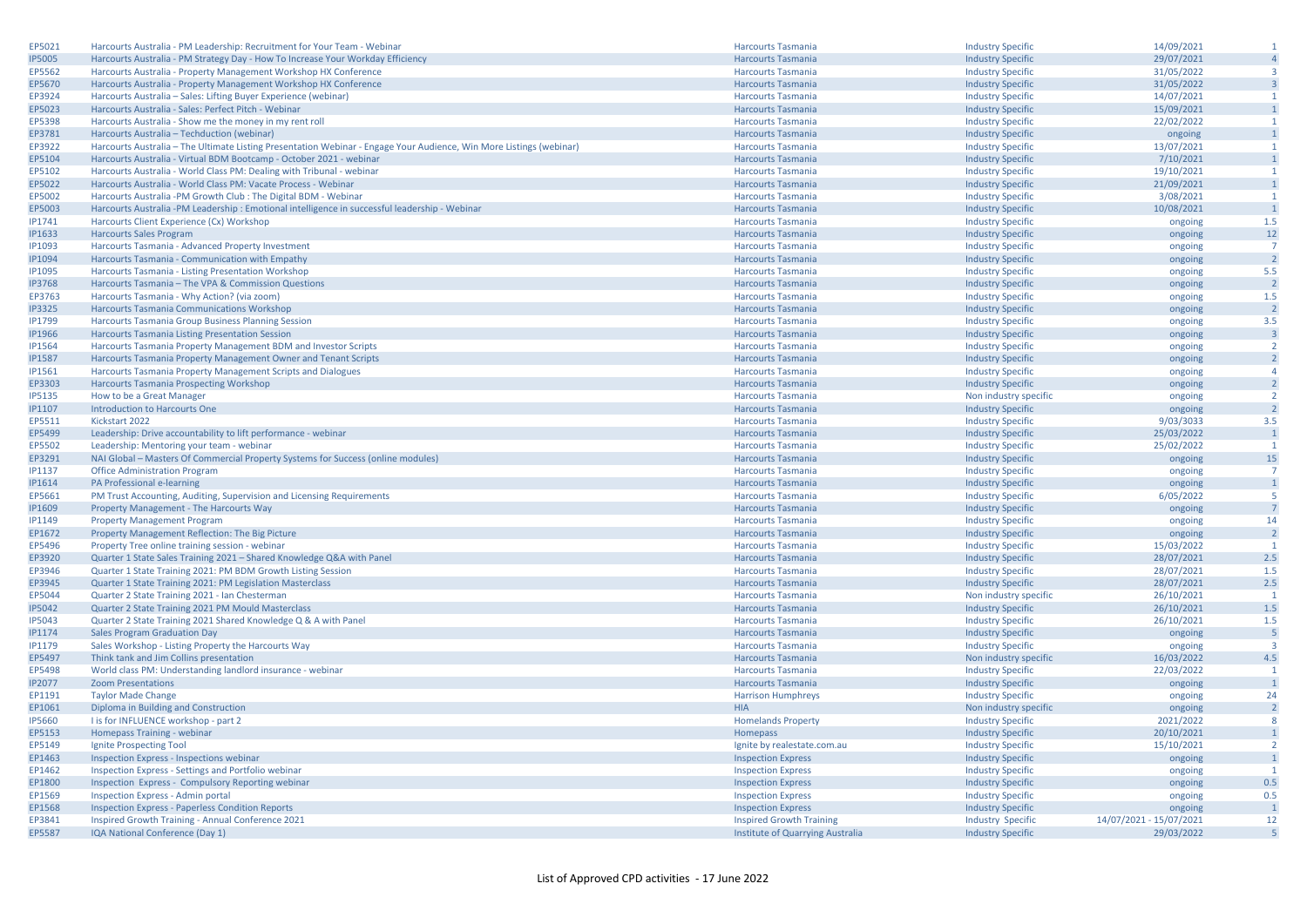| EP5588        | IQA National Conference (Day 2)                                                                                          | Institute of Quarrying Australia    | <b>Industry Specific</b> | 30/03/2022 | 5                                |
|---------------|--------------------------------------------------------------------------------------------------------------------------|-------------------------------------|--------------------------|------------|----------------------------------|
| EP5589        | IQA National Conference (Day 3)                                                                                          | Institute of Quarrying Australia    | <b>Industry Specific</b> | 31/03/2022 | 5                                |
| <b>IP3908</b> | Contactless Access (webinar)                                                                                             | JLL                                 | <b>Industry Specific</b> | 21/08/2021 | $\mathbf{1}$                     |
| EP1074        | <b>Enabling Exams Pre-Training Courses</b>                                                                               | John Soundy Training and Assessment | <b>Industry Specific</b> | Various    | 8                                |
| EP3279        | <b>Re-leased Training</b>                                                                                                | John Soundy Training and Assessment | <b>Industry Specific</b> | ongoing    | $\overline{2}$                   |
| EP3281        | <b>Re-leased Training</b>                                                                                                | John Soundy Training and Assessment | <b>Industry Specific</b> | ongoing    | 8                                |
| EP5047        | Black & White Interview with Edward Hobbs                                                                                | <b>Josh Phegan</b>                  | <b>Industry Specific</b> | ongoing    | $\mathbf{1}$                     |
| EP5679        | Fueling your growth engine with Josh Phegan (Webinar)                                                                    | Josh Phegan                         | <b>Industry Specific</b> | 6/06/2022  | $\mathbf{1}$                     |
| EP5025        | Hit-Refresh with Josh Phegan - Webinar                                                                                   | <b>Josh Phegan</b>                  | <b>Industry Specific</b> | 23/09/2021 | $\overline{1}$                   |
| EP2030        | Josh Phegan Digital                                                                                                      | <b>Josh Phegan</b>                  | <b>Industry Specific</b> | ongoing    | 52                               |
| EP3756        | Josh Phegan Digital - B & W Interview with Piers Van Hamberg                                                             | <b>Josh Phegan</b>                  | <b>Industry Specific</b> | ongoing    | $\mathbf{1}$                     |
| EP2026        | Josh Phegan Prospecting School                                                                                           | <b>Josh Phegan</b>                  | <b>Industry Specific</b> | ongoing    | 2.5                              |
| EP1318        | <b>Real Estate BluePrint</b>                                                                                             | <b>Josh Phegan</b>                  | <b>Industry Specific</b> | ongoing    | 12.5                             |
| EP5152        | Sharpen your tools for the summer surge - Zoom                                                                           | <b>Josh Phegan</b>                  | <b>Industry Specific</b> | 18/10/2021 | $\mathbf{1}$                     |
| EP5525        | B&W Interviews with Cherie Humel and Michael Clark                                                                       | <b>Josh Phegan</b>                  | <b>Industry Specific</b> | 6/04/2022  | $\overline{1}$                   |
| EP5134        | Josh Phegan Black & White Interview with Edward Hobbs Part 2                                                             | <b>Josh Phegan</b>                  | <b>Industry Specific</b> | ongoing    | 0.5                              |
| EP5122        | Josh Phegan Blue-print Virtual 2021 Day 1                                                                                | <b>Josh Phegan</b>                  | <b>Industry Specific</b> | 21/09/2021 | 6                                |
| EP5123        | Josh Phegan Blue-print Virtual 2021 Day 2                                                                                | <b>Josh Phegan</b>                  | <b>Industry Specific</b> | 22/09/2021 | 6                                |
| EP5560        | Josh Phegan Digital Black & White interview with Adrian Oddi                                                             | <b>Josh Phegan</b>                  | <b>Industry Specific</b> | ongoing    | 1                                |
| EP5585        | High Performance - Josh Phegan and Alexander Williams - podcast                                                          | Josh Phegan and Alexander Phillips  | <b>Industry Specific</b> | ongoing    | $\overline{2}$                   |
| EP5688        | Josh Phegan: Adapt, Change and Elevate                                                                                   | Josh Phegan and Harcourts Australia | <b>Industry Specific</b> | 15/06/2022 | 1.5                              |
| EP3879        | Communicating in the Organisation (e-learning)                                                                           | Kaplan                              | Non industry specific    |            | $\overline{1}$                   |
| EP1042        | <b>Contract Law</b>                                                                                                      |                                     |                          | ongoing    | $\overline{2}$                   |
|               |                                                                                                                          | Kaplan                              | Non industry specific    | ongoing    | $\overline{2}$                   |
| EP1055        | <b>Decision Making</b>                                                                                                   | Kaplan                              | Non industry specific    | ongoing    |                                  |
| EP1422        | <b>Effective Conflict Management</b>                                                                                     | Kaplan                              | <b>Industry Specific</b> | ongoing    | 6.5                              |
| EP3878        | <b>Effective Writing (e-learning)</b>                                                                                    | Kaplan                              | Non industry specific    | ongoing    | $\overline{1}$                   |
| EP1421        | How To Be A Better Negotiator                                                                                            | Kaplan                              | <b>Industry Specific</b> | ongoing    | 6.5                              |
| EP3880        | Interpersonal Communication (e-learning)                                                                                 | Kaplan                              | Non industry specifi     | ongoing    | $\overline{1}$<br>$\overline{7}$ |
| EP2086        | Legal and Compliance (CPDWA-LC7) - online learning                                                                       | Kaplan                              | <b>Industry Specific</b> | ongoing    |                                  |
| EP1122        | Managing risk in the Property Sector                                                                                     | Kaplan                              | <b>Industry Specific</b> | ongoing    | $\overline{\mathbf{3}}$          |
| EP3877        | NSW Compulsory CPD - 2020 Real estate reforms (trust account), Risk Management & Responsibilities of agents (e-learning) | Kaplan                              | <b>Industry Specific</b> | ongoing    | $\overline{\mathbf{3}}$          |
| EP1418        | <b>Property Tree Essentials Workshop</b>                                                                                 | Kaplan                              | <b>Industry Specific</b> | ongoing    | 3.5                              |
| EP1417        | Residential Property Manager Workshop - Property Tree Software                                                           | Kaplan                              | <b>Industry Specific</b> | ongoing    | 4.5                              |
| EP1415        | Senior Managers and Business Owners/Principals Workshop - Property Tree Software                                         | Kaplan                              | <b>Industry Specific</b> | ongoing    | 3.5                              |
| EP1416        | <b>Trust Accounting Workshop</b>                                                                                         | Kaplan                              | <b>Industry Specific</b> | ongoing    | -5                               |
| EP5318        | Inspiring Women @ KFT Workshop #1                                                                                        | Kathryn Thomas & Associates         | Non industry specific    | 11/11/2011 | $\overline{\mathbf{3}}$          |
| EP5356        | Inspiring Women @ KFT Workshop #2                                                                                        | Kathryn Thomas & Associates         | Non industry specific    | 13/12/2021 | $\overline{\mathbf{3}}$          |
| EP5372        | Inspiring Women @ KFT Workshop #3                                                                                        | Kathryn Thomas & Associates         | Non industry specific    | 23/02/2022 | $\overline{\mathbf{3}}$          |
| EP5619        | Anti Bribery and Corruption and Anti-Money Laundering                                                                    | <b>Knight Frank</b>                 | Non industry Specific    | Ongoing    | 0.5                              |
| EP5128        | Commercial and Rural Sales and Leasing Training Day                                                                      | <b>Knight Frank</b>                 | <b>Industry Specific</b> | 12/10/2021 | $\overline{4}$                   |
| EP5620        | Data Protection and Information Security                                                                                 | <b>Knight Frank</b>                 | Non industry Specific    | Ongoing    | 0.5                              |
| EP5631        | <b>KFA National Town Hall Webinar</b>                                                                                    | <b>Knight Frank</b>                 | <b>Industry Specific</b> | 11/05/2022 | 1.5                              |
| EP3673        | Knight Frank Australia - Modern Slavery Digital Learning Course                                                          | <b>Knight Frank</b>                 | <b>Industry Specific</b> | ongoing    | $\overline{1}$                   |
| <b>IP5127</b> | KR Hour of Power - Residential Project Marketing                                                                         | <b>Knight Frank</b>                 | <b>Industry Specific</b> | 8/10/2021  | $\overline{1}$                   |
| <b>IP5131</b> | <b>Property Valuation Systems and Processes</b>                                                                          | <b>Knight Frank</b>                 | <b>Industry Specific</b> | 25/10/2021 | -5                               |
| EP5168        | AG Coombs Group Contractor Safety - Webinar                                                                              | Knight Frank Australia              | <b>Industry Specific</b> | 27/10/2021 | $\mathbf{1}$                     |
| EP5125        | Are you Sitting Comfortably - webinar                                                                                    | Knight Frank Australia              | Non industry specific    | 6/10/2021  | $\mathbf{1}$                     |
| EP5132        | Contractor Safety - webinar                                                                                              | Knight Frank Australia              | Non industry specific    | 20/10/2021 | $\overline{1}$                   |
| EP3185        | FRC New User Training via skype                                                                                          | Knight Frank Australia              | <b>Industry Specific</b> | ongoing    | $\mathbf{1}$                     |
| EP5301        | KFA Champions of Change Insights & Updates - Webinar                                                                     | Knight Frank Australia              | Non industry specific    | 8/11/2021  | $\overline{1}$                   |
| EP5130        | KFA Emerging from Lockdown - webinar                                                                                     | Knight Frank Australia              | <b>Industry Specific</b> | 14/10/2021 | $\overline{1}$                   |
| EP5467        | KFA International Women's Day - Layne Beachley                                                                           | Knight Frank Australia              | Non industry specific    | 8/03/2022  | $\mathbf{1}$                     |
| EP5129        | KFA Quarterly National Residential Research Update - webinar                                                             | Knight Frank Australia              | <b>Industry Specific</b> | 13/10/2021 | $\mathbf{1}$                     |
| EP5373        | KFA Quarterly National Residential Research Update - webinar                                                             | Knight Frank Australia              | <b>Industry Specific</b> | 16/02/2022 | $\overline{1}$                   |
| EP5702        | Research lunch and learn series June 2022                                                                                | Knight Frank Australia              | <b>Industry Specific</b> | 23/06/2022 | $\overline{1}$                   |
| EP5126        | Survival of the Mentally Fittest - webinar                                                                               | Knight Frank Australia              | Non industry specific    | 5/10/2021  | 1.5                              |
| EP5435        | The Wealth Report 2022- webinar                                                                                          | Knight Frank Australia              | <b>Industry Specific</b> | 3/03/2022  | $\mathbf{1}$                     |
| EP5036        | Vision - Lease Administration and Accounts Receivable                                                                    | Knight Frank Australia              | <b>Industry Specific</b> | ongoing    | $\mathbf{1}$                     |
| EP3186        | Vision New User Training via skype                                                                                       | Knight Frank Australia              | <b>Industry Specific</b> | ongoing    | $\overline{1}$                   |
| EP5329        | KFA Outlook 2022 - webinar                                                                                               | Knight Frank Australia              | <b>Industry Specific</b> | 22/11/2021 | $\mathbf{1}$                     |
| IP1022        | <b>Behavioural Safety</b>                                                                                                | Knight Frank Tasmania               | <b>Industry Specific</b> | ongoing    | $\overline{\mathbf{3}}$          |
| EP5387        | Cirrus 8 Budget Training - webinar                                                                                       | Knight Frank Tasmania               | <b>Industry Specific</b> | 9/02/2022  | $\overline{2}$                   |
| EP5512        | <b>Examiner Advertising</b>                                                                                              | Knight Frank Tasmania               | <b>Industry Specific</b> | 24/03/2022 | $\overline{1}$                   |
| EP3819        | FRC Incident Reporting Platform                                                                                          | Knight Frank Tasmania               | <b>Industry Specific</b> | ongoing    | $\mathbf{1}$                     |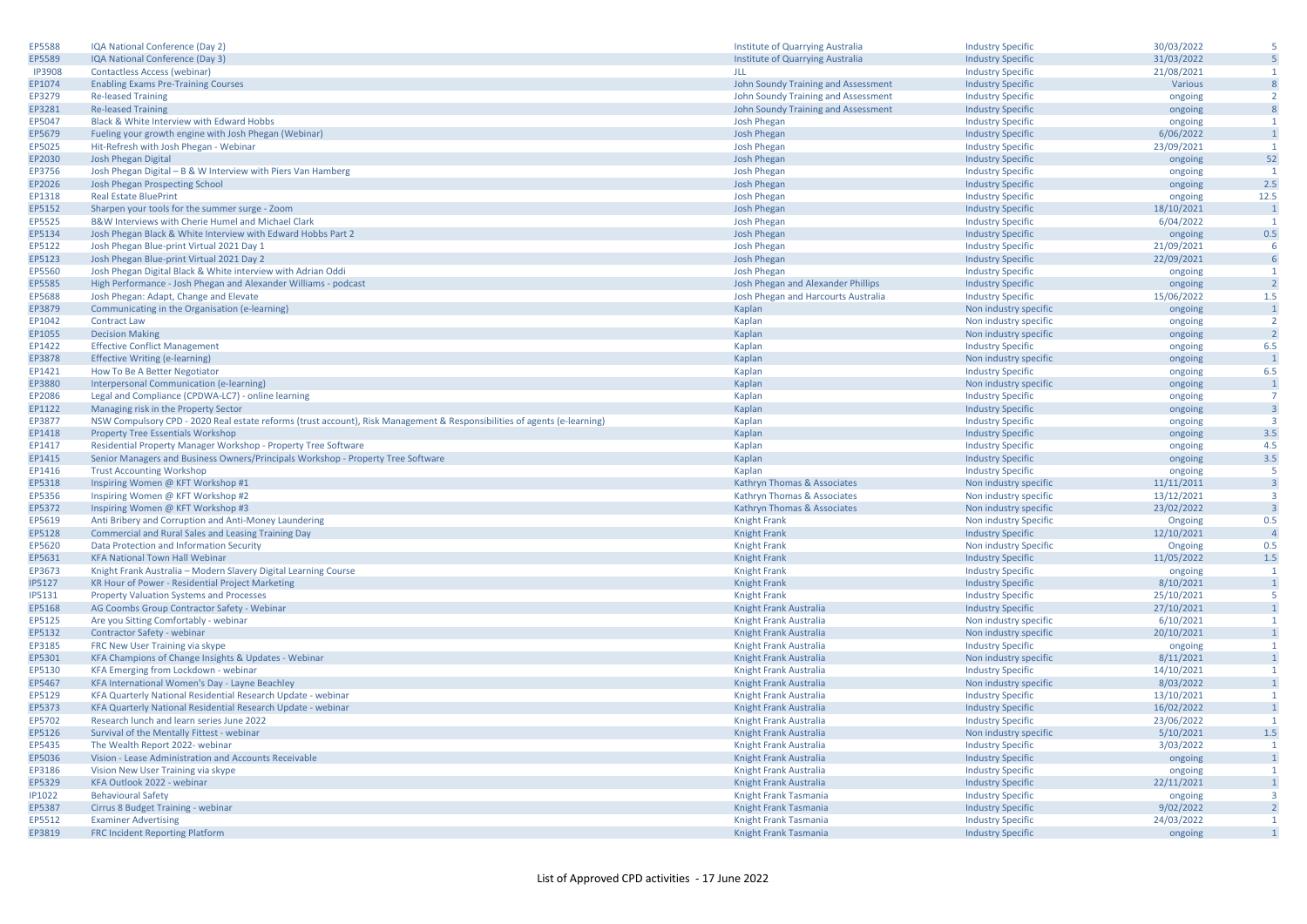| <b>IP3923</b>    | Hour of Power - Social Media Best Practice                                                                                             | Knight Frank Tasmania                        | <b>Industry Specific</b>                          | 9/07/2021             | $\mathbf{1}$                            |
|------------------|----------------------------------------------------------------------------------------------------------------------------------------|----------------------------------------------|---------------------------------------------------|-----------------------|-----------------------------------------|
| <b>IP1545</b>    | <b>Introduction to Commercial Property Management</b>                                                                                  | Knight Frank Tasmania                        | <b>Industry Specific</b>                          | ongoing               | $\overline{1}$                          |
| EP5346           | Introduction to Property Tree and Basic Property Management Training - e-learning                                                      | Knight Frank Tasmania                        | <b>Industry Specific</b>                          | 26/11/2021            | 2.5                                     |
| <b>IP1319</b>    | Knight Frank Induction                                                                                                                 | Knight Frank Tasmania                        | <b>Industry Specific</b>                          | ongoing               | 0.5                                     |
| <b>IP1117</b>    | Log it out (Key Management System)                                                                                                     | Knight Frank Tasmania                        | <b>Industry Specific</b>                          | ongoing               | $\overline{1}$                          |
| <b>IP5347</b>    | Lunch Time Presentation North - Residential Project Marketing                                                                          | Knight Frank Tasmania                        | <b>Industry Specific</b>                          | 30/11/2021            | $\mathbf{1}$                            |
| <b>IP5348</b>    | Lunch Time Presentation South - Southern Tasmania Market Update                                                                        | Knight Frank Tasmania                        | <b>Industry Specific</b>                          | 2/12/2021             | <sup>1</sup>                            |
| EP3918           | <b>NAIDOC Celebration (webinar)</b>                                                                                                    | Knight Frank Tasmania                        | <b>Industry Specific</b>                          | 7/07/2021             | $\overline{1}$                          |
| EP5403           | Overview of Residential Property Market                                                                                                | Knight Frank Tasmania                        | <b>Industry Specific</b>                          | 24/02/2022            | $\mathbf{1}$                            |
| EP5471           | <b>Property Tax and Depreciation</b>                                                                                                   | Knight Frank Tasmania                        | <b>Industry Specific</b>                          | 9/03/2022             | $\overline{1}$                          |
| EP5345           | Property Tree - Company Branding and Mail Merge Training - e-learning                                                                  | Knight Frank Tasmania                        | <b>Industry Specific</b>                          | 22/11/2021            | $\overline{2}$                          |
| EP5344           | Property Tree - Property Management Training - e-learning                                                                              | Knight Frank Tasmania                        | <b>Industry Specific</b>                          | 6//12/2021            | $\overline{2}$                          |
| EP5343           | Property Tree - Trust account training - e-learning                                                                                    | Knight Frank Tasmania                        | <b>Industry Specific</b>                          | 3/12/2021             | $\mathbf{1}$                            |
| EP5437           | Rabobank Market Update                                                                                                                 | Knight Frank Tasmania                        | Non industry specific                             | 24/02/2022            | $1.5\,$                                 |
| <b>IP5035</b>    | <b>Residential Land Valuations</b>                                                                                                     | Knight Frank Tasmania                        | <b>Industry Specific</b>                          | 9/09/2021             | $\mathbf{1}$                            |
| <b>IP1268</b>    | <b>Residential Sales Training Day</b>                                                                                                  | Knight Frank Tasmania                        | <b>Industry Specific</b>                          | ongoing               | 3.5                                     |
| <b>IP3478</b>    | <b>Residential Valuations</b>                                                                                                          | Knight Frank Tasmania                        | <b>Industry Specific</b>                          | ongoing               | $\overline{1}$                          |
| <b>IP5325</b>    | <b>RPM Systems and Processes</b>                                                                                                       | Knight Frank Tasmania                        | <b>Industry Specific</b>                          | 15/11/2021            | $\overline{2}$                          |
| <b>IP3925</b>    | Understanding Investment Yields and using Captialisation when appraising Airbnbs and Boutique Hotels                                   | Knight Frank Tasmania                        | <b>Industry Specific</b>                          | 6/08/2021             | $\mathbf{1}$                            |
| EP5029           | KF Hour of Power - Property Taxation                                                                                                   | <b>KPMG</b>                                  | <b>Industry Specific</b>                          | 17/09/2021            | $\overline{1}$                          |
| EP3914           | Cyber Risk in the Property Industry (e-learning)                                                                                       | Law and Cyber                                | <b>Industry Specific</b>                          | ongoing               | 1.5                                     |
| EP1016           | Anti-Bribery and Corruption and Anti-Money Laundering                                                                                  | <b>Learning Seat</b>                         | Non industry specific                             | ongoing               | 0.5                                     |
| EP1099           | How to Behave at Work Parties Bundle                                                                                                   | <b>Learning Seat</b>                         | Non industry specific                             | ongoing               | 0.5                                     |
| EP1112           | Law at Work: Privacy                                                                                                                   | <b>Learning Seat</b>                         | Non industry specific                             | ongoing               | 0.5                                     |
| EP1113           | Law at Work: Sexual Harrassment                                                                                                        | <b>Learning Seat</b>                         | Non industry specific                             | ongoing               | 0.5                                     |
| EP1114           | Law at Work: Work Health and Safety                                                                                                    | <b>Learning Seat</b>                         | Non industry specific                             | ongoing               | 0.5                                     |
| EP1115           | Law at Work: Workplace Bullying                                                                                                        | <b>Learning Seat</b>                         | Non industry specific                             |                       | 0.5                                     |
| EP1201           | The SAFE Files - Consumer Law                                                                                                          | <b>Learning Seat</b>                         | Non industry specific                             | ongoing               | 0.5                                     |
| EP1202           | The SAFE Files - Privacy                                                                                                               | <b>Learning Seat</b>                         | Non industry specific                             | ongoing<br>ongoing    | 0.5                                     |
| EP1203           | The SAFE Files - Work Health and Safety                                                                                                |                                              | Non industry specific                             |                       | 0.5                                     |
| EP1204           | The SAFE Files - Workplace Bullying                                                                                                    | <b>Learning Seat</b><br><b>Learning Seat</b> | Non industry specific                             | ongoing               | 0.5                                     |
| EP5613           |                                                                                                                                        |                                              |                                                   | ongoing<br>22/11/2021 | $\overline{7}$                          |
| EP1222           | Retail and Commercial Leasing: Issues and Disputes in the Current Market                                                               | <b>Legalwise Seminars</b>                    | <b>Industry Specific</b>                          |                       | $\overline{2}$                          |
| EP3884           | Work Health and Safety: Risky Business                                                                                                 | <b>Legalwise Seminars</b>                    | Non industry specific                             | ongoing               | $\overline{1}$                          |
| EP3866           | Aligning client expectations (online)<br>Compulsory CPD for NSW 2020 - Real estate Reforms; Rules of Conduct and Risk Management       | Leverage Academy<br>Leverage Academy         | <b>Industry Specific</b>                          | ongoing               | $\overline{\mathbf{3}}$                 |
|                  |                                                                                                                                        |                                              | <b>Industry Specific</b>                          | ongoing               |                                         |
| EP3882           | Securing your commission (online)                                                                                                      | Leverage Academy                             | <b>Industry Specific</b>                          | ongoing               | $\mathbf{1}$                            |
| EP3883           | <b>Workplace Management (online)</b>                                                                                                   | Leverage Academy                             | <b>Industry Specific</b>                          | ongoing               | $\mathbf{1}$<br>$\overline{\mathbf{3}}$ |
| EP1066           | DV-Aware (Domestic and Family Violence response training) for Real Estate Agents                                                       | Lifeline Australia                           | <b>Industry Specific</b>                          | ongoing               | -5                                      |
| EP1067<br>EP5694 | DV-Aware (Domestic and Family Violence response training) for Real Estate Agents - extended<br><b>Mental Health First Aid Training</b> | Lifeline Australia<br>Lifeline Australia     | <b>Industry Specific</b><br>Non industry specific | ongoing               | $\overline{2}$                          |
|                  |                                                                                                                                        |                                              |                                                   | ongoing               | 12                                      |
| <b>IP3724</b>    | Link AU Broker Academy (e-learning)                                                                                                    | <b>Link Business</b><br><b>Link Business</b> | <b>Industry Specific</b>                          | ongoing               | $\overline{1}$                          |
| EP3902<br>EP3899 | LINK Broker Training - Business Appraisals & valu.LINK (online)                                                                        | <b>Link Business</b>                         | <b>Industry Specific</b>                          | ongoing               |                                         |
| EP3900           | LINK Broker Training - Prospecting & Self Promotion (online)                                                                           |                                              | <b>Industry Specific</b>                          | ongoing               | <sup>1</sup><br>$\overline{1}$          |
|                  | LINK Broker Training - The Pitch (First Meeting with Seller) (online)                                                                  | <b>Link Business</b>                         | <b>Industry Specific</b>                          | ongoing               |                                         |
| EP3898           | LINK Broker Training - Using Microsoft Outlook as a Database (online)                                                                  | <b>Link Business</b><br><b>Link Business</b> | <b>Industry Specific</b>                          | ongoing               | 0.5<br>0.5                              |
| EP3901           | LINK Broker Training - Writing Adverts (online)                                                                                        |                                              | <b>Industry Specific</b>                          | ongoing               | 0.5                                     |
| EP3901           | LINK Broker Training - Writing Adverts (online)                                                                                        | <b>Link Business</b>                         | <b>Industry Specific</b>                          | ongoing               |                                         |
| EP5425<br>EP5424 | Buyer management master - webinar                                                                                                      | <b>Living Here</b>                           | <b>Industry Specific</b>                          | 24/02/2022            | 0.5<br>0.5                              |
|                  | Database communication master - webinar                                                                                                | <b>Living Here</b>                           | <b>Industry Specific</b>                          | 17/02/2022            | 0.5                                     |
| EP5422           | Mobile master - webinar                                                                                                                | <b>Living Here</b>                           | <b>Industry Specific</b>                          | 10/03/2022            | $\overline{2}$                          |
| EP5404           | <b>Property Communication (e-learning)</b>                                                                                             | <b>Living Here</b>                           | <b>Industry Specific</b>                          | 17/02/2022            | $\overline{2}$                          |
| EP5405           | <b>Property Management Customer Experience</b>                                                                                         | <b>Living Here</b>                           | <b>Industry Specific</b>                          | 24/02/2022            |                                         |
| EP5423           | Vault RE 101 - webinar                                                                                                                 | <b>Living Here</b>                           | <b>Industry Specific</b>                          | 28/02/2022            | $\overline{2}$                          |
| EP5493           | <b>Vault RE Basics</b>                                                                                                                 | <b>Living Here</b>                           | <b>Industry Specific</b>                          | 7/03/2022             | 0.5<br>$\overline{\mathbf{3}}$          |
| EP1171           | SafeTALK (Suicide Prevention Strategies) for Real Estate Agents                                                                        | Living Works Australia                       | <b>Industry Specific</b>                          | ongoing               |                                         |
| EP5055           | Grow Webinars (Operations Series) - Marketing and Agent Profiling                                                                      | LJ Hooker                                    | <b>Industry Specific</b>                          | ongoing               | 0.5                                     |
| EP5053           | Grow Webinars (Operations Series) - Managing your online presence                                                                      | LJ Hooker                                    | <b>Industry Specific</b>                          | ongoing               | 0.5                                     |
| EP5056           | Grow Webinars (Operations Series) - Property Marketing and Presentations                                                               | LJ Hooker                                    | <b>Industry Specific</b>                          | ongoing               | 0.5                                     |
| EP5057           | Grow Webinars (Operations Series) - Social Media in 2020                                                                               | LJ Hooker                                    | <b>Industry Specific</b>                          | ongoing               | 0.5                                     |
| EP5054           | Grow Webinars (Operations Series) - Website contacts and blogs                                                                         | LJ Hooker                                    | <b>Industry Specific</b>                          | ongoing               | 0.5                                     |
| EP5075           | Grow Webinars (PIM Series) - Applications and Approvals                                                                                | LJ Hooker                                    | <b>Industry Specific</b>                          | ongoing               | 0.5                                     |
| EP5079           | Grow Webinars (PIM Series) - Arrears Management                                                                                        | LJ Hooker                                    | <b>Industry Specific</b>                          | ongoing               | 0.5                                     |
| EP5071           | Grow Webinars (PIM Series) - Cultivating Relationships                                                                                 | <b>LJ Hooker</b>                             | <b>Industry Specific</b>                          | ongoing               | 0.5                                     |
| EP5077           | Grow Webinars (PIM Series) - Inspections and Regular Property Visits                                                                   | LJ Hooker                                    | <b>Industry Specific</b>                          | ongoing               | 0.5                                     |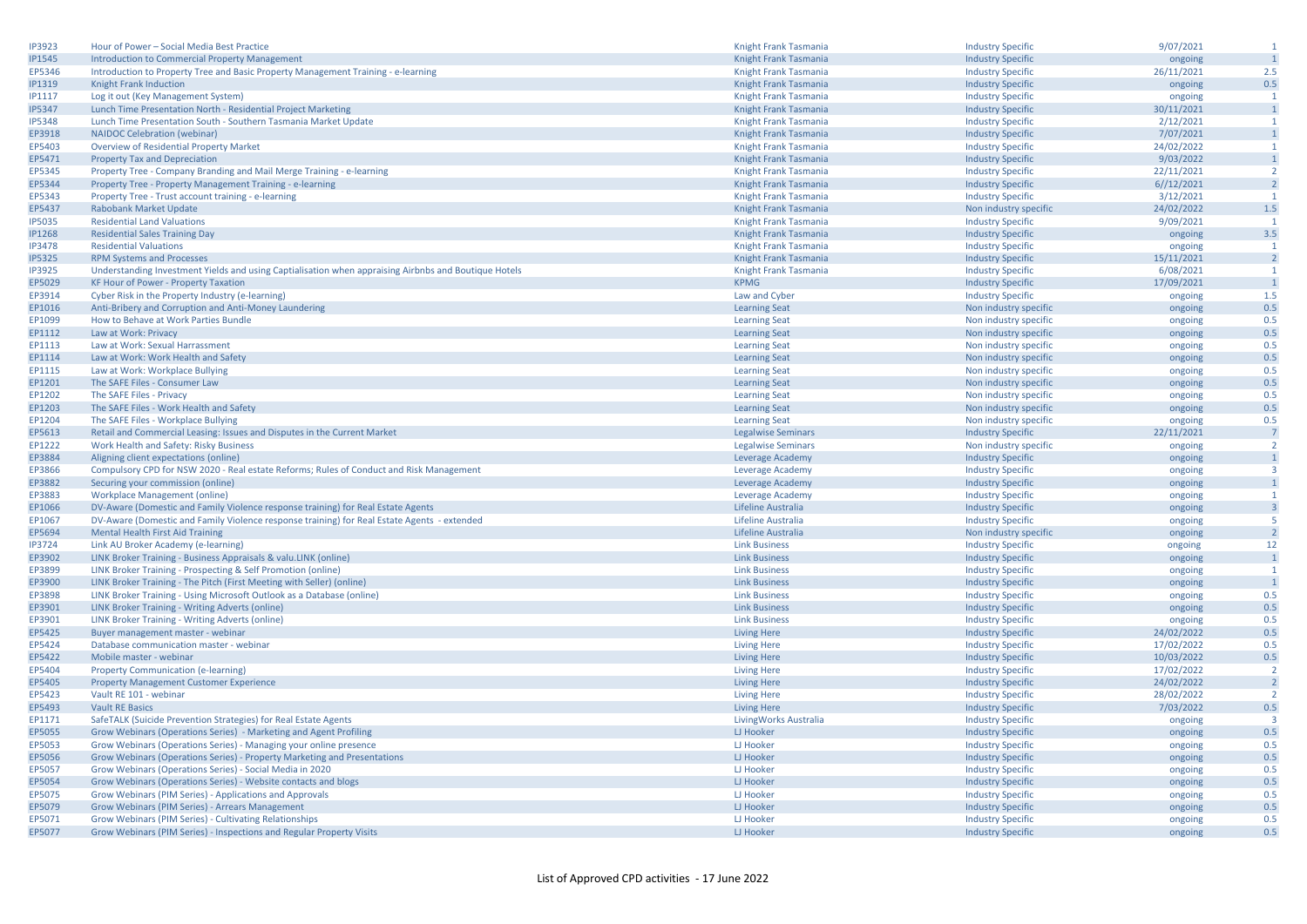| EP5076 | Grow Webinars (PIM Series) - Leasing Lesson                                                        | LJ Hooker                                   | <b>Industry Specific</b> | ongoing                          | 0.5            |
|--------|----------------------------------------------------------------------------------------------------|---------------------------------------------|--------------------------|----------------------------------|----------------|
| EP5078 | Grow Webinars (PIM Series) - Plotting the Maintenance Rules                                        | LJ Hooker                                   | <b>Industry Specific</b> | ongoing                          | 0.5            |
| EP5074 | Grow Webinars (PIM Series) - Selection Education Compliance                                        | LJ Hooker                                   | <b>Industry Specific</b> | ongoing                          | 0.5            |
| EP5081 | Grow Webinars (PIM Series) - Social (Digital Marketing)                                            | LJ Hooker                                   | <b>Industry Specific</b> | ongoing                          | 0.5            |
| EP5072 | Grow Webinars (PIM Series) - The E-Communication Vortex                                            | LJ Hooker                                   | <b>Industry Specific</b> | ongoing                          | 0.5            |
| EP5073 | Grow Webinars (PIM Series) - The efficient PIM                                                     | LJ Hooker                                   | <b>Industry Specific</b> | ongoing                          | 0.5            |
|        |                                                                                                    |                                             |                          |                                  |                |
| EP5080 | Grow Webinars (PIM Series) - The Fond and Firm Fair-well                                           | LJ Hooker                                   | <b>Industry Specific</b> | ongoing                          | 0.5            |
| EP5060 | Grow Webinars (Sales Series) - Communication                                                       | LJ Hooker                                   | <b>Industry Specific</b> | ongoing                          | 0.5            |
| EP5058 | Grow Webinars (Sales Series) - Goal Setting and Income Calculator                                  | LJ Hooker                                   | <b>Industry Specific</b> | ongoing                          | 0.5            |
| EP5065 | Grow Webinars (Sales Series) - Listing Consultation v Listing Presentation (Part B)                | LJ Hooker                                   | <b>Industry Specific</b> | ongoing                          | 0.5            |
| EP5059 | Grow Webinars (Sales Series) - Managing emotions and mindset                                       | LJ Hooker                                   | <b>Industry Specific</b> | ongoing                          | 0.5            |
| EP5068 | Grow Webinars (Sales Series) - Managing your buyers                                                | <b>LJ Hooker</b>                            | <b>Industry Specific</b> | ongoing                          | 0.5            |
| EP5067 | Grow Webinars (Sales Series) - Open Home Feedback and Call Backs                                   | LJ Hooker                                   | <b>Industry Specific</b> | ongoing                          | 0.5            |
| EP5069 | Grow Webinars (Sales Series) - Post sales care and customer experience                             | LJ Hooker                                   | <b>Industry Specific</b> | ongoing                          | 0.5            |
| EP5064 | Grow Webinars (Sales Series) - Pre-appraisal and creating a listing opportunity (Part A)           | LJ Hooker                                   | <b>Industry Specific</b> | ongoing                          | 0.5            |
| EP5061 | Grow Webinars (Sales Series) - Prospecting (Part A)                                                | LJ Hooker                                   | <b>Industry Specific</b> | ongoing                          | 0.5            |
| EP5062 | Grow Webinars (Sales Series) - Prospecting (Part B)                                                | LJ Hooker                                   | <b>Industry Specific</b> | ongoing                          | 0.5            |
| EP5063 | Grow Webinars (Sales Series) - Prospecting (Part C)                                                | LJ Hooker                                   | <b>Industry Specific</b> | ongoing                          | 0.5            |
| EP5066 | Grow Webinars (Sales Series) - The Sales Process Vendor Management                                 | LJ Hooker                                   | <b>Industry Specific</b> | ongoing                          | 0.5            |
| EP5070 | Grow Webinars (Sales Series) - Where do we go from here?                                           | LJ Hooker                                   | <b>Industry Specific</b> | ongoing                          | 0.5            |
| EP5683 | LJ Hooker Momentum July 2022                                                                       | LJ Hooker                                   | <b>Industry Specific</b> | 5/07/2022                        | 3.5            |
| EP5399 | Momentum 2022 - Conference                                                                         | LJ Hooker                                   | <b>Industry Specific</b> | 1/03/2022                        | ß              |
| EP3729 | Next Level Business Management with Vasili Hadzellis (e-learning)                                  | LJ Hooker                                   | <b>Industry Specific</b> |                                  | $\overline{a}$ |
|        |                                                                                                    |                                             |                          | ongoing<br>11/10/2021-13/10/2021 | 18             |
| EP3917 | <b>Success Path Workshop</b>                                                                       | LJ Hooker                                   | <b>Industry Specific</b> |                                  | $\overline{1}$ |
| EP3919 | <b>Family Law Training</b>                                                                         | LJ Hooker Pinnacle Property                 | <b>Industry Specific</b> | 13/07/2021                       |                |
| EP5300 | Challenges of new Marriott Hotel - Parliamentary Square                                            | <b>Marriott Hotel</b>                       | Non industry specific    | 5/11/2021                        | $\overline{1}$ |
| EP3220 | BSBSMB402A - Plan small business finances                                                          | <b>Master Builders Association Tasmania</b> | Non industry specific    | ongoing                          | $\overline{2}$ |
| EP3221 | BSBSMB404A - Undertake small business planning                                                     | <b>Master Builders Association Tasmania</b> | Non industry specific    | ongoing                          | $\overline{2}$ |
| EP3219 | BSBSMB406A - Manage small business finances                                                        | <b>Master Builders Association Tasmania</b> | Non industry specific    | ongoing                          | $\overline{2}$ |
| EP3217 | CPCCB4005A - Produce labour and materials scheduled for ordering                                   | <b>Master Builders Association Tasmania</b> | Non industry specific    | ongoing                          | $\overline{2}$ |
| EP3218 | CPCCB4006B - Select, procure and store construction materials for low rise projects                | <b>Master Builders Association Tasmania</b> | Non industry specific    | ongoing                          | $\overline{2}$ |
| EP3210 | CPCCB4009B - Apply legal requirements to building and construction projects                        | <b>Master Builders Association Tasmania</b> | Non industry specific    | ongoing                          | $\overline{2}$ |
| EP3214 | CPCCB4010B - Apply structural principles to residential low rise constructions                     | <b>Master Builders Association Tasmania</b> | Non industry specific    | ongoing                          | $\overline{2}$ |
| EP3213 | CPCCB4012B - Read and interpret plans and specifications                                           | <b>Master Builders Association Tasmania</b> | Non industry specific    | ongoing                          | $\overline{2}$ |
| EP3212 | CPCCBC4001A - Apply building codes and standards to the construction of low rise building projects | <b>Master Builders Association Tasmania</b> | Non industry specific    | ongoing                          | $\overline{2}$ |
| EP3222 | CPCCBC4002A - Manage occupational health and safety in the building and construction workplace     | <b>Master Builders Association Tasmania</b> | Non industry specific    | ongoing                          | $\overline{2}$ |
| EP3209 | CPCCBC4003A - Select and prepare a construction contract                                           | <b>Master Builders Association Tasmania</b> | Non industry specific    | ongoing                          | $\overline{2}$ |
| EP3216 | CPCCBC4004A - Identify and produce estimated costs for building and construction projects          | <b>Master Builders Association Tasmania</b> | Non industry specific    | ongoing                          | $\overline{2}$ |
| EP3207 | CPCCBC4007A - Plan building and construction work                                                  | <b>Master Builders Association Tasmania</b> | Non industry specific    | ongoing                          | $\overline{2}$ |
| EP3208 | CPCCBC4008B - Conduct on site supervision of building and construction projects                    | <b>Master Builders Association Tasmania</b> | Non industry specific    | ongoing                          |                |
| EP3215 | CPCCBC4011B - Apply structural principles to commercial low rise constructions                     | <b>Master Builders Association Tasmania</b> | Non industry specific    | ongoing                          | $\overline{2}$ |
| EP3211 | CPCCBC4016A - Administer a construction contract                                                   | <b>Master Builders Association Tasmania</b> | Non industry specific    | ongoing                          | $\overline{2}$ |
| EP3146 | Jeff Goodby & Rich Silverstein Teach Advertising and Creativity                                    | Masterclass                                 | Non industry specific    | ongoing                          | 2              |
| EP3120 | Masterclass with Chris Voss: The art of negotiation                                                | Masterclass                                 | Non industry specific    | ongoing                          | $\overline{2}$ |
| EP5611 | New business - momentum series - webinar                                                           | <b>McGrath Estate Agents</b>                | <b>Industry Specific</b> | ongoing                          | $\overline{1}$ |
| EP5084 | Success in Real Estate - Part 1 - Mindset the Foundations of our Future - Session 1                | <b>Michael Kies</b>                         | <b>Industry Specific</b> | 29/09/2021                       | 1.5            |
| EP5085 | Success in Real Estate - Part 2 - Goals and Time Management - Session 2                            | <b>Michael Kies</b>                         | <b>Industry Specific</b> | 29/09/2021                       | 1.5            |
| EP5086 | Success in Real Estate - Part 2 - Goals and Time Management (continued) - Session 3                | <b>Michael Kies</b>                         | <b>Industry Specific</b> | 29/09/2021                       | 1.5            |
| EP5087 | Success in Real Estate - Part 3 - Body Language - Session 4                                        | <b>Michael Kies</b>                         |                          | 29/09/2021                       | 1.5            |
|        |                                                                                                    |                                             | <b>Industry Specific</b> |                                  |                |
| EP5088 | Success in Real Estate - Part 4 - Prospecting - Session 5                                          | <b>Michael Kies</b>                         | <b>Industry Specific</b> | 30/09/2021                       | 1.5            |
| EP5089 | Success in Real Estate - Part 5 - Marketing - Session 6                                            | <b>Michael Kies</b>                         | <b>Industry Specific</b> | 30/09/2021                       | 1.5            |
| EP5090 | Success in Real Estate - Part 6 - Listing Presentation - Session 7                                 | <b>Michael Kies</b>                         | <b>Industry Specific</b> | 30/09/2021                       | 1.5            |
| EP5091 | Success in Real Estate - Part 6 - Listing Presentation (continued) - Session 8                     | <b>Michael Kies</b>                         | <b>Industry Specific</b> | 30/09/2021                       | 1.5            |
| EP5092 | Success in Real Estate - Part 7 & 8 - Price Reductions + Buyer Work - Session 9                    | <b>Michael Kies</b>                         | <b>Industry Specific</b> | 1/10/2021                        | 1.5            |
| EP5093 | Success in Real Estate - Part 8 - Buyer Work - Session 10                                          | <b>Michael Kies</b>                         | <b>Industry Specific</b> | 1/10/2021                        | 1.5            |
| EP5094 | Success in Real Estate - Part 9 - Negotiation Strategies - Session 11                              | <b>Michael Kies</b>                         | <b>Industry Specific</b> | 1/10/2021                        | 1.5            |
| EP5095 | Success in Real Estate - Part 9 Negotiation Strategies (continued) - Session 12                    | <b>Michael Kies</b>                         | <b>Industry Specific</b> | 1/10/2021                        | 1.5            |
| EP3563 | <b>Agent Bootcamp</b>                                                                              | <b>Michael Sheargold</b>                    | <b>Industry Specific</b> | ongoing                          | 12             |
| EP3896 | Capitalising on the Changing Market (online)                                                       | <b>Michael Sheargold</b>                    | <b>Industry Specific</b> | 1/07/2021                        | $\overline{1}$ |
| EP5320 | The key ingredients to a future-proof business - webinar                                           | <b>Michael Sheargold</b>                    | <b>Industry Specific</b> | 17/11/2011                       |                |
| EP5401 | Australia's leading property economist busts some myths and gives his forecasts for 2022 - Podcast | <b>Michael Yardney</b>                      | <b>Industry Specific</b> | ongoing                          | 1.5            |
| EP5614 | LinkedIn Training for Agents and Teams                                                             | <b>Microsoft Teams</b>                      | Non industry Specific    | ongoing                          |                |
| EP3718 | Social Media strategies for Realtors (e-learning)                                                  | <b>Mike Sherrard</b>                        | <b>Industry Specific</b> | ongoing                          | 12             |
| EP5439 | PM Thrive (Hobart)                                                                                 | <b>Mitchell Property Training</b>           | <b>Industry Specific</b> | 5/05/2022                        | $\overline{4}$ |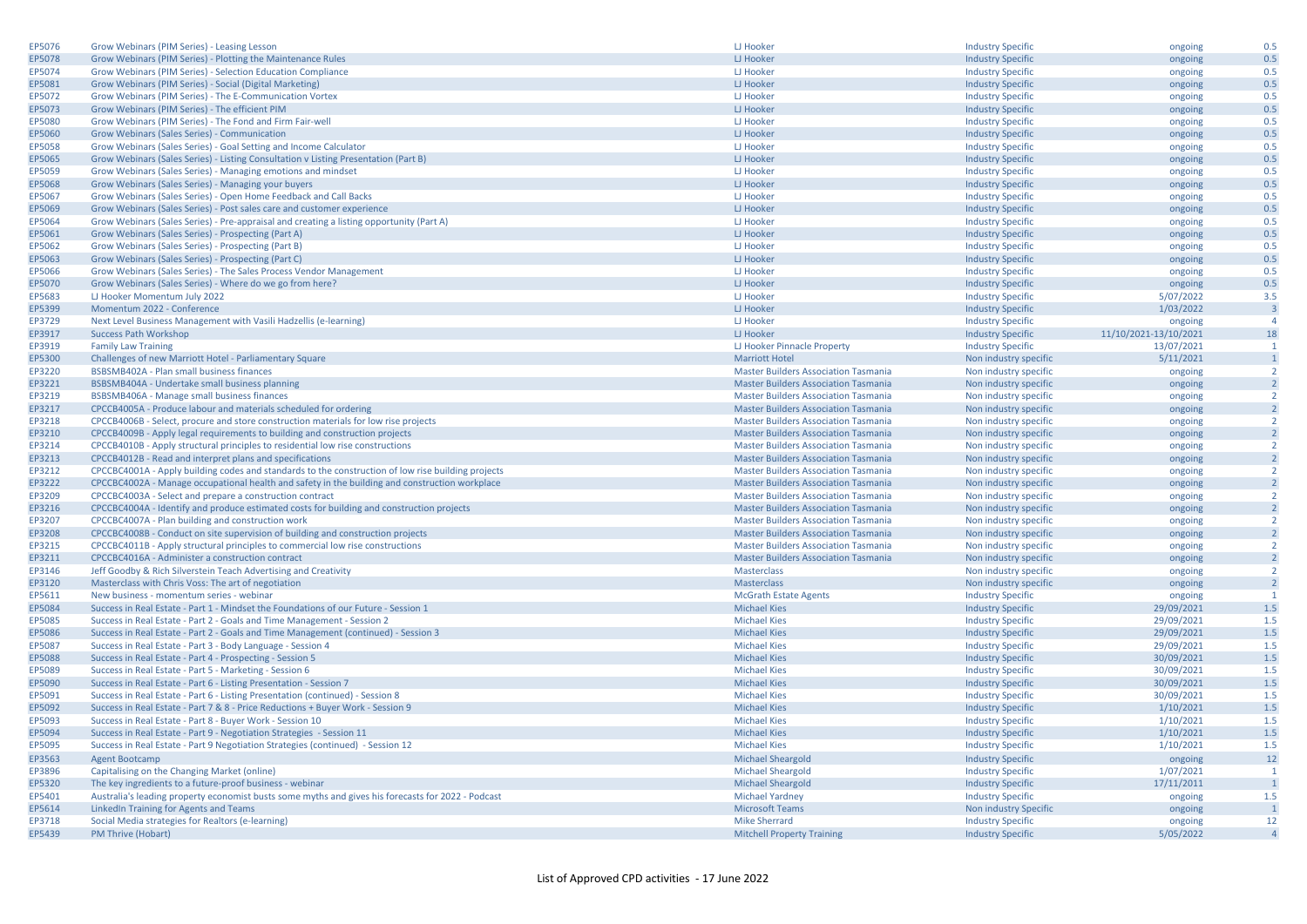| EP5438 | <b>PM Thrive (Launceston)</b>                                                                        | <b>Mitchell Property Training</b> | <b>Industry Specific</b> | 3/05/2022           | $\overline{4}$          |
|--------|------------------------------------------------------------------------------------------------------|-----------------------------------|--------------------------|---------------------|-------------------------|
| EP5429 | re-edge - 2022 Tech and Trends Conference                                                            | <b>Mitchell Property Training</b> | <b>Industry Specific</b> | 3/06/2022           | 4.5                     |
| EP5008 | <b>PMLR (Property Management Learning Retreat)</b>                                                   | MitchellPT                        | <b>Industry Specific</b> | 17/2/2022-18/2/2022 | 10                      |
| EP1028 | Certificate IV Accounting - FND40615                                                                 | Monarch Institute                 | Non industry specific    | ongoing             | $\overline{2}$          |
| EP1029 | Certificate IV Book Keeping - FNS40215                                                               | <b>Monarch Institute</b>          | Non industry specific    | ongoing             | $\overline{2}$          |
| EP5617 | Solving problems in the workplace                                                                    | <b>Morton Learning</b>            | Non industry Specific    | ongoing             | $\overline{2}$          |
| EP5616 | Understanding cultural diversity in the workplace                                                    | <b>Morton Learning</b>            | Non industry Specific    | ongoing             | $\overline{2}$          |
| EP3722 | MRI - Understanding the bank reconciliation (e-learning)                                             | <b>MRI Real Estate Software</b>   | <b>Industry Specific</b> | ongoing             | $1.5\,$                 |
| EP5508 | MRI Financials (e-learning)                                                                          | <b>MRI Real Estate Software</b>   | <b>Industry Specific</b> | ongoing             | -1                      |
| EP3695 | Property Tree - End of Financial Year (e-learning)                                                   | <b>MRI Real Estate Software</b>   | <b>Industry Specific</b> | ongoing             | $\mathbf{1}$            |
| EP3814 | Property Tree - April 2021 Release (e-learning)                                                      | <b>MRI Real Estate Software</b>   | <b>Industry Specific</b> | ongoing             | $\mathbf{1}$            |
| EP5507 | Property Tree - Change of Ownership (e-learning)                                                     | <b>MRI Real Estate Software</b>   | <b>Industry Specific</b> | 17/03/2022          | $\mathbf{1}$            |
| EP3813 | Property Tree - Maintenance Plus Onboarding (e-learning)                                             | <b>MRI Real Estate Software</b>   | <b>Industry Specific</b> | ongoing             | $\mathbf{1}$            |
| EP3910 | Compulsory CPD for NSW 2020 - Real estate Reforms; Rules of Conduct and Risk Management (e-learning) | <b>MRT Training</b>               | <b>Industry Specific</b> | ongoing             | $\overline{\mathbf{3}}$ |
| EP3912 | Elective NSW CPD: Hazards in Advice (e-learning)                                                     | <b>MRT Training</b>               | <b>Industry Specific</b> | ongoing             | -1                      |
| EP3913 | Elective NSW CPD: Negotiation Skills (e-learning)                                                    | <b>MRT Training</b>               | <b>Industry Specific</b> | ongoing             | $\mathbf{1}$            |
| EP3911 | Elective NSW CPD: Property Appraisal (e-learning)                                                    | <b>MRT Training</b>               |                          |                     | -1                      |
|        |                                                                                                      |                                   | <b>Industry Specific</b> | ongoing             | $\overline{2}$          |
| EP3737 | Coaching and Mentoring in the Property Industry (distance learning)                                  | My Real Estate Business           | <b>Industry Specific</b> | ongoing             | $\overline{2}$          |
| EP3739 | COVID Safe Business in the Property Industry (distance learning)                                     | My Real Estate Business           | <b>Industry Specific</b> | ongoing             |                         |
| EP3735 | Enhanced Communication Skills in the Property Industry (distance learning)                           | My Real Estate Business           | <b>Industry Specific</b> | ongoing             | $\overline{2}$          |
| EP3738 | Managing High Performance Teams in the Property Industry (distance learning)                         | My Real Estate Business           | <b>Industry Specific</b> | ongoing             | $\overline{2}$          |
| EP3734 | Presentation Skills in the Property Industry (distance learning)                                     | My Real Estate Business           | <b>Industry Specific</b> | ongoing             | $\overline{2}$          |
| EP3736 | Setting Motivational Goals in the Property Industry (distance learning)                              | My Real Estate Business           | <b>Industry Specific</b> | ongoing             | $\overline{2}$          |
| EP3733 | Work Health and Safety in the Property Industry (distance learning)                                  | My Real Estate Business           | <b>Industry Specific</b> | ongoing             | $\overline{2}$          |
| EP5633 | NABERS and CBD Built Environment Conference 2022                                                     | <b>NABERS and CBD Team</b>        | <b>Industry Specific</b> | 8/06/2022           | $\overline{4}$          |
| EP5517 | NAB cyber security awareness - webinar                                                               | National Australia Bank           | Non industry specific    | 30/03/2022          | $\mathbf{1}$            |
| EP3861 | Workplace Health and Safety (BSBWH401)                                                               | <b>Navitas Professional</b>       | Non industry specific    | ongoing             | $\overline{2}$          |
| EP5458 | BSBAUD402 Participate in a quality audit                                                             | <b>NDA</b>                        | Non industry Specific    | ongoing             | $\overline{2}$          |
| EP5459 | <b>BSBCMM401 Make a presentation</b>                                                                 | <b>NDA</b>                        | Non industry Specific    | ongoing             | $\overline{2}$          |
| EP5460 | <b>BSBLED401 Develop teams and individuals</b>                                                       | <b>NDA</b>                        | Non industry Specific    | ongoing             | $\overline{2}$          |
| EP5461 | <b>BSBMKG413 Promote products and services</b>                                                       | <b>NDA</b>                        | Non industry Specific    | ongoing             | $\overline{2}$          |
| EP5462 | BSBREL402 Build client relationships and business networks                                           | <b>NDA</b>                        | Non industry Specific    | ongoing             | $\overline{2}$          |
| EP5463 | BSBRES401 Analyse and present research information                                                   | <b>NDA</b>                        | Non industry Specific    | ongoing             | $\overline{2}$          |
| EP5449 | <b>TAEASS301 Contribute to assessment</b>                                                            | <b>NDA</b>                        | Non industry Specific    | ongoing             | $\overline{2}$          |
| EP5440 | TAEASS401 Plan assessment activities and processes                                                   | <b>NDA</b>                        | Non industry Specific    | ongoing             | $\overline{2}$          |
| EP5441 | <b>TAEASS402 Assess competence</b>                                                                   | <b>NDA</b>                        | Non industry Specific    | ongoing             | $\overline{2}$          |
| EP5442 | TAEASS403 Participate in assessment validation                                                       | <b>NDA</b>                        | Non industry Specific    | ongoing             | $\overline{2}$          |
| EP5443 | TAEASS502 Design and develop assessment tools                                                        | <b>NDA</b>                        | Non industry Specific    | ongoing             | $\overline{2}$          |
| EP5450 | TAEDEL301 Provide work skill instruction                                                             | <b>NDA</b>                        | Non industry Specific    | ongoing             | $\overline{2}$          |
| EP5444 | TAEDEL401 Plan, organise and deliver group-based learning                                            | <b>NDA</b>                        | Non industry Specific    | ongoing             | $\overline{2}$          |
| EP5445 | TAEDEL402 Plan, organise and facilitate learning in the workplace                                    | <b>NDA</b>                        | Non industry Specific    | ongoing             | $\overline{2}$          |
| EP5451 | TAEDEL403 Coordinate and facilitate distance-based learning                                          | <b>NDA</b>                        | Non industry Specific    | ongoing             | $\overline{2}$          |
| EP5452 | TAEDEL404 Mentor in the workplace                                                                    | <b>NDA</b>                        | Non industry Specific    | ongoing             | $\overline{2}$          |
| EP5453 | TAEDEL501 Facilitate e-learning                                                                      | <b>NDA</b>                        | Non industry Specific    | ongoing             | $\overline{2}$          |
| EP5446 | TAEDES401 Design and develop learning programs                                                       | <b>NDA</b>                        | Non industry Specific    | ongoing             | $\overline{2}$          |
| EP5447 | TAEDES402 Use training packages and accredited courses to meet client needs                          | <b>NDA</b>                        | Non industry Specific    | ongoing             | $\overline{2}$          |
| EP5448 | TAELLN411 Address adult language, literacy and numeracy skills                                       | <b>NDA</b>                        | Non industry Specific    | ongoing             | $\overline{2}$          |
| EP5454 | TAELLN412 Access resources and support to address foundation skills                                  | <b>NDA</b>                        | Non industry Specific    | ongoing             | $\overline{2}$          |
| EP5455 | TAELLN413 Integrate foundation skills into vocational training delivery                              | <b>NDA</b>                        | Non industry Specific    | ongoing             | <sup>2</sup>            |
| EP5456 | TAETAS401 Maintain training and assessment information                                               | <b>NDA</b>                        | Non industry Specific    | ongoing             | $\overline{2}$          |
| EP5457 | TAEXDB401 Plan and implement individual support plans for learners with disability                   | <b>NDA</b>                        | Non industry Specific    | ongoing             | $\overline{2}$          |
| EP1004 | <b>Access Advanced</b>                                                                               | <b>NDA Computing</b>              | Non industry specific    | ongoing             | $\overline{2}$          |
| EP1005 | <b>Access Introductory</b>                                                                           | <b>NDA Computing</b>              | Non industry specific    | ongoing             | $\overline{2}$          |
| EP1010 | <b>Adobe Acrobat</b>                                                                                 | <b>NDA Computing</b>              | Non industry specific    | ongoing             | $\overline{2}$          |
| EP1025 | <b>Business Writing Skills Advanced</b>                                                              | <b>NDA Computing</b>              | Non industry specific    | ongoing             | $\overline{2}$          |
|        |                                                                                                      |                                   |                          |                     | $\overline{2}$          |
| EP1039 | <b>Conducting Successful Meetings</b>                                                                | <b>NDA Computing</b>              | Non industry specific    | ongoing             | $\overline{2}$          |
| EP1040 | <b>Conflict Resolution</b>                                                                           | <b>NDA Computing</b>              | Non industry specific    | ongoing             |                         |
| EP1057 | <b>Delivering Convincing Presentations</b>                                                           | <b>NDA Computing</b>              | Non industry specific    | ongoing             | $\overline{2}$          |
| EP1069 | <b>Effective Supervision Skills</b>                                                                  | <b>NDA Computing</b>              | Non industry specific    | ongoing             | $\overline{2}$          |
| EP1076 | <b>Excel Advanced</b>                                                                                | <b>NDA Computing</b>              | Non industry specific    | ongoing             | $\overline{2}$          |
| EP1078 | <b>Excel Intermediate</b>                                                                            | <b>NDA Computing</b>              | Non industry specific    | ongoing             | $\overline{2}$          |
| EP1081 | <b>Excel Introductory</b>                                                                            | <b>NDA Computing</b>              | Non industry specific    | ongoing             | $\overline{2}$          |
| EP1082 | <b>Excel VBA Programming</b>                                                                         | <b>NDA Computing</b>              | Non industry specific    | ongoing             | $\overline{2}$          |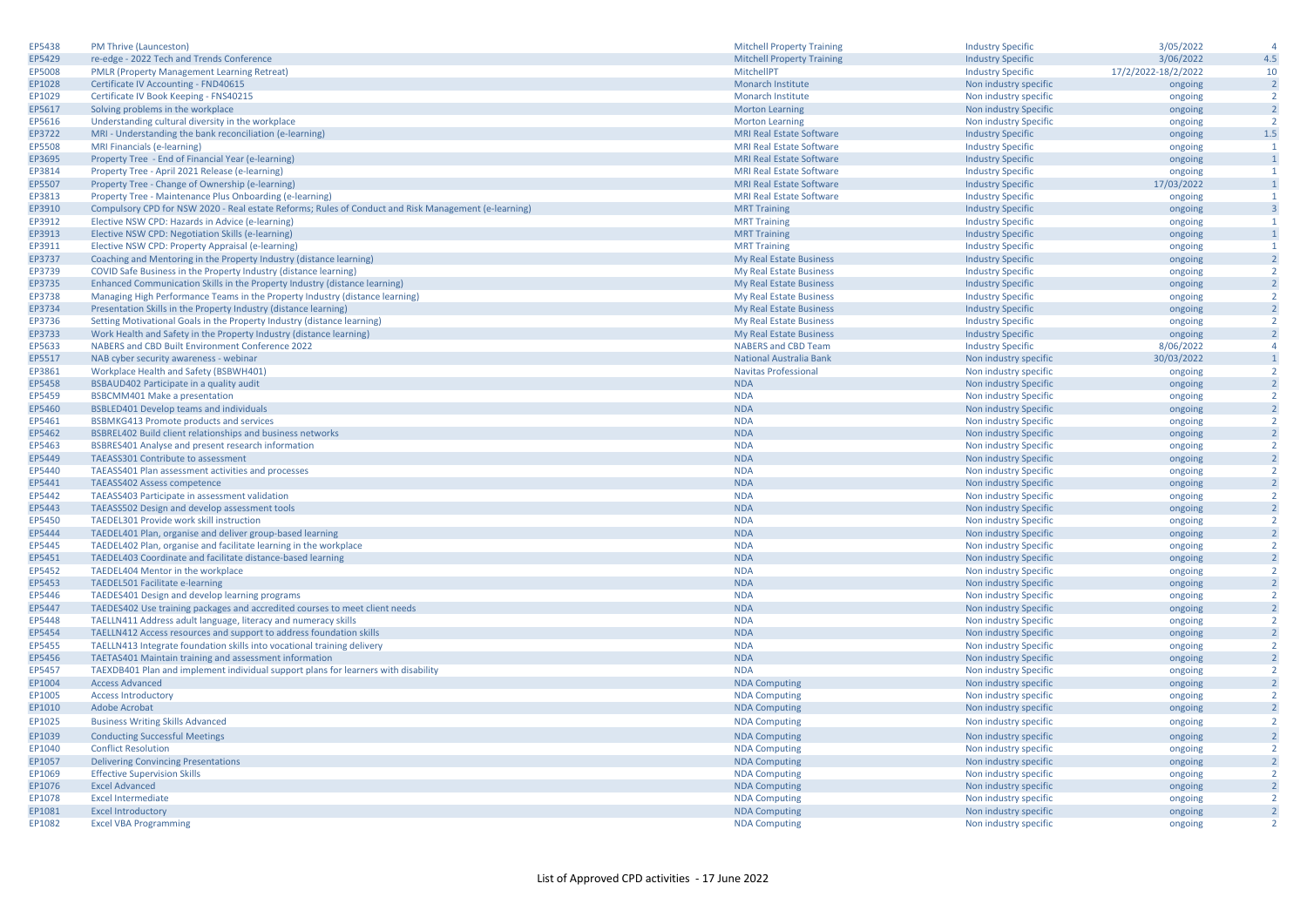| EP1105         | <b>InDesign Basics</b>                                                                                             | <b>NDA Computing</b>                    | Non industry specific    | ongoing               | $\overline{2}$          |
|----------------|--------------------------------------------------------------------------------------------------------------------|-----------------------------------------|--------------------------|-----------------------|-------------------------|
| EP1110         | Language, literacy & numeracy - TAELLN411                                                                          | <b>NDA Computing</b>                    | Non industry specific    | ongoing               | $\overline{2}$          |
| EP1123         | <b>Managing Successful Projects</b>                                                                                | <b>NDA Computing</b>                    | Non industry specific    | ongoing               | $\overline{2}$          |
| EP1131         | <b>MYOB Advanced</b>                                                                                               | <b>NDA Computing</b>                    | Non industry specific    | ongoing               | $\overline{2}$          |
| EP1132         | <b>MYOB Payroll</b>                                                                                                | <b>NDA Computing</b>                    | Non industry specific    | ongoing               | $\overline{2}$          |
| EP1133         | MYOB Set-Up & Operation                                                                                            | <b>NDA Computing</b>                    | Non industry specific    |                       | $\overline{2}$          |
|                |                                                                                                                    |                                         |                          | ongoing               | 6.5                     |
| EP1134         | Navigating Property Law for Sales and Property Management                                                          | <b>NDA Computing</b>                    | Non industry specific    | ongoing               | $\overline{2}$          |
| EP1143         | PowerPoint                                                                                                         | <b>NDA Computing</b>                    | Non industry specific    | ongoing               |                         |
| EP1146         | Project                                                                                                            | <b>NDA Computing</b>                    | Non industry specific    | ongoing               | $\overline{2}$          |
| EP1161         | Publisher                                                                                                          | <b>NDA Computing</b>                    | Non industry specific    | ongoing               | $\overline{2}$          |
| EP1185         | <b>SQL Introductory</b>                                                                                            | <b>NDA Computing</b>                    | Non industry specific    | ongoing               | $\overline{2}$          |
| EP1189         | <b>Superior Customer Service</b>                                                                                   | <b>NDA Computing</b>                    | Non industry specific    | ongoing               | $\overline{2}$          |
| EP1206         | <b>Time Management</b>                                                                                             | <b>NDA Computing</b>                    | Non industry specific    | ongoing               | $\overline{2}$          |
| EP1213         | Visio                                                                                                              | <b>NDA Computing</b>                    | Non industry specific    | ongoing               | $\overline{2}$          |
| EP1215         | WH & S in the Workplace                                                                                            | <b>NDA Computing</b>                    | Non industry specific    | ongoing               | $\overline{2}$          |
| EP1219         | <b>Word Advanced</b>                                                                                               | <b>NDA Computing</b>                    | Non industry specific    | ongoing               | $\overline{2}$          |
| EP1220         | Word Intermediate                                                                                                  | <b>NDA Computing</b>                    | Non industry specific    | ongoing               | $\overline{2}$          |
| EP1221         | Word Introductory                                                                                                  | <b>NDA Computing</b>                    | Non industry specific    | ongoing               | $\overline{2}$          |
| EP1225         | Workplace health and safety                                                                                        | <b>NDA Computing</b>                    | Non industry specific    | ongoing               | $\overline{2}$          |
| EP5553         | TAE 40116 Certificate IV in Training and Assessment                                                                | <b>NDA Training</b>                     | Non industry Specific    | ongoing               | $\overline{2}$          |
| EP3889         | CPPREP4101 - Appraise Property for Sale or Lease                                                                   | <b>NSW Real Estate Training College</b> | <b>Industry Specific</b> | ongoing               | 16                      |
|                |                                                                                                                    |                                         |                          |                       | $\overline{\mathbf{3}}$ |
| EP3574         | <b>Customer Service</b>                                                                                            | <b>NSW Real Estate Training College</b> | <b>Industry Specific</b> | ongoing               |                         |
| EP1182         | <b>Selling Price Best Estimates</b>                                                                                | <b>NSW Real Estate Training College</b> | <b>Industry Specific</b> | ongoing               | $\overline{4}$          |
| EP5308         | Code of Ethics Training - e-learning                                                                               | <b>Nutrien Ag Solutions</b>             | Non industry specific    | ongoing               | $\mathbf{1}$            |
| EP5302         | Employee relations and People Leadership training                                                                  | <b>Nutrien Ag Solutions</b>             | Non industry specific    | 11/11/2021            | $\overline{3}$          |
| EP5389         | Marketing with Purpose                                                                                             | One Agency Burnie                       | <b>Industry Specific</b> | 25/02/2022            | $\overline{7}$          |
| EP3144         | Hand Hygiene (e-learning)                                                                                          | One Care                                | Non industry specific    | ongoing               | 0.5                     |
| EP5418         | Online Marketing Institute (OMI) - Real Estate (video lessons)                                                     | <b>Online Marketing Institute</b>       | <b>Industry Specific</b> | ongoing               | -8                      |
| EP5109         | <b>Mental Health First Aid</b>                                                                                     | Open Arms                               | Non industry specific    | 25/10/2021-26/10/2021 | $\overline{2}$          |
| EP5030         | Openn Offers - Zoom                                                                                                | <b>Open Negotiation</b>                 | <b>Industry Specific</b> | 7/09/2021             | $\overline{1}$          |
| EP3826         | Social Media Photography for Real Estate Professionals                                                             | Owen Fielding                           | <b>Industry Specific</b> | ongoing               | $\overline{2}$          |
| EP3881         | Video for Real Estate Professionals                                                                                | <b>Owen Fielding</b>                    | <b>Industry Specific</b> | ongoing               | $\overline{2}$          |
| EP5108         | Self-Defence Class PCYC                                                                                            | <b>PCYC Hobart</b>                      | Non industry specific    | 7/10/2021             | $\overline{2}$          |
| EP3347         | Facebook for Business and Basics of Canva (graphics for Facebook)                                                  | <b>Peak Media Productions</b>           | Non industry specific    | ongoing               | $\overline{2}$          |
| EP5577         | Vault Management Intensive Workshop (Day 1)                                                                        | <b>Peter Gilchrist</b>                  | <b>Industry Specific</b> | ongoing               | 6.5                     |
| EP5578         | Vault Management Intensive Workshop (Day 2)                                                                        | Peter Gilchrist                         | <b>Industry Specific</b> | ongoing               | $\overline{7}$          |
| EP5579         | Vault Management Intensive Workshop (Day 3)                                                                        | Peter Gilchrist                         | <b>Industry Specific</b> | ongoing               | 5.5                     |
| EP1643         | Quick Start Training Package and Mentoring                                                                         | Peter Gilchrist (RTI Australia)         | <b>Industry Specific</b> | ongoing               | 14                      |
| EP5049         | Mindfulness for Beginners Foundational Program - Session 1 Introduction - Attention and Presence                   | <b>Peter Gilcrist</b>                   | Non industry specific    | 29/09/2021            | $\overline{1}$          |
| EP5050         | Mindfulness for Beginners Foundational Program - Session 2 Wellbeing                                               | <b>Peter Gilcrist</b>                   | Non industry specific    | 6/10/2021             | $\overline{1}$          |
|                |                                                                                                                    |                                         |                          |                       | $\overline{1}$          |
| EP5051         | Mindfulness for Beginners Foundational Program - Session 3 The Root of Emotions - Why Bother?                      | <b>Peter Gilcrist</b>                   | Non industry specific    | 13/10/2021            |                         |
| EP5052         | Mindfulness for Beginners Foundational Program - Session 4 Triggers and Resilience - What causes you to "lose" it? | <b>Peter Gilcrist</b>                   | Non industry specific    | 20/10/2021            | $\overline{1}$          |
| EP5082         | <b>Phil Harris Training Session</b>                                                                                | Peterswald for Property                 | <b>Industry Specific</b> | 24/09/2021            | $\overline{\mathbf{3}}$ |
| <b>IP5659</b>  | Adapting to a new market (Zoom)                                                                                    | <b>Petrusma Property</b>                | <b>Industry Specific</b> | 17/05/2022            | $\mathbf{1}$            |
| <b>IP5510</b>  | Adjusting in a changing market - via Zoom                                                                          | Petrusma Property                       | <b>Industry Specific</b> | 22/03/2022            | $\overline{1}$          |
| <b>IP2095</b>  | <b>Adjusting to Current Market Conditions</b>                                                                      | Petrusma Property                       | <b>Industry Specific</b> | ongoing               | $\overline{1}$          |
| <b>IP3730</b>  | <b>Agent Values and Ethics</b>                                                                                     | <b>Petrusma Property</b>                | <b>Industry Specific</b> | ongoing               | $\overline{2}$          |
| <b>IP1293</b>  | <b>Appraisal Follow Up</b>                                                                                         | <b>Petrusma Property</b>                | <b>Industry Specific</b> | ongoing               | $\mathbf{1}$            |
| <b>IP1275</b>  | <b>Buyer Database Management</b>                                                                                   | Petrusma Property                       | <b>Industry Specific</b> | ongoing               | $\mathbf{1}$            |
| <b>IP1274</b>  | <b>Buyer Interview</b>                                                                                             | Petrusma Property                       | <b>Industry Specific</b> | ongoing               | $\overline{1}$          |
| <b>IP1273</b>  | <b>Buyer Work</b>                                                                                                  | <b>Petrusma Property</b>                | <b>Industry Specific</b> | ongoing               | $\overline{1}$          |
| <b>IP1286</b>  | <b>Call Sessions</b>                                                                                               | Petrusma Property                       | <b>Industry Specific</b> | ongoing               | $\overline{1}$          |
| <b>IP1295A</b> | Closing & Paper work                                                                                               | Petrusma Property                       | <b>Industry Specific</b> | ongoing               | $\mathbf{1}$            |
| <b>IP2088</b>  | Closing & Paper work                                                                                               | <b>Petrusma Property</b>                | <b>Industry Specific</b> | ongoing               | $\mathbf{1}$            |
| <b>IP3868</b>  | Closing Part 2 (zoom)                                                                                              | Petrusma Property                       | <b>Industry Specific</b> | ongoing               | $\mathbf{1}$            |
| <b>IP1299</b>  | Communication                                                                                                      | Petrusma Property                       | <b>Industry Specific</b> | ongoing               | $\overline{1}$          |
| <b>IP5137</b>  | Communication Expectations and 2 Apply                                                                             | <b>Petrusma Property</b>                | <b>Industry Specific</b> | ongoing               | $\mathbf{1}$            |
| <b>IP1280</b>  | <b>Competing Offers</b>                                                                                            | Petrusma Property                       | <b>Industry Specific</b> | ongoing               | $\overline{1}$          |
| <b>IP1288</b>  | <b>Competitive Market Analysis</b>                                                                                 | Petrusma Property                       | <b>Industry Specific</b> | ongoing               | $\overline{1}$          |
| <b>IP1281</b>  | <b>Contracts of Sale</b>                                                                                           | <b>Petrusma Property</b>                | <b>Industry Specific</b> | ongoing               | $\mathbf{1}$            |
| <b>IP1283</b>  | <b>Counter Offers</b>                                                                                              | <b>Petrusma Property</b>                | <b>Industry Specific</b> | ongoing               | $\mathbf{1}$            |
| EP5041         | <b>Creating Expectations - Zoom Meeting</b>                                                                        | <b>Petrusma Property</b>                | <b>Industry Specific</b> | 14/09/2021            | $\overline{1}$          |
| <b>IP1298</b>  | Days on Market                                                                                                     | Petrusma Property                       | <b>Industry Specific</b> | ongoing               | $\mathbf{1}$            |
| IP1271         | First 30 days in Real Estate                                                                                       | Petrusma Property                       | <b>Industry Specific</b> | ongoing               | $\overline{1}$          |
|                |                                                                                                                    |                                         |                          |                       |                         |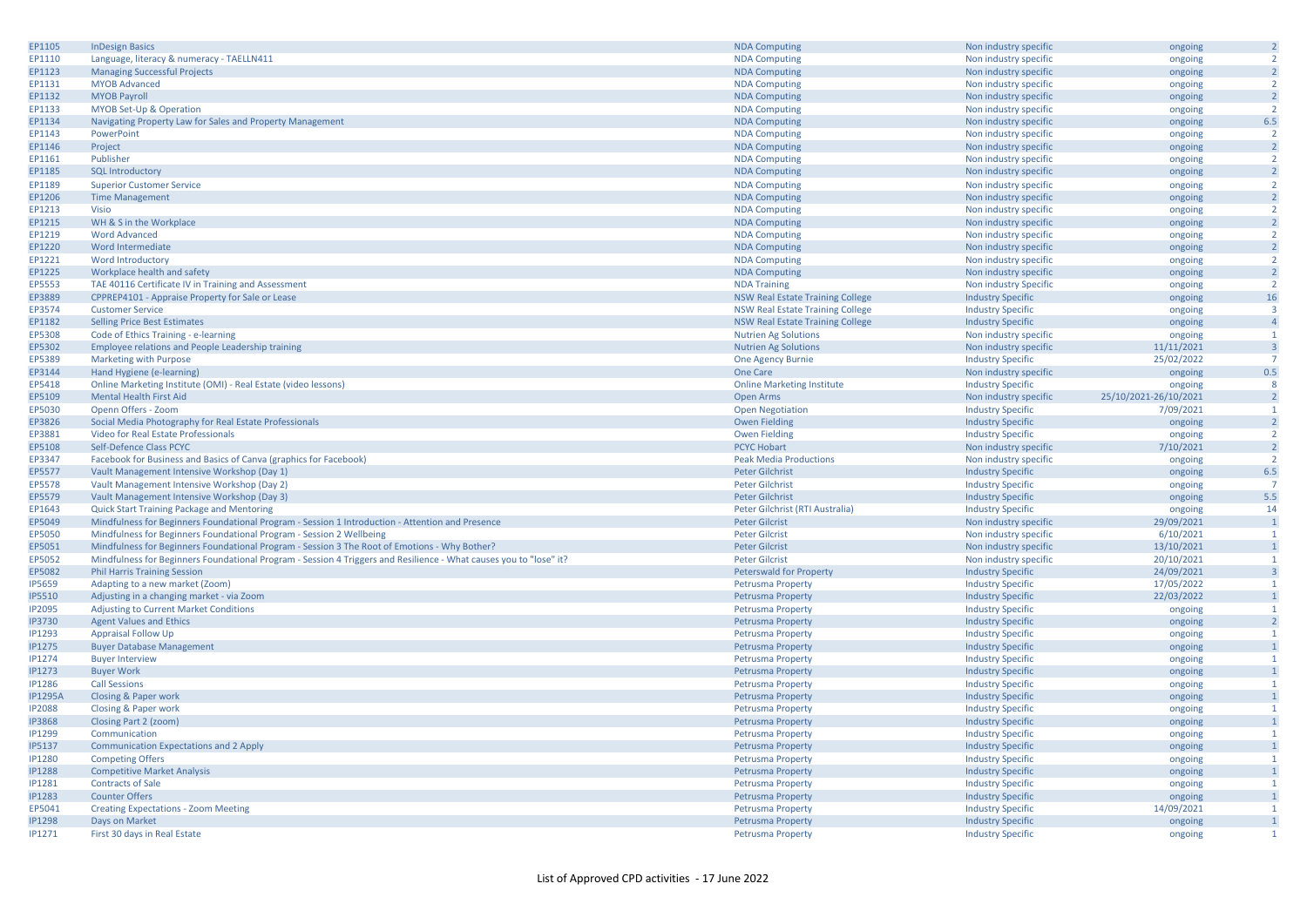| IP1291        | <b>First Appointment</b>                                                                          | Petrusma Property        | <b>Industry Specific</b> | ongoing               | $\mathbf{1}$            |
|---------------|---------------------------------------------------------------------------------------------------|--------------------------|--------------------------|-----------------------|-------------------------|
| <b>IP5603</b> | I'm a better agent when                                                                           | <b>Petrusma Property</b> | <b>Industry Specific</b> | 3/05/2022             | $\overline{2}$          |
| <b>IP3833</b> | Importance of asking good questions (zoom conference)                                             | <b>Petrusma Property</b> | <b>Industry Specific</b> | ongoing               | $\mathbf{1}$            |
| <b>IP1278</b> | Inspection follow up                                                                              | <b>Petrusma Property</b> | <b>Industry Specific</b> | ongoing               | $\overline{1}$          |
| <b>IP5017</b> | Know the Competition - Zoom                                                                       | <b>Petrusma Property</b> | <b>Industry Specific</b> | 16/08/2021            | $\mathbf{1}$            |
| <b>IP1285</b> |                                                                                                   |                          |                          |                       | $\mathbf{1}$            |
|               | <b>Lead Sources</b>                                                                               | <b>Petrusma Property</b> | <b>Industry Specific</b> | ongoing               |                         |
| <b>IP3606</b> | Learning How to Read People (zoom and classroom)                                                  | Petrusma Property        | <b>Industry Specific</b> | ongoing               | $\overline{1}$          |
| <b>IP3869</b> | Learnings from AREC (zoom)                                                                        | <b>Petrusma Property</b> | <b>Industry Specific</b> | ongoing               | $\mathbf{1}$            |
| <b>IP1292</b> | <b>Listing Presentation</b>                                                                       | <b>Petrusma Property</b> | <b>Industry Specific</b> | ongoing               | $\overline{1}$          |
| <b>IP1282</b> | Low Offers                                                                                        | Petrusma Property        | <b>Industry Specific</b> | ongoing               | $\overline{1}$          |
| <b>IP1296</b> | Marketing                                                                                         | Petrusma Property        | <b>Industry Specific</b> | ongoing               | $\mathbf{1}$            |
| EP5391        | Modern Day Leadership Conference                                                                  | <b>Petrusma Property</b> | Non industry specific    | 2/02/2022             | $\mathbf{1}$            |
| <b>IP3607</b> | Negotiating Fees (zoom and classroom)                                                             | <b>Petrusma Property</b> | <b>Industry Specific</b> | ongoing               | $\mathbf{1}$            |
| <b>IP5296</b> | New Business, Building Rapport & Closing                                                          | <b>Petrusma Property</b> | <b>Industry Specific</b> | 4/11/2021             | 1                       |
| <b>IP1294</b> | Objections                                                                                        | <b>Petrusma Property</b> | <b>Industry Specific</b> | ongoing               | $\overline{1}$          |
| <b>IP1277</b> | Open Homes call backs                                                                             | <b>Petrusma Property</b> | <b>Industry Specific</b> | ongoing               | $\overline{1}$          |
| <b>IP1276</b> |                                                                                                   |                          |                          |                       | $\mathbf{1}$            |
|               | <b>Open Homes/Inspections</b>                                                                     | Petrusma Property        | <b>Industry Specific</b> | ongoing               |                         |
| <b>IP1287</b> | <b>Orphan Contacts</b>                                                                            | <b>Petrusma Property</b> | <b>Industry Specific</b> | ongoing               | $\mathbf{1}$            |
| <b>IP3692</b> | Points of Difference (zoom)                                                                       | Petrusma Property        | <b>Industry Specific</b> | ongoing               | $\mathbf{1}$            |
| IP1290        | <b>Pre-listing Kits</b>                                                                           | Petrusma Property        | <b>Industry Specific</b> | ongoing               | $\mathbf{1}$            |
| <b>IP1289</b> | Preparation                                                                                       | Petrusma Property        | <b>Industry Specific</b> | ongoing               | $\overline{1}$          |
| <b>IP1300</b> | <b>Price Reductions</b>                                                                           | <b>Petrusma Property</b> | <b>Industry Specific</b> | ongoing               | $\mathbf{1}$            |
| <b>IP5309</b> | Pricing Strategy and Review of new requirements from the Property Agents Board - zoom             | Petrusma Property        | <b>Industry Specific</b> | 9/11/2021             | $\overline{1}$          |
| <b>IP5472</b> | Property Management New Business - Scripts and Dialogues                                          | <b>Petrusma Property</b> | <b>Industry Specific</b> | 24/03/2022            | 1.5                     |
| <b>IP2096</b> | Prospecting                                                                                       | <b>Petrusma Property</b> | <b>Industry Specific</b> | ongoing               | $\overline{1}$          |
| <b>IP1295</b> | <b>REX Software</b>                                                                               | Petrusma Property        | <b>Industry Specific</b> | ongoing               | $\overline{1}$          |
| <b>IP5150</b> | Riding the Real Estate rollercoaster - Zoom                                                       | <b>Petrusma Property</b> | <b>Industry Specific</b> | 19/10/2021            | $\overline{1}$          |
|               |                                                                                                   |                          |                          |                       |                         |
| <b>IP3605</b> | Scripts & Dialogues (zoom and classroom)                                                          | <b>Petrusma Property</b> | <b>Industry Specific</b> | ongoing               | -1                      |
| <b>IP3608</b> | Selling Marketing (zoom and classroom)                                                            | Petrusma Property        | <b>Industry Specific</b> | ongoing               | $\mathbf{1}$            |
| <b>IP1272</b> | <b>Setting Targets/Income Goals</b>                                                               | Petrusma Property        | <b>Industry Specific</b> | ongoing               | $\mathbf{1}$            |
| <b>IP5563</b> | Sharpening the axe - via zoom                                                                     | <b>Petrusma Property</b> | <b>Industry Specific</b> | 5/04/2022             | $\mathbf{1}$            |
| <b>IP5678</b> | Strategies 2 weeks in                                                                             | Petrusma Property        | <b>Industry Specific</b> | 31/05/2022            | $\mathbf{1}$            |
| <b>IP1284</b> | Taking/Presenting an Offer                                                                        | <b>Petrusma Property</b> | <b>Industry Specific</b> | ongoing               | $\overline{1}$          |
| <b>IP2094</b> | The Art of Real Estate                                                                            | Petrusma Property        | <b>Industry Specific</b> | ongoing               | $\overline{1}$          |
| EP5136        | The New Normal                                                                                    | Petrusma Property        | <b>Industry Specific</b> | 19/10/2021            | $\overline{\mathbf{3}}$ |
| <b>IP1301</b> | The Public Trustee                                                                                | <b>Petrusma Property</b> | <b>Industry Specific</b> | ongoing               | 1                       |
| <b>IP1279</b> | <b>Trial Closes</b>                                                                               | Petrusma Property        | <b>Industry Specific</b> | ongoing               | $\mathbf{1}$            |
| <b>IP3609</b> | Understanding What Motivates People (zoom and classroom)                                          | <b>Petrusma Property</b> | <b>Industry Specific</b> | ongoing               | $\mathbf{1}$            |
| <b>IP1297</b> | <b>Vendor Contribution</b>                                                                        | <b>Petrusma Property</b> | <b>Industry Specific</b> |                       | $\mathbf{1}$            |
|               |                                                                                                   |                          |                          | ongoing               | $\overline{3}$          |
| EP1769        | Habits of Top Performing Real Estate Agents                                                       | Petrusma Property        | <b>Industry Specific</b> | ongoing               |                         |
| EP1439        | <b>Winners Circle Workshop</b>                                                                    | Pittard Pty Ltd          | <b>Industry Specific</b> | ongoing               | $\overline{\mathbf{3}}$ |
| EP1218        | <b>Winning Ways Interactive</b>                                                                   | Pittard Pty Ltd          | <b>Industry Specific</b> | ongoing               | $\overline{9}$          |
| EP5297        | Real Estate Agents Convention 2021                                                                | <b>Pittard Pty Ltd</b>   | <b>Industry Specific</b> | 22/11/2021-23/11/2021 | 10                      |
| EP1829        | Winning Ways - A Smarter Sales Career                                                             | <b>Pittard Pty Ltd</b>   | Industry specific        | ongoing               | 18                      |
| EP3669        | Console Training Session 4 - Pre Mid Month Check (webinar)                                        | <b>PMM Real Estat</b>    | <b>Industry Specific</b> | 14/07/2021            | 0.5                     |
| EP5545        | 2022 PPM National Property Management Conference (Day 1)                                          | <b>PPM Group</b>         | <b>Industry Specific</b> | 25/06/2022            | 6.5                     |
| EP5546        | 2022 PPM National Property Management Conference (Day 2)                                          | <b>PPM Group</b>         | <b>Industry Specific</b> | 26/06/2022            | 6.5                     |
| EP1875        | ABC's of listing presentations - what to say in a listing presentation - online training tutorial | <b>PPM</b> Group         | <b>Industry Specific</b> | ongoing               | $\overline{1}$          |
| EP1874        | Advertising and rent properties - online training tutorial                                        | <b>PPM Group</b>         | <b>Industry Specific</b> | ongoing               | $\overline{1}$          |
| EP1879        | Delivering a 5-star service - online training tutorial                                            | <b>PPM Group</b>         | <b>Industry Specific</b> | ongoing               | $\overline{1}$          |
| EP1883        | Double your property management profits - online training tutorial                                | <b>PPM</b> Group         | <b>Industry Specific</b> | ongoing               | $\overline{1}$          |
| EP1886        | How to be the master of your time - online training tutorial                                      | <b>PPM Group</b>         | <b>Industry Specific</b> |                       | $\overline{1}$          |
|               |                                                                                                   |                          |                          | ongoing               |                         |
| EP1890        | How to boost office morale - online training tutorial                                             | <b>PPM Group</b>         | <b>Industry Specific</b> | ongoing               | $\mathbf{1}$            |
| EP1885        | How to build your rent roll: marketing tips, ideas and strategies - online training tutorial      | <b>PPM</b> Group         | <b>Industry Specific</b> | ongoing               | $\mathbf{1}$            |
| EP1881        | How to have the lowest arrears in town - online training tutorial                                 | <b>PPM Group</b>         | <b>Industry Specific</b> | ongoing               | $\mathbf{1}$            |
| EP1873        | How to reduce your risk of a lawsuit - online training tutorial                                   | <b>PPM Group</b>         | <b>Industry Specific</b> | ongoing               | $\overline{1}$          |
| EP1876        | How to Secure the best tenant - online training tutorial                                          | <b>PPM</b> Group         | <b>Industry Specific</b> | ongoing               | $\overline{1}$          |
| EP1880        | Managing Difficult Clients - online training tutorial                                             | <b>PPM Group</b>         | <b>Industry Specific</b> | ongoing               | $\mathbf{1}$            |
| EP1889        | Managing the end of tenancy - online training tutorial                                            | <b>PPM Group</b>         | <b>Industry Specific</b> | ongoing               | $\mathbf{1}$            |
| EP1882        | Preparing for a listing presentation - online training tutorial                                   | <b>PPM Group</b>         | <b>Industry Specific</b> | ongoing               | <sup>1</sup>            |
| EP1888        | Safety tips for property managers - online training tutorial                                      | <b>PPM Group</b>         | <b>Industry Specific</b> | ongoing               | $\overline{1}$          |
| EP1878        | Smart routine inspections - online training tutorial                                              | <b>PPM</b> Group         | <b>Industry Specific</b> | ongoing               | $\mathbf{1}$            |
| EP1877        | Structuring your department - online training tutorial                                            | <b>PPM Group</b>         | <b>Industry Specific</b> | ongoing               | $\overline{1}$          |
| EP1887        | The first class receptionist - online training tutorial                                           | <b>PPM</b> Group         | <b>Industry Specific</b> | ongoing               | $\overline{1}$          |
|               |                                                                                                   |                          |                          |                       |                         |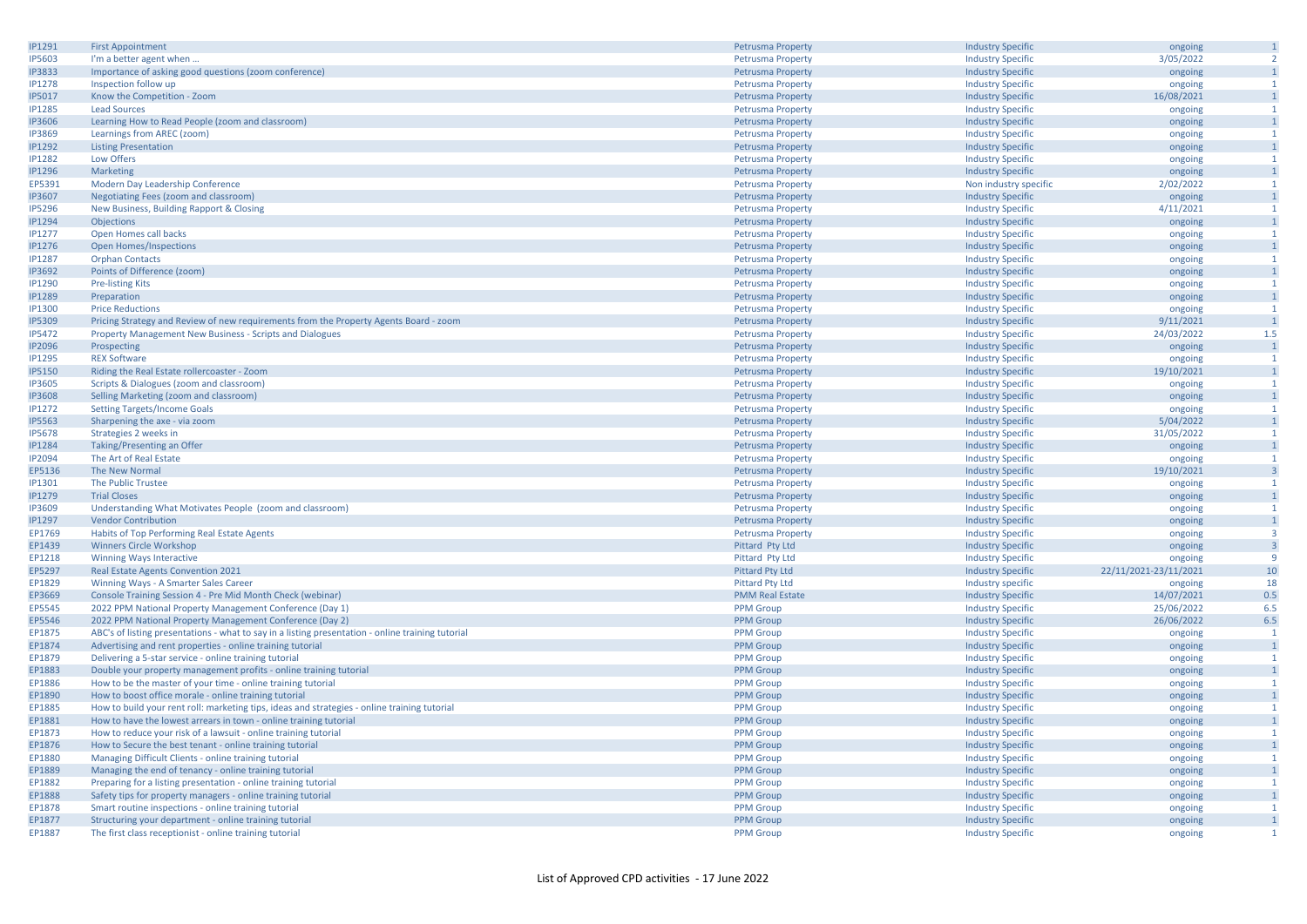| EP1884           | The invisible business owner - online training tutorial                                                         | <b>PPM Group</b>                                      | <b>Industry Specific</b> | ongoing              | $\mathbf{1}$   |
|------------------|-----------------------------------------------------------------------------------------------------------------|-------------------------------------------------------|--------------------------|----------------------|----------------|
| EP1891           | What you need to know before you build a rent roll - online training tutorial                                   | <b>PPM</b> Group                                      | <b>Industry Specific</b> | ongoing              | $\mathbf{1}$   |
| EP5426           | PRD Hobart Property Management Team Day                                                                         | PRD - Hobart                                          | <b>Industry Specific</b> | 4/03/2022            | $\overline{2}$ |
| <b>IP5427</b>    | PRD Hobart Property Management Team Day                                                                         | PRD - Hobart                                          | <b>Industry Specific</b> | 4/03/2022            | $\overline{3}$ |
| EP1759           | <b>Pricefinder Training</b>                                                                                     | Pricefinder                                           | <b>Industry Specific</b> | ongoing              | $\overline{2}$ |
| EP3399           | Identifying health and safety risks on farms and agricultural businesses                                        | Primary Employers Tasmania                            | Non industry specific    | ongoing              | $\mathbf{1}$   |
| EP5001           | Provide First Aid in an Education and Care Setting                                                              | <b>ProMed Tasmania</b>                                | Non industry specific    | ongoing              | $\overline{2}$ |
| EP5643           | 2022 Code of Conduct - Version 4 (Zoom session with Executive Officer)                                          | <b>Property Agents Board</b>                          | <b>Industry Specific</b> | 24/05/2022           | -1             |
| EP5668           | 2022 Code of Conduct - Version 4 (Zoom session with Executive Officer)                                          | <b>Property Agents Board</b>                          | <b>Industry Specific</b> | 7/06/2022            | $\mathbf{1}$   |
| EP5667           | Complaints Process (Zoom session with Executive Officer)                                                        |                                                       |                          | 3/06/2022            | $\overline{1}$ |
|                  |                                                                                                                 | <b>Property Agents Board</b>                          | <b>Industry Specific</b> |                      | $\overline{1}$ |
| EP5644           | General Compliance (Zoom session with Executive Officer)                                                        | <b>Property Agents Board</b>                          | <b>Industry Specific</b> | 25/05/2022           |                |
| EP5666           | Open Discussion (Zoom session with Executive Officer)                                                           | <b>Property Agents Board</b>                          | <b>Industry Specific</b> | 1/06/2022            | $\mathbf{1}$   |
| EP5645           | Trust Accounting and Month End Reconciliation (Zoom session with Executive Officer)                             | <b>Property Agents Board</b>                          | <b>Industry Specific</b> | 30/05/2022           | $\mathbf{1}$   |
| EP5669           | Trust Accounting and Month End Reconciliation (Zoom session with Executive Officer)                             | <b>Property Agents Board</b>                          | <b>Industry Specific</b> | 7/06/2022            | $\mathbf{1}$   |
| EP1371           | Property Industry Induction Online                                                                              | <b>Property Council Academy</b>                       | <b>Industry Specific</b> | ongoing              | $\overline{7}$ |
| EP5028           | Built Environment and Infrastructure Tasmania - Budget Breakfast                                                | <b>Property Council of Australia</b>                  | Non industry specific    | 3/09/2012            | $\overline{1}$ |
| EP3063           | Code of Conduct Commercial Leasing Tas - Online Service                                                         | <b>Property Council of Australia</b>                  | <b>Industry Specific</b> | ongoing              | $\mathbf{1}$   |
| EP5354           | Get Ready to Re-Open - COVID Industry Briefing                                                                  | <b>Property Council of Australia</b>                  | <b>Industry Specific</b> | 1/12/2021            | -1             |
| EP3948           | Hobart Showgrounds: Masterplan Mapped Out                                                                       | <b>Property Council of Australia</b>                  | <b>Industry Specific</b> | 4/08/2021            | $\overline{2}$ |
| EP5326           | Industry Analysis: Building Risk & Compliance Survey Results Briefing - e-learning                              | <b>Property Council of Australia</b>                  | <b>Industry Specific</b> | 18/11/2021           | $\mathbf{1}$   |
| EP3947           | <b>Property Asset Management Essentials</b>                                                                     | <b>Property Council of Australia</b>                  | <b>Industry Specific</b> | 10/08/2021           | 8              |
| EP5016           | Property Council of Australia - In Conversation with Grace Tame - Webinar                                       | <b>Property Council of Australia</b>                  | Non industry specific    | 20/08/2021           | $\overline{1}$ |
| EP3001           | <b>Retail Reset (video)</b>                                                                                     | <b>Property Council of Australia</b>                  | <b>Industry Specific</b> | ongoing              | 0.5            |
| EP5521           | The Property Congress - (Day 1)                                                                                 | <b>Property Council of Australia</b>                  | <b>Industry Specific</b> | 29/03/2022           | 6              |
|                  |                                                                                                                 | <b>Property Council of Australia</b>                  |                          |                      | $\overline{2}$ |
| EP5522           | The Property Congress (Day 2) -The New Workforce of the Future and Championing Change: Lessons from our Leaders |                                                       | <b>Industry Specific</b> | 30/03/2011           | 1.5            |
| EP5520           | The Property Congress Pre-conference masterclass series                                                         | <b>Property Council of Australia</b>                  | <b>Industry Specific</b> | 28/03/2022           |                |
| EP5395           | Property Council of Australia - Office Market Report                                                            | <b>Property Council of Australia</b>                  | <b>Industry Specific</b> | 3/02/2022            | $\overline{2}$ |
| EP3681           | PIPA Qld Breakfast Seminar                                                                                      | <b>Property Investment Professionals of Australia</b> | <b>Industry Specific</b> | 15/07/2021           | 1.5            |
| EP3023           | Property Me - Accounts 103 - Reconciliation (Trust)                                                             | <b>Property Me</b>                                    | <b>Industry Specific</b> | ongoing              | 0.5            |
| EP3024           | Property Me - Accounts 104 - Disbursements, Statements and Close                                                | <b>Property Me</b>                                    | <b>Industry Specific</b> | ongoing              | 0.5            |
| EP1383           | Property Me - Bills Essentials webinar                                                                          | <b>Property Me</b>                                    | <b>Industry Specific</b> | ongoing              | 0.5            |
| EP1377           | Property Me - Getting Started webinar                                                                           | <b>Property Me</b>                                    | <b>Industry Specific</b> | ongoing              | $\mathbf{1}$   |
| EP1376           | Property Me - Going Live with Property Me webinar                                                               | <b>Property Me</b>                                    | <b>Industry Specific</b> | ongoing              | $\overline{1}$ |
| EP1381           | Property Me - Invoice Management webinar                                                                        | <b>Property Me</b>                                    | <b>Industry Specific</b> | ongoing              | 0.5            |
| EP1380           | Property Me - Managing Inspections webinar                                                                      | <b>Property Me</b>                                    | <b>Industry Specific</b> | ongoing              | 0.5            |
| EP1461           | Property Me - Managing Jobs webinar                                                                             | <b>Property Me</b>                                    | <b>Industry Specific</b> | ongoing              | 0.5            |
| EP1379           | Property Me - Managing Messages webinar                                                                         | <b>Property Me</b>                                    | <b>Industry Specific</b> | ongoing              | 0.5            |
| EP1378           | Property Me - Managing Tenancies webinar                                                                        | <b>Property Me</b>                                    | <b>Industry Specific</b> | ongoing              | 0.5            |
| EP1384           | Property Me - Preparing for an owner disbursement webinar                                                       | <b>Property Me</b>                                    | <b>Industry Specific</b> | ongoing              | 0.5            |
| EP1375           | Property Me - Product Overview webinar                                                                          | <b>Property Me</b>                                    | <b>Industry Specific</b> | ongoing              | 0.5            |
| EP1382           | Property Me - Receipting and Banking 101 webinar                                                                | <b>Property Me</b>                                    | <b>Industry Specific</b> | ongoing              | 0.5            |
| EP1385           |                                                                                                                 |                                                       |                          |                      | $\overline{1}$ |
| EP1460           | Property Me - Trust Accounting webinar                                                                          | <b>Property Me</b>                                    | <b>Industry Specific</b> | ongoing              | 0.5            |
|                  | Property Me - Vacating a Tenancy webinar                                                                        | Property Me                                           | <b>Industry Specific</b> | ongoing              |                |
| EP5038           | Property Tree Online Training e-learning                                                                        | Property Tree - MRI Real Estate Software              | <b>Industry Specific</b> | ongoing              |                |
| IP3169           | Occupied Assisted Inspections online training                                                                   | <b>PRP Australia</b>                                  | <b>Industry Specific</b> | ongoing              | $\overline{1}$ |
| EP1945           | Business Safety Essentials - Low-risk Driving Workshop                                                          | <b>RACT</b>                                           | Non industry specific    | ongoing              | $\overline{2}$ |
| EP3612           | Introduction to Commercial Property Management (webinar)                                                        | Raine & Horne                                         | <b>Industry Specific</b> | ongoing              | $\overline{1}$ |
| EP3576           | Kickstart 2021 webinar                                                                                          | Raine & Horne                                         | <b>Industry Specific</b> | ongoing              | 1.5            |
| EP5355           | Legal Q & A                                                                                                     | Raine & Horne                                         | <b>Industry Specific</b> | 1/12/2021            | $\overline{2}$ |
| EP2017           | Managing ME - follow up training                                                                                | Raine & Horne                                         | <b>Industry Specific</b> | ongoing              | -1             |
| EP3818           | <b>Mentality Masterclass (webinar)</b>                                                                          | Raine & Horne                                         | <b>Industry Specific</b> | 20/07/2021           | $1.5\,$        |
| EP3375           | PM Webinar - Property Management Webinar - August 2021                                                          | Raine & Horne                                         | <b>Industry Specific</b> | 1/08/2021-31/08/2021 | 0.5            |
| EP3374           | PM Webinar - Property Management Webinar - July 2021                                                            | Raine & Horne                                         | <b>Industry Specific</b> | 1/07/2021-31/07/2021 | 0.5            |
| EP3378           | PM Webinar - Property Management Webinar - November 2021                                                        | Raine & Horne                                         | <b>Industry Specific</b> | 1/11/2021-30/11/2021 | 0.5            |
| EP3377           | PM Webinar - Property Management Webinar - October 2021                                                         | Raine & Horne                                         | <b>Industry Specific</b> | 1/10/2021-31/10/2021 | 0.5            |
| EP3376           | PM Webinar - Property Management Webinar - September 2021                                                       | Raine & Horne                                         | <b>Industry Specific</b> | 1/09/2021-30/09/2021 | 0.5            |
|                  |                                                                                                                 |                                                       |                          |                      | $\overline{1}$ |
| EP3937<br>EP3940 | Process Plus - Appraisal - Webinar                                                                              | Raine & Horne                                         | <b>Industry Specific</b> | ongoing              |                |
|                  | Process Plus - Auction - Webinar                                                                                | Raine & Horne                                         | <b>Industry Specific</b> | ongoing              | $\mathbf{1}$   |
| EP3939           | Process Plus - For Sale - Webinar                                                                               | Raine & Horne                                         | <b>Industry Specific</b> | ongoing              | $\mathbf{1}$   |
| EP3938           | Process Plus - Listing and Marketing - Webinar                                                                  | Raine & Horne                                         | <b>Industry Specific</b> | ongoing              | <sup>1</sup>   |
| EP3936           | Process Plus - Prospecting - Webinar                                                                            | Raine & Horne                                         | <b>Industry Specific</b> | ongoing              | $\overline{1}$ |
| EP3941           | Process Plus - Sale to Settlement - Webinar                                                                     | Raine & Horne                                         | <b>Industry Specific</b> | ongoing              | -1             |
| <b>IP3806</b>    | ProcessPlus Launch Webinar                                                                                      | Raine & Horne                                         | <b>Industry Specific</b> | ongoing              | $\overline{1}$ |
| EP5335           | Raine & Horne PM webinar series - April 2022                                                                    | Raine & Horne                                         | <b>Industry Specific</b> | 1/4/2022-30/4/2022   | 0.5            |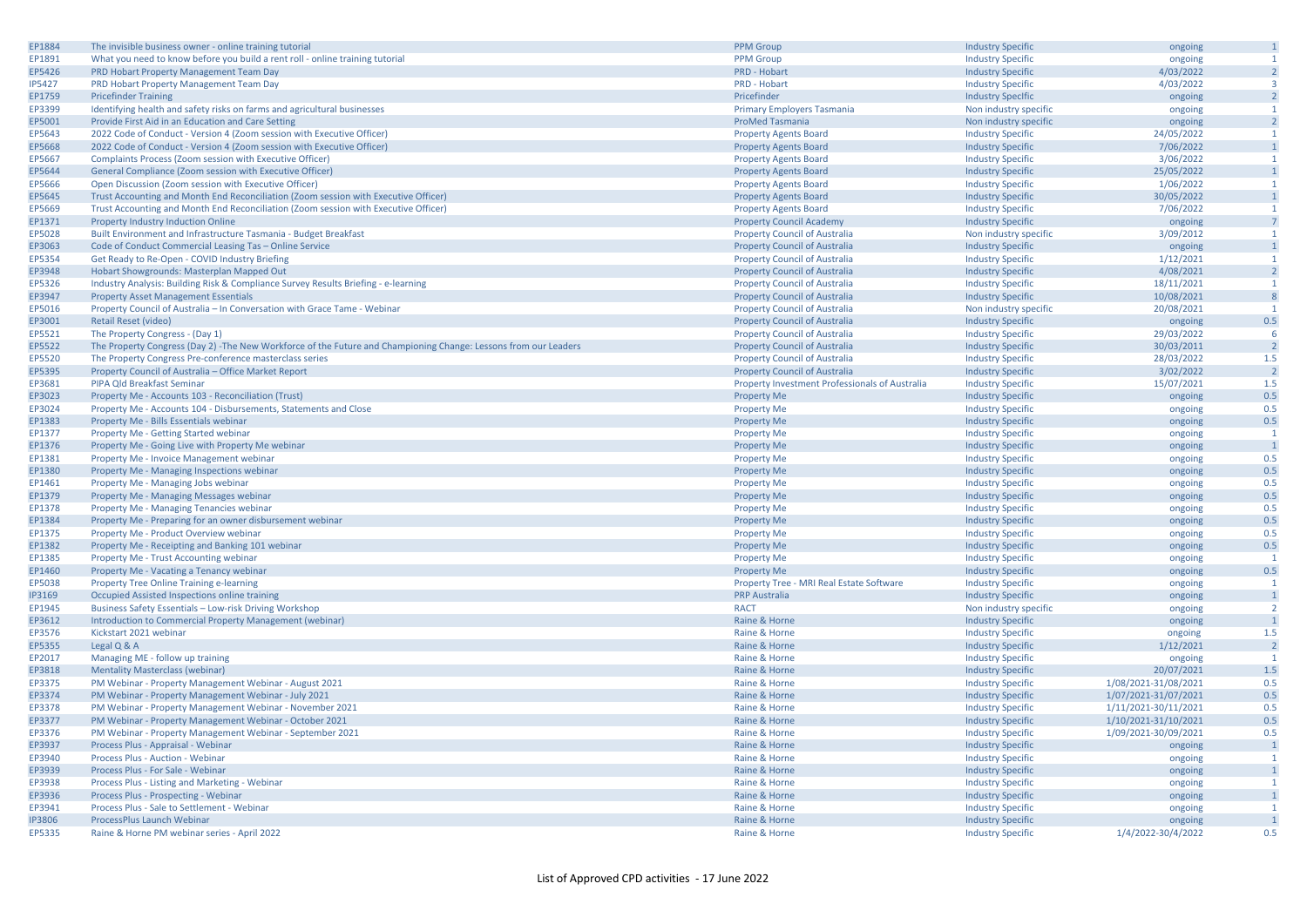| EP5339        | Raine & Horne PM webinar series - August 2022                                                 | Raine & Horne            | <b>Industry Specific</b> | 1/8/2022-31/8/2022   | 0.5                     |
|---------------|-----------------------------------------------------------------------------------------------|--------------------------|--------------------------|----------------------|-------------------------|
| EP5331        | Raine & Horne PM webinar series - December 2021                                               | Raine & Horne            | <b>Industry Specific</b> | 1/12/2021-31/12/2021 | 0.5                     |
| EP5333        | Raine & Horne PM webinar series - February 2022                                               | Raine & Horne            | <b>Industry Specific</b> | 1/2/2022-28/2/2022   | 0.5                     |
| EP5332        | Raine & Horne PM webinar series - January 2022                                                | Raine & Horne            | <b>Industry Specific</b> | 1/1/2022-31/1/2022   | 0.5                     |
|               | Raine & Horne PM webinar series - July 2022                                                   | Raine & Horne            | <b>Industry Specific</b> | 1/7/2022-31/7/2022   | 0.5                     |
| EP5338        |                                                                                               |                          |                          |                      | 0.5                     |
| EP5337        | Raine & Horne PM webinar series - June 2022                                                   | Raine & Horne            | <b>Industry Specific</b> | 01/06/2022-30/6/2022 |                         |
| EP5334        | Raine & Horne PM webinar series - March 2022                                                  | Raine & Horne            | <b>Industry Specific</b> | 1/3/2022-31/3/2022   | 0.5                     |
| EP5336        | Raine & Horne PM webinar series - May 2022                                                    | Raine & Horne            | <b>Industry Specific</b> | 1/05/2022-31/05/2022 | 0.5                     |
| EP5330        | Raine & Horne PM webinar series - November 2021                                               | Raine & Horne            | <b>Industry Specific</b> | 1/11/2021-30/11/2021 | 0.5                     |
| EP5342        | Raine & Horne PM webinar series - November 2022                                               | Raine & Horne            | <b>Industry Specific</b> | 1/11/2022-30/11/2022 | 0.5                     |
| EP5341        | Raine & Horne PM webinar series - October 2022                                                | Raine & Horne            | <b>Industry Specific</b> | 1/10/2022-31/10/2022 | 0.5                     |
| EP5340        | Raine & Horne PM webinar series - September 2022                                              | Raine & Horne            | <b>Industry Specific</b> | 1/9/2022-30/9/2022   | 0.5                     |
| <b>IP5518</b> | Raine & Horne property management forum                                                       | Raine & Horne            | <b>Industry Specific</b> | 4/04/2022            | $\overline{3}$          |
| EP5607        | The 10 do's and don'ts of commercial real estate negotiation - webinar                        | Raine & Horne            | <b>Industry Specific</b> | 19/04/2022           | $\overline{1}$          |
| EP5519        | The appraisal A game - webinar                                                                | Raine & Horne            | <b>Industry Specific</b> | 5/04/2022            |                         |
| EP5606        | Where's my next listing coming from? - webinar                                                | Raine & Horne            | <b>Industry Specific</b> | 3/05/2022            | $\overline{1}$          |
| EP5473        | Auction like a pro                                                                            | Raine and Horne          | <b>Industry Specific</b> | 4/03/2022            | 0.5                     |
| EP5379        | Raine & Horne Compass Plus Training - webinar                                                 | Raine and Horne Tasmania | <b>Industry Specific</b> | 27/01/2022           | $\overline{\mathbf{3}}$ |
| EP5381        | Set for Success 2022 - Breakout session: Client Management - webinar                          | Raine and Horne Tasmania | <b>Industry Specific</b> | ongoing              |                         |
| EP5383        | Set for Success 2022 - How to build a high performing mindset - webinar                       | Raine and Horne Tasmania | Non industry specific    |                      | $\mathbf{1}$            |
|               |                                                                                               |                          |                          | ongoing              | $\mathbf{1}$            |
| EP5384        | Set for Success 2022 - Leadership session - webinar                                           | Raine and Horne Tasmania | <b>Industry Specific</b> | ongoing              |                         |
| EP5385        | Set for Success 2022 - Overcoming Fears - webinar                                             | Raine and Horne Tasmania | Non industry specific    | ongoing              | $\mathbf{1}$            |
| EP5382        | Set for Success 2022 - Sales breakout session: Review, Reset, Reflect - webinar               | Raine and Horne Tasmania | <b>Industry Specific</b> | ongoing              |                         |
| EP5380        | Set for Success 2022 - The Customer Experience - webinar                                      | Raine and Horne Tasmania | <b>Industry Specific</b> | ongoing              | $\overline{1}$          |
| EP3016        | Expresso Series: How to set up and effectively use your Facebook Business Page (online)       | RateMyAgent              | <b>Industry Specific</b> | ongoing              | 0.25                    |
| EP3018        | Expresso Series: How to use Zoom to build relationships whilst physically distancing (online) | RateMyAgent              | <b>Industry Specific</b> | ongoing              | 0.25                    |
| EP3017        | Expresso Series: Improve your SEO without technical jargon (online)                           | RateMyAgent              | <b>Industry Specific</b> | ongoing              | 0.25                    |
| EP3019        | Expresso Series: Tech Platforms you should adopt to build your business (online)              | RateMyAgent              | <b>Industry Specific</b> | ongoing              | 0.25                    |
| EP2013        | <b>Administration Training webinar</b>                                                        | Ray White                | Industry specific        | ongoing              |                         |
| EP2014        | Auction Excellence Online Workshop                                                            | <b>Ray White</b>         | Industry specific        | ongoing              | -5                      |
| EP3567        | <b>BDM Convert (webinar)</b>                                                                  | <b>Ray White</b>         | <b>Industry Specific</b> | ongoing              |                         |
| EP2045        | Convert (Online Workshop)                                                                     | <b>Ray White</b>         | <b>Industry Specific</b> | ongoing              | 4.5                     |
| EP3659        | Generating Leads (webinar)                                                                    | <b>Ray White</b>         | <b>Industry Specific</b> | ongoing              | 2.5                     |
| EP3591        | Grow Group - rent roll growth strategies (webinar)                                            | <b>Ray White</b>         | <b>Industry Specific</b> | ongoing              | $\overline{1}$          |
| EP5400        | Launch 2022 (e-learning)                                                                      | <b>Ray White</b>         | <b>Industry Specific</b> | 9/02/2022            |                         |
| EP2043        | Marketing Essentials (E-Learning)                                                             | <b>Ray White</b>         | <b>Industry Specific</b> | ongoing              | 0.5                     |
| <b>IP1685</b> | One System - Advanced Skills                                                                  | <b>Ray White</b>         | <b>Industry Specific</b> | ongoing              | $\overline{3}$          |
| IP1684        | One System - The Basics                                                                       | <b>Ray White</b>         | <b>Industry Specific</b> | ongoing              | $\overline{\mathbf{3}}$ |
| EP1639        | One System Workshop - Advanced Skills                                                         | <b>Ray White</b>         | <b>Industry Specific</b> | ongoing              |                         |
| EP1638        | One System Workshop - The Basics                                                              | <b>Ray White</b>         | <b>Industry Specific</b> | ongoing              | ્વ                      |
| EP3577        | Preparing Office for CRM Migration (webinar)                                                  | <b>Ray White</b>         | <b>Industry Specific</b> | ongoing              |                         |
|               |                                                                                               |                          |                          |                      | 2.5                     |
| EP3565        | Process your listings webinar                                                                 | <b>Ray White</b>         | <b>Industry Specific</b> | ongoing              |                         |
| EP3663        | Property Agent Marketing Social Focus (webinar)                                               | Ray White                | <b>Industry Specific</b> | ongoing              | $\mathbf{1}$            |
| EP2015        | Property Management Training - Planning Workshop webinar                                      | <b>Ray White</b>         | Industry specific        | ongoing              | $\overline{\mathbf{3}}$ |
| EP2016        | Property Management Training - Tribunal webinar                                               | <b>Ray White</b>         | Industry specific        | ongoing              |                         |
| EP2046        | Sales Essentials (E-Learning)                                                                 | <b>Ray White</b>         | <b>Industry Specific</b> | ongoing              | 0.5                     |
| <b>IP1677</b> | Salesperson mentoring                                                                         | <b>Ray White</b>         | <b>Industry Specific</b> | ongoing              |                         |
| EP2044        | <b>Tech Talk (E-Learning)</b>                                                                 | <b>Ray White</b>         | <b>Industry Specific</b> | ongoing              | 0.5                     |
| EP3590        | Vic/Tas sales Training (webinar)                                                              | <b>Ray White</b>         | <b>Industry Specific</b> | ongoing              |                         |
| EP3658        | <b>Buyer Negotiation (webinar)</b>                                                            | <b>Ray White</b>         | <b>Industry Specific</b> | ongoing              | $\overline{2}$          |
| <b>IP3725</b> | Pipeline (webinar)                                                                            | <b>Ray White</b>         | <b>Industry Specific</b> | ongoing              | 1.5                     |
| EP5632        | Emerge                                                                                        | Ray White Group          | <b>Industry Specific</b> | ongoing              | 2.5                     |
| EP5695        | Property Management Compliance and Legislation                                                | <b>Ray White Group</b>   | <b>Industry Specific</b> | 26/05/2022           | $\overline{2}$          |
| EP5406        | Vic Compass (1)                                                                               | <b>Ray White Group</b>   | <b>Industry Specific</b> | ongoing              | 2.5                     |
| EP5407        | Vic Compass (2)                                                                               | Ray White Group          | <b>Industry Specific</b> | ongoing              | 1.5                     |
| EP5408        | Vic Compass (3)                                                                               | <b>Ray White Group</b>   | <b>Industry Specific</b> | ongoing              | 1.5                     |
| EP5409        | Vic Compass (4)                                                                               | <b>Ray White Group</b>   | <b>Industry Specific</b> | ongoing              | 1.5                     |
| EP5410        | Vic Compass (5)                                                                               | <b>Ray White Group</b>   | <b>Industry Specific</b> | ongoing              | 1.5                     |
| EP5504        | 2022 Market update (commercial) - via Zoom                                                    | <b>REA Group</b>         | <b>Industry Specific</b> | 3/03/3033            |                         |
| EP5503        | 2022 Market update (residential) - via Zoom                                                   | <b>REA Group</b>         | <b>Industry Specific</b> | 1/02/2022            | $\overline{1}$          |
| EP5310        | A Commercial Property Market Update - webinar                                                 | <b>REA Group</b>         | <b>Industry Specific</b> | 9/09/2021            |                         |
| EP3848        | Has 2020 changed the property landscape for good? (webinar)                                   | <b>REA Group</b>         | <b>Industry Specific</b> | ongoing              | 0.75                    |
| EP1477        | <b>APRM BDM Encore webinar</b>                                                                | Real + Training          | <b>Industry Specific</b> | ongoing              | 0.5                     |
| EP1539        | <b>BDM Group Coaching - online</b>                                                            | Real + Training          | <b>Industry Specific</b> | ongoing              | 12                      |
|               |                                                                                               |                          |                          |                      |                         |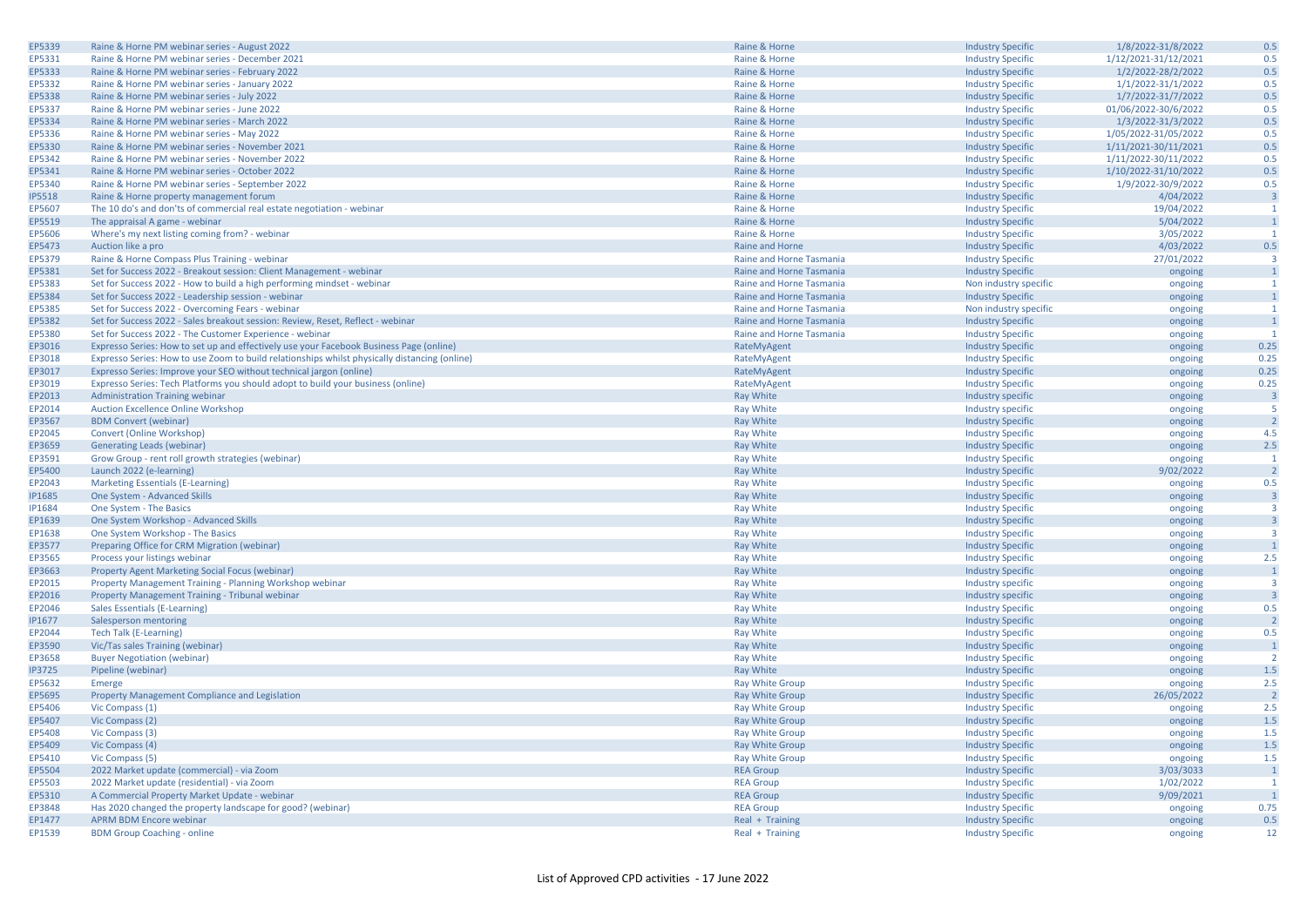| EP1476        | All Star Leasing webinar                                                                     | Real + Training                       | <b>Industry Specific</b> | ongoing            | 0.5                     |
|---------------|----------------------------------------------------------------------------------------------|---------------------------------------|--------------------------|--------------------|-------------------------|
| EP1478        | Case Studies with EBM webinar                                                                | Real + Training                       | <b>Industry Specific</b> | ongoing            | 0.5                     |
| EP1479        | Consistency in Leadership webinar                                                            | Real + Training                       | <b>Industry Specific</b> | ongoing            | 0.5                     |
| EP1480        | Controlling the Tricky Conversation webinar                                                  | Real + Training                       | <b>Industry Specific</b> | ongoing            | 0.5                     |
| EP1493        | <b>Creating Communication Expectations webinar</b>                                           | Real + Training                       | <b>Industry Specific</b> | ongoing            | 0.5                     |
| EP1481        | Creating great first impressions webinar                                                     |                                       |                          | ongoing            | 0.5                     |
|               |                                                                                              | Real + Training                       | <b>Industry Specific</b> |                    |                         |
| EP1482        | <b>Effective Administration webinar</b>                                                      | Real + Training                       | <b>Industry Specific</b> | ongoing            | 0.5                     |
| EP1531        | Fast Track: New Business - eLearning                                                         | Real + Training                       | <b>Industry Specific</b> | ongoing            | -6                      |
| EP1530        | Fast Track: Property Management - eLearning                                                  | Real + Training                       | <b>Industry Specific</b> | ongoing            |                         |
| EP1483        | Finding Balance in the world of PM webinar                                                   | Real + Training                       | <b>Industry Specific</b> | ongoing            | 0.5                     |
| EP1484        | Formulating your ideal week webinar                                                          | Real + Training                       | <b>Industry Specific</b> | ongoing            | 0.5                     |
| EP1485        | Getting the deal done webinar                                                                | Real + Training                       | <b>Industry Specific</b> | ongoing            | 0.5                     |
| EP3744        | <b>Growth Through Referrals</b>                                                              | Real + Training                       | <b>Industry Specific</b> | ongoing            | 0.5                     |
| EP1487        | Identifying the inefficiencies webinar                                                       | Real + Training                       | <b>Industry Specific</b> | ongoing            | 0.5                     |
| EP1488        | Importance of the Tenant Relationship webinar                                                | Real + Training                       | <b>Industry Specific</b> | ongoing            | 0.5                     |
| EP1489        | It's not what you say its how you say it webinar                                             | Real + Training                       | <b>Industry Specific</b> | ongoing            | 0.5                     |
| EP1490        | Leadership v Management webinar                                                              | Real + Training                       | <b>Industry Specific</b> | ongoing            | 0.5                     |
| EP1491        | Leasing Conversations and Communications webinar                                             | Real + Training                       | <b>Industry Specific</b> | ongoing            | 0.5                     |
| EP1492        | Making the Invisible Visible webinar                                                         | Real + Training                       | <b>Industry Specific</b> | ongoing            | 0.5                     |
| EP1495        | New Business Part 1: Lead Gen Legend - Generating Investor Contacts webinar                  | Real + Training                       | <b>Industry Specific</b> | ongoing            | 0.5                     |
| EP1494        | New Business Part 1: Why you? Uncovering your true points of benefit webinar                 | Real + Training                       | <b>Industry Specific</b> | ongoing            | 0.5                     |
| EP1543        | PM Group Coaching - online                                                                   | Real + Training                       | <b>Industry Specific</b> | ongoing            | 12                      |
| EP1496        |                                                                                              |                                       |                          |                    | 0.5                     |
|               | PM Support Superstar webinar                                                                 | Real + Training                       | <b>Industry Specific</b> | ongoing            |                         |
| EP1497        | Power Up Leasing webinar                                                                     | Real + Training                       | <b>Industry Specific</b> | ongoing            | 0.5                     |
| EP1498        | Reset your relationship with time webinar                                                    | Real + Training                       | <b>Industry Specific</b> | ongoing            | 0.5                     |
| EP1499        | Tools to keep you on track webinar                                                           | Real + Training                       | <b>Industry Specific</b> | ongoing            | 0.5                     |
| EP1500        | Top tips for onboarding tenants webinar                                                      | Real + Training                       | <b>Industry Specific</b> | ongoing            | 0.5                     |
| EP1501        | <b>Trust Account Fundamentals webinar</b>                                                    | Real + Training                       | <b>Industry Specific</b> | ongoing            | 0.5                     |
| EP1502        | Walking in the shoes of your landlord webinar                                                | Real + Training                       | <b>Industry Specific</b> | ongoing            | 0.5                     |
| EP1503        | What to do when the property won't lease webinar                                             | Real + Training                       | <b>Industry Specific</b> | ongoing            | 0.5                     |
| EP1486        | What's your plan for 2019 webinar                                                            | Real + Training                       | <b>Industry Specific</b> | ongoing            | 0.5                     |
| EP1504        | <b>World Class Opens webinar</b>                                                             | Real + Training                       | <b>Industry Specific</b> | ongoing            | 0.5                     |
| EP1043        | CPD: Boot Camp Series: Optimise - Refine your knowledge                                      | <b>Real Coach Pty Ltd</b>             | Non industry specific    | ongoing            | $\overline{2}$          |
| EP1044        | CPD: Stay Ahead of the Curve - Rules, Laws & Changes                                         | <b>Real Coach Pty Ltd</b>             | Non industry specific    | ongoing            | $\overline{2}$          |
| EP1948        | Time to Transform                                                                            | Real Coach Pty Ltd                    | <b>Industry Specific</b> | ongoing            | $\overline{4}$          |
| EP3615        | A commercial property market update with Cameron Kusher (webinar)                            | <b>Real Commercial</b>                | <b>Industry Specific</b> | ongoing            | $\overline{1}$          |
| EP3616        | Economic update - COVID-19 and the commercial property market with Nerida Conisbee (webinar) | <b>Real Commercial</b>                | <b>Industry Specific</b> | ongoing            |                         |
| EP1142        | <b>Powerful Listing Presentation Workshop</b>                                                | <b>Real Estate Academy</b>            | <b>Industry Specific</b> | ongoing            | $\overline{4}$          |
| EP5388        | The Complete Leader Conference                                                               | <b>Real Estate Academy</b>            | <b>Industry Specific</b> | 9/3/2022-10/3/2022 |                         |
| EP1194        | The Complete Salesperson Course                                                              | <b>Real Estate Academy</b>            | <b>Industry Specific</b> | ongoing            | 16                      |
| EP1657        | Property Management Leadership Workshop                                                      | <b>Real Estate Academy</b>            | <b>Industry Specific</b> | ongoing            | 3.5                     |
| EP3822        | Accelerated Leasing (replaced by Leasing Mastery January 2022)                               | <b>Real Estate Dynamics</b>           | <b>Industry Specific</b> | ongoing            | 8.25                    |
| EP5367        | Accelerated Leasing e-learning                                                               | <b>Real Estate Dynamics</b>           | <b>Industry Specific</b> | ongoing            |                         |
| EP5366        | Leasing Mastery - Blended e-learning                                                         | <b>Real Estate Dynamics</b>           | <b>Industry Specific</b> | ongoing            | 8.25                    |
| EP5040        | Maintenance                                                                                  | <b>Real Estate Dynamics</b>           | <b>Industry Specific</b> | ongoing            |                         |
| EP1141        | PM Bootcamp                                                                                  | <b>Real Estate Dynamics</b>           | <b>Industry Specific</b> | ongoing            | 12                      |
|               |                                                                                              |                                       |                          |                    | -5                      |
| <b>IP5353</b> | Routine Inspections - e-learning                                                             | <b>Real Estate Dynamics</b>           | <b>Industry Specific</b> | ongoing            | -5                      |
| EP3425        | STANDOUT   BDM Performance Program                                                           | <b>Real Estate Dynamics</b>           | <b>Industry Specific</b> | ongoing            |                         |
| EP3132        | Standout/BDM Performance Program                                                             | <b>Real Estate Dynamics</b>           | <b>Industry Specific</b> | Various            | 15                      |
| EP3582        | Winning in Property Management (online)                                                      | <b>Real Estate Dynamics</b>           | <b>Industry Specific</b> | ongoing            | -8                      |
| EP5039        | Winning in Property Management (online)                                                      | <b>Real Estate Dynamics</b>           | <b>Industry Specific</b> | ongoing            |                         |
| EP3930        | COVID - Safe business - property industry workplaces (online)                                | <b>Real Estate Training Solutions</b> | <b>Industry Specific</b> | ongoing            | $\overline{1}$          |
| EP1528        | Dealing across Cultures for Property Agents                                                  | <b>Real Estate Training Solutions</b> | <b>Industry Specific</b> | ongoing            | $\overline{A}$          |
| EP3931        | Material Facts disclosures under Property Stock Agents Act 2002 (online)                     | <b>Real Estate Training Solutions</b> | <b>Industry Specific</b> | ongoing            | -1                      |
| EP1941        | Negotiating in the Property Sector                                                           | <b>Real Estate Training Solutions</b> | <b>Industry Specific</b> | ongoing            | $\overline{4}$          |
| EP3653        | Real Estate Reforms (e-learning)                                                             | <b>Real Estate Training Solutions</b> | <b>Industry Specific</b> | ongoing            |                         |
| EP3934        | Record Keeping (online)                                                                      | <b>Real Estate Training Solutions</b> | <b>Industry Specific</b> | ongoing            |                         |
| EP3655        | <b>Risk Management (e-learning)</b>                                                          | <b>Real Estate Training Solutions</b> | <b>Industry Specific</b> | ongoing            | -1                      |
| EP3654        | Rules of Conduct (e-learning)                                                                | <b>Real Estate Training Solutions</b> | <b>Industry Specific</b> | ongoing            |                         |
| EP3932        | Short-term Rental Accommodation Code of Conduct (online)                                     | <b>Real Estate Training Solutions</b> | <b>Industry Specific</b> | ongoing            | -1                      |
| EP3933        | The Art of Compliant and Successful Auction campaign (online)                                | <b>Real Estate Training Solutions</b> | <b>Industry Specific</b> | ongoing            | $\overline{\mathbf{3}}$ |
| EP1224        |                                                                                              |                                       |                          |                    |                         |
|               | Workplace health and safety                                                                  | <b>Real Estate Training Solutions</b> | <b>Industry Specific</b> | ongoing            |                         |
| EP3943        | Are your Reviews offering value? - Webinar                                                   | <b>Real Plus Training</b>             | <b>Industry Specific</b> | ongoing            | 0.5                     |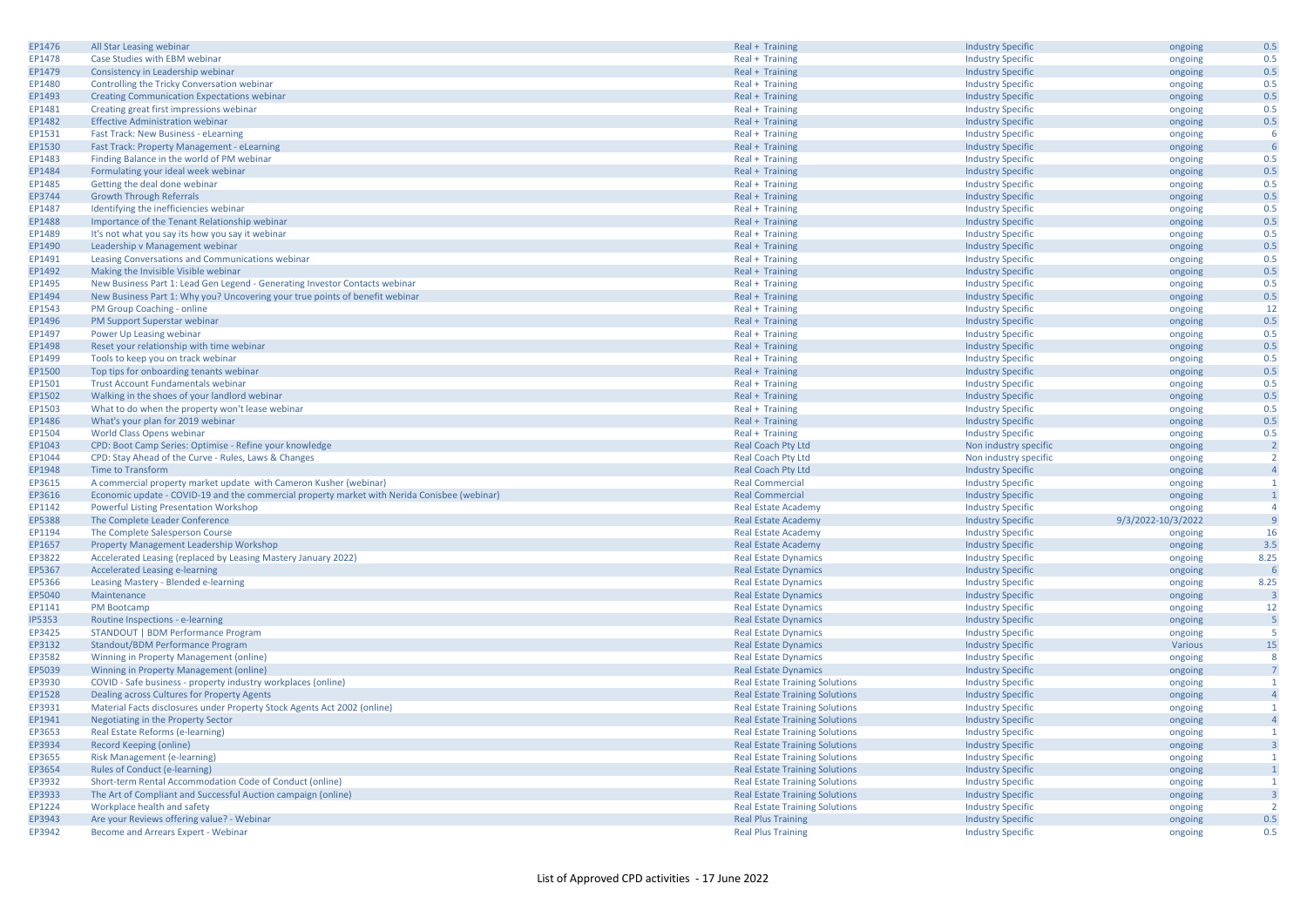| EP5364 | Can you get the leasing deal done? - webinar                                                           | <b>Real Plus Training</b> | <b>Industry Specific</b> | ongoing               | 0.5                     |
|--------|--------------------------------------------------------------------------------------------------------|---------------------------|--------------------------|-----------------------|-------------------------|
| EP5362 | Finding calm in Property Management - webinar                                                          | <b>Real Plus Training</b> | <b>Industry Specific</b> | ongoing               | $\mathbf{1}$            |
| EP5323 | Great relationships lead to growth - webinar                                                           | <b>Real Plus Training</b> | <b>Industry Specific</b> | ongoing               | 0.5                     |
| EP5363 | How many properties can a Property Manager manage? - webinar                                           | <b>Real Plus Training</b> | <b>Industry Specific</b> | ongoing               | $\mathbf{1}$            |
| EP5048 | How to get the most out of life                                                                        | <b>Real Plus Training</b> | Non industry specific    | ongoing               | $\overline{1}$          |
| EP5322 | Irregular end of lease - webinar                                                                       | <b>Real Plus Training</b> | <b>Industry Specific</b> | ongoing               | 0.5                     |
|        |                                                                                                        |                           |                          |                       |                         |
| EP5321 | Leadership for the year ahead - webinar                                                                | <b>Real Plus Training</b> | <b>Industry Specific</b> | ongoing               | 0.5                     |
| EP5693 | Minimising risk and financial impact with landlord insurance (online)                                  | <b>Real Plus Training</b> | <b>Industry Specific</b> | ongoing               | 0.75                    |
| EP5324 | Vacate Inspections - webinar                                                                           | <b>Real Plus Training</b> | <b>Industry Specific</b> | ongoing               | 0.5                     |
| EP5298 | Capture the attention of sellers online - Tara Christianson                                            | realestate.com.au         | <b>Industry Specific</b> | ongoing               | 0.5                     |
| EP5602 | Future proof your listings pipeline in 2022                                                            | realestate.com.au         | <b>Industry Specific</b> | ongoing               | $\overline{1}$          |
| EP3564 | Get Paid what you're worth webinar                                                                     | realestate.com.au         | <b>Industry Specific</b> | ongoing               | $\mathbf{1}$            |
| EP3903 | Influencing for Impact (webinar)                                                                       | realestate.com.au         | <b>Industry Specific</b> | 6/07/2021             | $\mathbf{1}$            |
| EP5138 | Overcoming Adversity Peter Bol - webinar                                                               | realestate.com.au         | Non industry specific    | 26/10/2021            | 1                       |
| EP5034 | realestate.com Wellbeing Series - Leading innovation with realestate.com.au - Webinar                  | realestate.com.au         | <b>Industry Specific</b> | ongoing               | $\overline{1}$          |
| EP5033 | realestate.com Wellbeing Series - Stress mastery with realestate.com.au - Webinar                      | realestate.com.au         | <b>Industry Specific</b> | ongoing               | $\overline{1}$          |
| EP5032 | realestate.com Wellbeing Series - Wellbeing fundamentals with realestate.com.au - Webinar              | realestate.com.au         | <b>Industry Specific</b> | ongoing               | $\mathbf{1}$            |
| EP5357 | The Proven Power of a Listing with Tom Panos - webinar                                                 | realestate.com.au         | <b>Industry Specific</b> | 30/11/2021            | 0.5                     |
| EP5316 | Turning buyers into new business - Sherrie Storor - webinar                                            | realestate.com.au         | <b>Industry Specific</b> | ongoing               | 0.5                     |
| EP5139 |                                                                                                        | Realtair                  |                          |                       | $\mathbf{1}$            |
|        | Zero to 500 Property Managements - Session 1                                                           |                           | <b>Industry Specific</b> | ongoing               | $\overline{1}$          |
| EP5148 | Zero to 500 Property Managements - Session 10                                                          | Realtair                  | <b>Industry Specific</b> | ongoing               |                         |
| EP5140 | Zero to 500 Property Managements - Session 2                                                           | Realtair                  | <b>Industry Specific</b> | ongoing               | $\mathbf{1}$            |
| EP5141 | Zero to 500 Property Managements - Session 3                                                           | Realtair                  | <b>Industry Specific</b> | ongoing               | $\boxed{1}$             |
| EP5142 | Zero to 500 Property Managements - Session 4                                                           | Realtair                  | <b>Industry Specific</b> | ongoing               | $\mathbf{1}$            |
| EP5143 | Zero to 500 Property Managements - Session 5                                                           | Realtair                  | <b>Industry Specific</b> | ongoing               | $\mathbf{1}$            |
| EP5144 | Zero to 500 Property Managements - Session 6                                                           | Realtair                  | <b>Industry Specific</b> | ongoing               | $\mathbf{1}$            |
| EP5145 | Zero to 500 Property Managements - Session 7                                                           | Realtair                  | <b>Industry Specific</b> | ongoing               | $\overline{1}$          |
| EP5146 | Zero to 500 Property Managements - Session 8                                                           | Realtair                  | <b>Industry Specific</b> | ongoing               | $\mathbf{1}$            |
| EP5147 | Zero to 500 Property Managements - Session 9                                                           | Realtair                  | <b>Industry Specific</b> | ongoing               | $\mathbf{1}$            |
| EP5464 | Ten steps on how to pitch and win more business - webinar                                              | <b>Realtair Academy</b>   | <b>Industry Specific</b> | 4/03/2022             | $\mathbf{1}$            |
| EP5394 | Real Estate Buyers Agents Association (REBAA) Conference and AGM 2022                                  | <b>REBAA</b>              | <b>Industry Specific</b> | 6/2/2022-7/2/2022     | 6.5                     |
| EP1047 | <b>CPR - First Aid Course</b>                                                                          | <b>Red Cross</b>          | Non industry specific    | ongoing               | $\overline{2}$          |
| EP3288 | 2020 Real Estate Reforms e-learning                                                                    | <b>REINSW</b>             | <b>Industry Specific</b> | ongoing               | $\overline{1}$          |
| EP3872 | <b>Business Practices</b>                                                                              | <b>REINSW</b>             | <b>Industry Specific</b> | ongoing               | $\overline{\mathbf{3}}$ |
| EP5551 | <b>COVID Safe Business</b>                                                                             | <b>REINSW</b>             | <b>Industry Specific</b> | 24/03/2022            | $\mathbf{1}$            |
| EP3592 | How a Property Manager can successfully manage disagreements (CPDPSDSMD20v2) (e-learning)              | <b>REINSW</b>             | <b>Industry Specific</b> | ongoing               | 1                       |
| EP5552 | <b>Material facts</b>                                                                                  | <b>REINSW</b>             | <b>Industry Specific</b> | 24/03/2022            | $\mathbf{1}$            |
| EP3290 | Psychology of selling in a crisis (virtual classroom)                                                  | <b>REINSW</b>             | <b>Industry Specific</b> | ongoing               | $\overline{1}$          |
| EP3492 | REINSW compulsory CPD on real estate reforms, rules of conduct and risk management online              | <b>REINSW</b>             | <b>Industry Specific</b> | ongoing               | $\overline{\mathbf{3}}$ |
| EP3491 | <b>Residential Tenancies Update Online</b>                                                             | <b>REINSW</b>             | <b>Industry Specific</b> | ongoing               | $\overline{3}$          |
| EP3289 | <b>Risk Management</b>                                                                                 | <b>REINSW</b>             | <b>Industry Specific</b> | ongoing               | $\mathbf{1}$            |
| EP3287 | <b>Rules of Conduct e-learning</b>                                                                     | <b>REINSW</b>             | <b>Industry Specific</b> |                       | 1                       |
| EP5550 | Supervision Guidelines Introduction and Overview                                                       | <b>REINSW</b>             |                          | ongoing<br>22/03/2022 | $\mathbf{1}$            |
|        |                                                                                                        |                           | <b>Industry Specific</b> |                       | $\overline{2}$          |
| EP2087 | The Future of Property Management and FAQ - online learning                                            | <b>REINSW</b>             | <b>Industry Specific</b> | ongoing               | $\overline{2}$          |
| EP3873 | <b>Effective Conflict Resolution</b>                                                                   | <b>REINSW</b>             | <b>Industry Specific</b> | ongoing               |                         |
| EP3804 | CMA - Comparative Market Analysis (webinar)                                                            | <b>REIQ</b>               | <b>Industry Specific</b> | ongoing               | 0.5                     |
| EP3801 | GST Withholding Laws and Electronic Signatures (video titled Tech and Tax update available on YouTube) | <b>REIQ</b>               | <b>Industry Specific</b> | ongoing               | $\overline{2}$          |
| EP5580 | <b>REIQ Brisbane Zone Event</b>                                                                        | <b>REIQ</b>               | <b>Industry Specific</b> | 26/05/2022            | $\overline{2}$          |
| EP5701 | REIQ Women in Real Estate                                                                              | <b>REIQ</b>               | <b>Industry Specific</b> | 11/03/2022            | $\overline{\mathbf{3}}$ |
| EP3800 | RTA Form 9 - Entry Notice (webinar)                                                                    | <b>REIQ</b>               | <b>Industry Specific</b> | ongoing               | 0.5                     |
| EP5249 | 4 Steps to unlocking your clients thinking for better results (webinar)                                | <b>REIT</b>               | <b>Industry Specific</b> | ongoing               | $\overline{2}$          |
| EP5231 | 50 Biggest Mistakes Property Managers Make                                                             | <b>REIT</b>               | <b>Industry Specific</b> | ongoing               | $\overline{4}$          |
| EP5169 | Accelerate your Property Management Career Today                                                       | <b>REIT</b>               | <b>Industry Specific</b> | ongoing               | $\overline{7}$          |
| EP5170 | Accelerate your Sales Career Today                                                                     | <b>REIT</b>               | <b>Industry Specific</b> | ongoing               | $\overline{7}$          |
| EP5171 | <b>Administration Staff Job Ready</b>                                                                  | <b>REIT</b>               | <b>Industry Specific</b> | ongoing               | $\overline{4}$          |
| EP5172 | Administration Staff Job Ready (extended)                                                              | <b>REIT</b>               | <b>Industry Specific</b> | ongoing               | $\overline{2}$          |
| EP5173 | <b>Agency Growth</b>                                                                                   | <b>REIT</b>               | <b>Industry Specific</b> | ongoing               | $\overline{4}$          |
| EP5266 | All about auctions - Zoom Training Session                                                             | <b>REIT</b>               | <b>Industry Specific</b> | ongoing               | $\overline{2}$          |
| EP5265 | Auction taking the next step the Art of Auctioneering                                                  | <b>REIT</b>               | <b>Industry Specific</b> | ongoing               | $\overline{7}$          |
| EP5174 | Avoid a managing agency claim - eLearning                                                              | <b>REIT</b>               | <b>Industry Specific</b> | ongoing               | 1                       |
| EP5251 | Award Winning Listing Presentations (webinar)                                                          | <b>REIT</b>               | <b>Industry Specific</b> | ongoing               | $\overline{2}$          |
| EP5252 | Building a Prolific Personal Profile in Your Market Place (webinar)                                    | <b>REIT</b>               | <b>Industry Specific</b> | ongoing               | $\overline{2}$          |
| EP5175 | Building customer loyalty with your CRM e-learning                                                     | <b>REIT</b>               | <b>Industry Specific</b> | ongoing               | $\overline{1}$          |
| EP5162 | Business Development Manager - Peak Performance - Zoom                                                 | <b>REIT</b>               | <b>Industry Specific</b> | 3/03/2022             | 1.5                     |
|        |                                                                                                        |                           |                          |                       |                         |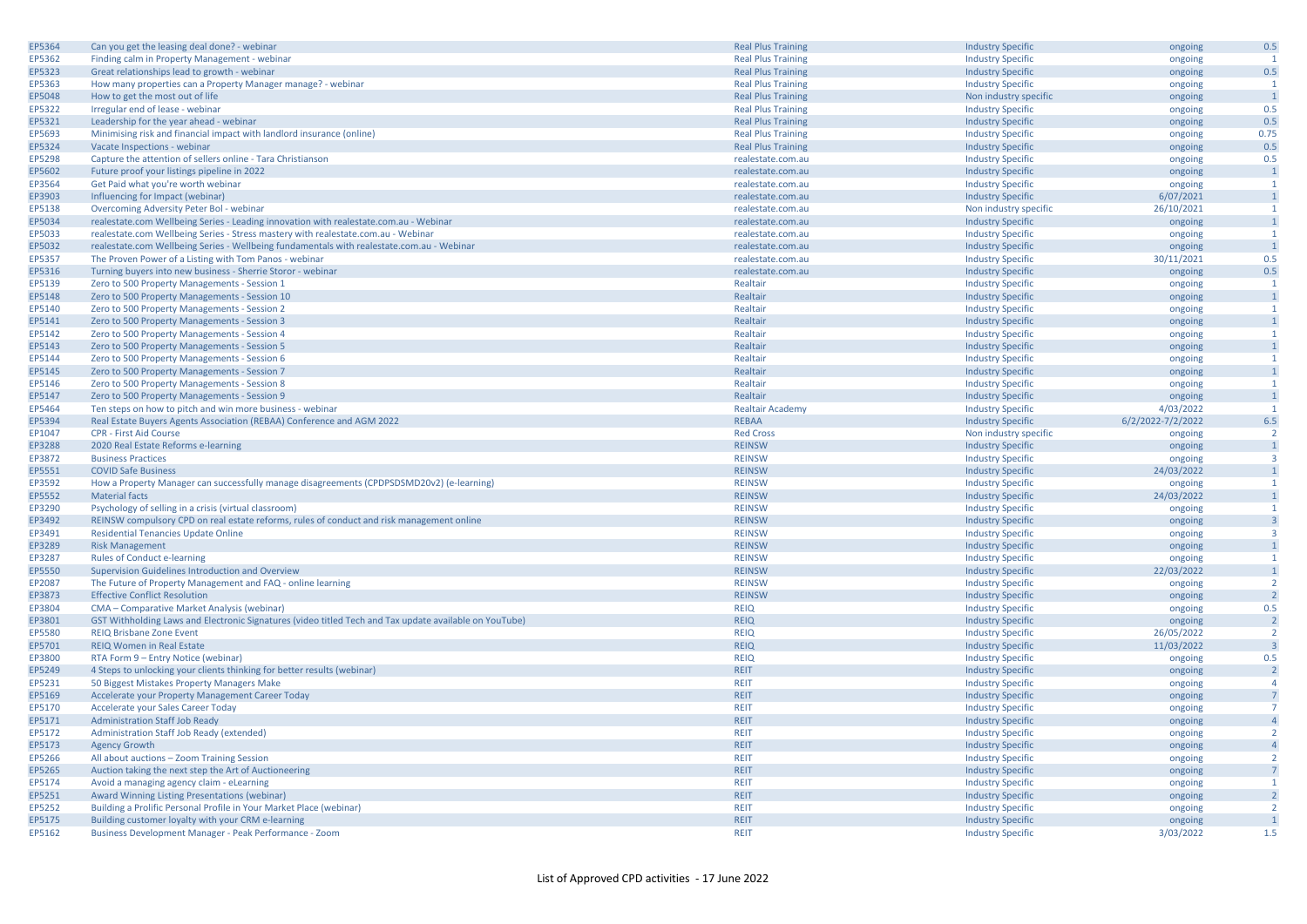| EP5271        | Certificate III Communication Cluster (CPPREP3002 and BSBDIV301) or (CPPREP3002 and BSBTWK301)                                | <b>REIT</b> | <b>Industry Specific</b> | ongoing            | 32                      |
|---------------|-------------------------------------------------------------------------------------------------------------------------------|-------------|--------------------------|--------------------|-------------------------|
| EP5270        | Certificate III Ethics and Professional Practice Cluster (CPPREP3001; CPPRE4001 and CPPREP4005)                               | <b>REIT</b> | <b>Industry Specific</b> | ongoing            | 32                      |
| EP5276        | Certificate III Personal and Team Work Cluster (BSBWOR301 and SIRXCOM002) or BSBPEF301 and SIRXCOM002)                        | <b>REIT</b> | <b>Industry Specific</b> | ongoing            | 32                      |
| EP5272        | Certificate III Property Inspections and Reports Cluster (CPPREP3003 and CPPRE3105)                                           | <b>REIT</b> | <b>Industry Specific</b> | ongoing            | 32                      |
| EP5274        | Certificate III Property Management Cluster (CPPREP3101 and CPPRE3104)                                                        | <b>REIT</b> | <b>Industry Specific</b> | ongoing            | 32                      |
| EP5273        | Certificate III Sales Cluster (CPPREP3102 and CPPRE3103)                                                                      | <b>REIT</b> | <b>Industry Specific</b> | ongoing            | 32                      |
| EP5275        | Certificate III Work Health and Safety Cluster (BSBWHS302) or (BSBWKS307)                                                     | <b>REIT</b> | <b>Industry Specific</b> | ongoing            | 16                      |
| EP5279        | Certificate IV Appraise Property Cluster (CPPREP4101)                                                                         | <b>REIT</b> | <b>Industry Specific</b> | ongoing            | 16                      |
| EP5278        | Certificate IV Legislation and Trust Cluster (CPPREP4003 and CPPREP4005)                                                      | <b>REIT</b> | <b>Industry Specific</b> | ongoing            | 32                      |
| EP5280        | Certificate IV Market Property Cluster (CPPREP4102)                                                                           | <b>REIT</b> | <b>Industry Specific</b> | ongoing            | 16                      |
| <b>EP5288</b> | Certificate IV Marketing and Communication Cluster (CPPREP4004)                                                               | <b>REIT</b> | <b>Industry Specific</b> | ongoing            | 16                      |
| EP5285        | Certificate IV Present at Hearings Cluster (CPPREP4503)                                                                       | <b>REIT</b> | <b>Industry Specific</b> | ongoing            | 16                      |
| EP5277        | Certificate IV Professional Practice Cluster (CPPREP4001 and CPPRE4002)                                                       | <b>REIT</b> | <b>Industry Specific</b> | ongoing            | 32                      |
| EP5282        | Certificate IV Property Management Cluster 1 (CPPREP4121 and CPPREP4122)                                                      | <b>REIT</b> | <b>Industry Specific</b> | ongoing            | 32                      |
| EP5283        | Certificate IV Property Management Cluster 2 (CPPREP4123 and CPPREP4124)                                                      | <b>REIT</b> | <b>Industry Specific</b> | ongoing            | 32                      |
| EP5281        | Certificate IV Property Sales Cluster (CPPREP4103; CPPREP4104 and CPPREP4105)                                                 | <b>REIT</b> | <b>Industry Specific</b> | ongoing            | 48                      |
| EP5286        | Certificate IV Safety in Real Estate Cluster (CPPREP4506)                                                                     | <b>REIT</b> |                          |                    | 16                      |
| EP5287        |                                                                                                                               | <b>REIT</b> | <b>Industry Specific</b> | ongoing            | 16                      |
| EP5284        | Certificate IV Sustainability Presentation Cluster (CPPREP4507 and CPPREP4507)                                                | <b>REIT</b> | <b>Industry Specific</b> | ongoing            |                         |
|               | Certificate IV Transact in Trust Accounts Cluster (CPPREP4125)                                                                |             | <b>Industry Specific</b> | ongoing            | 16                      |
| EP5176        | Coaching Your Team to Success e-learning                                                                                      | <b>REIT</b> | <b>Industry Specific</b> | ongoing            | $\overline{2}$          |
| EP5166        | Code of Conduct Update Presentation - North                                                                                   | <b>REIT</b> | <b>Industry Specific</b> | 2/12/2021          | $\overline{1}$          |
| EP5165        | Code of Conduct Update Presentation - North West                                                                              | <b>REIT</b> | <b>Industry Specific</b> | 25/11/2021         | $\mathbf{1}$            |
| EP5167        | Code of Conduct Update Presentation - South                                                                                   | <b>REIT</b> | <b>Industry Specific</b> | 16/12/2021         | $\mathbf{1}$            |
| EP5177        | <b>Commercial Leasing</b>                                                                                                     | <b>REIT</b> | <b>Industry Specific</b> | ongoing            | $\overline{4}$          |
| EP5178        | <b>Commercial Sales</b>                                                                                                       | <b>REIT</b> | <b>Industry Specific</b> | ongoing            | $\overline{4}$          |
| EP5236        | <b>Consumer Protection (e-learning)</b>                                                                                       | <b>REIT</b> | <b>Industry Specific</b> | ongoing            | $\mathbf{1}$            |
| EP5161        | Content Planning - Zoom                                                                                                       | <b>REIT</b> | Non industry specific    | 24/02/2022         | $1.5$                   |
| EP5157        | Content writing that sell - Zoom                                                                                              | <b>REIT</b> | Non industry specific    | 15/03/2021         | 1.5                     |
| EP5253        | Creating a Marketing Strategy (webinar)                                                                                       | <b>REIT</b> | <b>Industry Specific</b> | ongoing            | 1.5                     |
| EP5179        | Creating your digital twin                                                                                                    | <b>REIT</b> | <b>Industry Specific</b> | ongoing            | $\overline{3}$          |
| EP5180        | <b>Customer Service</b>                                                                                                       | <b>REIT</b> | <b>Industry Specific</b> | ongoing            | $\overline{4}$          |
| EP5181        | Customer Service? What does it really mean                                                                                    | <b>REIT</b> | <b>Industry Specific</b> | ongoing            | $\overline{4}$          |
| EP5182        | Dealing with Conflict for Property Managers                                                                                   | <b>REIT</b> | <b>Industry Specific</b> | ongoing            | $\overline{4}$          |
| EP5183        | <b>Dealing with Generations</b>                                                                                               | <b>REIT</b> | <b>Industry Specific</b> | ongoing            | $\overline{2}$          |
| EP5184        | Defending your Fee                                                                                                            | <b>REIT</b> | <b>Industry Specific</b> | ongoing            | $\overline{4}$          |
| EP5185        | Difficult D's of Property Management                                                                                          | <b>REIT</b> | <b>Industry Specific</b> | ongoing            | $\overline{4}$          |
| EP5292        | Diploma Business and Finance Planning Cluster (CPPREP5006 and CPPREP5007)                                                     | <b>REIT</b> | <b>Industry Specific</b> | ongoing            | 32                      |
| EP5290        | Diploma Compliance and Ethics Cluster (CPPREP5001; CPPREP5002 and CPPREP5003)                                                 | <b>REIT</b> | <b>Industry Specific</b> | ongoing            | 48                      |
| EP5291        | Diploma Effective Workplace Management Cluster (CPPREP5005; BSBHRM513 and BSBMGT502) or (CPPREP5005; BSBHRM524 and BSBLDR522) | <b>REIT</b> | <b>Industry Specific</b> | ongoing            | 48                      |
| EP5294        | Diploma Marketing and Communication Cluster (CPPREP5008 and CPPREP5009)                                                       | <b>REIT</b> | <b>Industry Specific</b> | ongoing            | 32                      |
| EP5289        | Diploma Sustainability Cluster (CPPREP4504)                                                                                   | <b>REIT</b> | <b>Industry Specific</b> | ongoing            | 32                      |
| EP5293        | Diploma Work Health and Safety Cluster (CPPREP5004)                                                                           | <b>REIT</b> | <b>Industry Specific</b> | ongoing            | 16                      |
| EP5241        | Documentation and Property Management                                                                                         | <b>REIT</b> | <b>Industry Specific</b> | ongoing            | 12                      |
| EP5254        | Dominate your marketplace and make 2021 your best year ever (webinar)                                                         | <b>REIT</b> | <b>Industry Specific</b> | ongoing            | $\overline{\mathbf{3}}$ |
| EP5255        | Driving traffic to your website (webinar)                                                                                     | <b>REIT</b> | <b>Industry Specific</b> | ongoing            | $1.5\,$                 |
| EP5186        | <b>Effective Conflict Resolution e-learning</b>                                                                               | <b>REIT</b> | <b>Industry Specific</b> | ongoing            | $\overline{2}$          |
| EP5226        | Facebook                                                                                                                      | <b>REIT</b> | <b>Industry Specific</b> | ongoing            | $\overline{4}$          |
| EP5256        | Focus, clarity & exiting your comfort zone (webinar)                                                                          | <b>REIT</b> | <b>Industry Specific</b> | ongoing            | -1                      |
| EP5257        | Front of "House" Staff Training (webinar)                                                                                     | <b>REIT</b> | <b>Industry Specific</b> | ongoing            | $\overline{2}$          |
| EP5163        | Google Analytics + GA4 - Zoom                                                                                                 | <b>REIT</b> | Non industry specific    | 6/04/2022          | 1.5                     |
| EP5187        | <b>Growing the Rent Roll</b>                                                                                                  | <b>REIT</b> | <b>Industry Specific</b> | ongoing            | $\overline{4}$          |
| EP5188        | Growing your brand with Instagram and Pinterest - eLearning                                                                   | <b>REIT</b> | <b>Industry Specific</b> | ongoing            | -1                      |
| EP5189        | How a Property Manager can successfully manage disagreements                                                                  | <b>REIT</b> | <b>Industry Specific</b> |                    | $\mathbf{1}$            |
| EP5190        | How electronic signatures make your job easier - eLearning                                                                    | <b>REIT</b> | <b>Industry Specific</b> | ongoing<br>ongoing | -1                      |
| EP5191        | How to be a great receptionist e-learning                                                                                     | <b>REIT</b> | <b>Industry Specific</b> |                    | $\mathbf{1}$            |
| EP5192        | How to Earn More Money by Prospecting Less                                                                                    | <b>REIT</b> |                          | ongoing            | $\overline{A}$          |
| EP5193        |                                                                                                                               | <b>REIT</b> | <b>Industry Specific</b> | ongoing            | $\overline{1}$          |
|               | How to get more done and stay sane e-learning                                                                                 |             | <b>Industry Specific</b> | ongoing            |                         |
| EP5194        | How to market your business on Facebook and LinkedIn - eLearning                                                              | <b>REIT</b> | <b>Industry Specific</b> | ongoing            | $\overline{1}$          |
| EP5195        | How to Stand Out in a Busy Marketplace                                                                                        | <b>REIT</b> | <b>Industry Specific</b> | ongoing            | $\overline{4}$          |
| EP5196        | How to Write Attention Grabbing, Highly Effective Adverts that Sell                                                           | <b>REIT</b> | <b>Industry Specific</b> | ongoing            | $\overline{4}$          |
| EP5258        | I Love Property Management (webinar)                                                                                          | <b>REIT</b> | <b>Industry Specific</b> | ongoing            | $1.5\,$                 |
| EP5242        | Introduction to the Property Industry                                                                                         | <b>REIT</b> | <b>Industry Specific</b> | ongoing            | 8                       |
| EP5245        | Legislation and much, much more (webinar)                                                                                     | <b>REIT</b> | <b>Industry Specific</b> | ongoing            | $\overline{2}$          |
| EP5237        | Legislative limitations of agency practice                                                                                    | <b>REIT</b> | <b>Industry Specific</b> | ongoing            | $\overline{1}$          |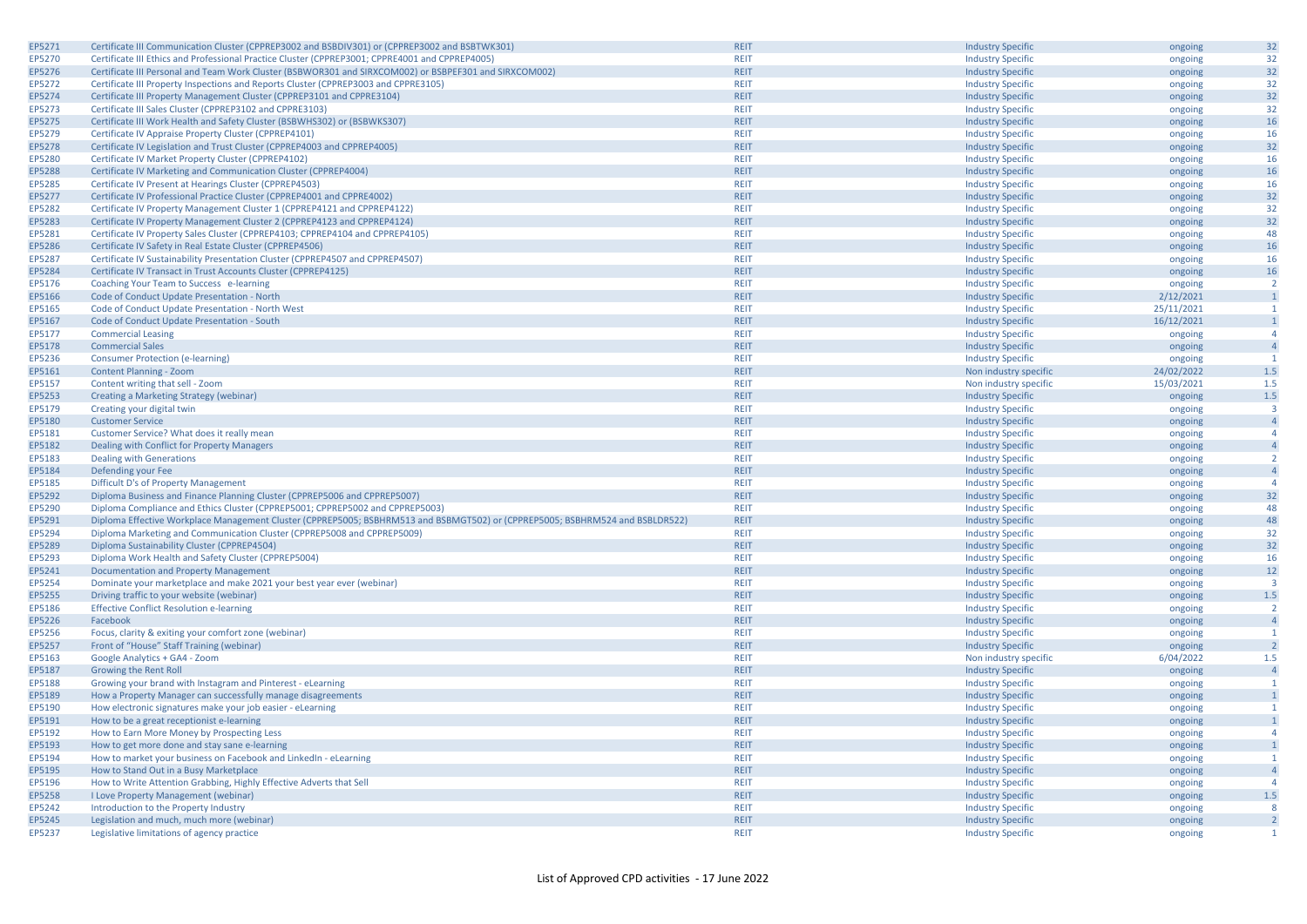| EP5197 | Making time for success/Manage your work environment                                                      | <b>REIT</b> | <b>Industry Specific</b> | ongoing    | $\overline{2}$          |
|--------|-----------------------------------------------------------------------------------------------------------|-------------|--------------------------|------------|-------------------------|
| EP5219 | Manage Budgets & Financial plans - BSBFIM501A                                                             | <b>REIT</b> | <b>Industry Specific</b> | ongoing    | 12                      |
| EP5198 | Master the Basics of WHS                                                                                  | <b>REIT</b> | <b>Industry Specific</b> | ongoing    | $\overline{2}$          |
| EP5199 | Maximising your online presence                                                                           | <b>REIT</b> | <b>Industry Specific</b> | ongoing    | $\overline{3}$          |
| EP5200 | Motivating your employees e-learning                                                                      | <b>REIT</b> | <b>Industry Specific</b> | ongoing    | $\overline{2}$          |
| EP5259 | Need listings? What is your prospecting plan? (webinar)                                                   | <b>REIT</b> | <b>Industry Specific</b> | ongoing    | 1.5                     |
| EP5213 | Neighbourhood Disputes about Plants Act 2017 - eLearning                                                  | <b>REIT</b> | <b>Industry Specific</b> | ongoing    | $\overline{2}$          |
| EP5201 | Paid Advertising - What your vendor should know                                                           | <b>REIT</b> | <b>Industry Specific</b> | ongoing    | $\overline{1}$          |
| EP5665 | Performance Management Presentations (Devonport)                                                          | <b>REIT</b> | <b>Industry Specific</b> | 22/06/2022 | 1.5                     |
| EP5663 | Performance Management Presentations (Hobart)                                                             | <b>REIT</b> |                          |            | 1.5                     |
|        |                                                                                                           |             | <b>Industry Specific</b> | 21/06/2022 | 1.5                     |
| EP5664 | Performance Management Presentations (Launceston)                                                         | <b>REIT</b> | <b>Industry Specific</b> | 22/06/2022 |                         |
| EP5224 | <b>PM Platinum</b>                                                                                        | <b>REIT</b> | <b>Industry Specific</b> | ongoing    | $\overline{4}$          |
| EP5228 | Principals - are you ready for the future?                                                                | <b>REIT</b> | <b>Industry Specific</b> | ongoing    | $\overline{4}$          |
| EP5260 | Principals have you planned for the future? (webinar)                                                     | <b>REIT</b> | <b>Industry Specific</b> | ongoing    | 1.5                     |
| EP5202 | <b>Professional Influences</b>                                                                            | <b>REIT</b> | <b>Industry Specific</b> | ongoing    | $\overline{4}$          |
| EP5239 | Property Management - Back to basics                                                                      | <b>REIT</b> | <b>Industry Specific</b> | ongoing    | $\overline{4}$          |
| EP5235 | Property Management - The Residential Tenancy Agreement (e-learning)                                      | <b>REIT</b> | <b>Industry Specific</b> | ongoing    | $\overline{2}$          |
| EP5160 | Property Management Excellence - Zoom                                                                     | <b>REIT</b> | <b>Industry Specific</b> | 5/04/2022  | 1.5                     |
| EP5261 | Property Management Growth (webinar)                                                                      | <b>REIT</b> | <b>Industry Specific</b> | ongoing    | $1.5$                   |
| EP5247 | <b>Property Management Growth Webinar</b>                                                                 | <b>REIT</b> | <b>Industry Specific</b> | ongoing    | $\overline{1}$          |
| EP5248 | <b>Property Management Madness Webinar</b>                                                                | <b>REIT</b> | <b>Industry Specific</b> | ongoing    | $\overline{1}$          |
| EP5233 | <b>Property Sales - Communication</b>                                                                     | <b>REIT</b> | <b>Industry Specific</b> | ongoing    | $\overline{2}$          |
| EP5234 | Property Sales - The Contract (e-learning)                                                                | <b>REIT</b> | <b>Industry Specific</b> | ongoing    | $\overline{\mathbf{3}}$ |
| EP5158 | Prospecting and win listings - Zoom                                                                       | <b>REIT</b> | <b>Industry Specific</b> | 22/03/2022 | 1.5                     |
| EP5243 | Prospecting to Listing webinar                                                                            | <b>REIT</b> | <b>Industry Specific</b> | ongoing    | $\overline{1}$          |
|        |                                                                                                           | <b>REIT</b> |                          |            | 1.5                     |
| EP5156 | Purpose Driven Brand Marketing - Zoom                                                                     |             | Non industry specific    | 16/03/2022 |                         |
| EP5229 | Real Estate - Facebook Retargeting                                                                        | <b>REIT</b> | <b>Industry Specific</b> | ongoing    | $\overline{4}$          |
| EP5203 | Real Estate Office for Profit                                                                             | <b>REIT</b> | <b>Industry Specific</b> | ongoing    | $\overline{4}$          |
| EP5238 | Recognise & improve your personal, client & business relations                                            | <b>REIT</b> | <b>Industry Specific</b> | ongoing    | $\overline{4}$          |
| EP5246 | Recognise & improve your personal, client & business relations (webinar)                                  | <b>REIT</b> | <b>Industry Specific</b> | ongoing    | $\overline{2}$          |
| EP5164 | <b>Recruitment and Selection - Zoom</b>                                                                   | <b>REIT</b> | Non industry specific    | 21/03/2022 | 3.5                     |
| EP5621 | <b>REIT Auction Training (Hobart)</b>                                                                     | <b>REIT</b> | <b>Industry Specific</b> | 12/05/2022 | $\overline{2}$          |
| EP5622 | <b>REIT Auction Training (Launceston)</b>                                                                 | <b>REIT</b> | <b>Industry Specific</b> | 16/05/2022 | $\overline{2}$          |
| EP5155 | REIT Employment Contract Changes - Principals Zoom Presentation                                           | <b>REIT</b> | Non industry specific    | 11/11/2021 | 0.5                     |
| EP5267 | Relationship Based Prospecting (via zoom)                                                                 | <b>REIT</b> | <b>Industry Specific</b> | ongoing    | $\overline{2}$          |
| EP5223 | Responsible R's of Property Management                                                                    | <b>REIT</b> | <b>Industry Specific</b> | ongoing    | $\overline{a}$          |
| EP5232 | Responsible R's of Property Management - online                                                           | <b>REIT</b> | <b>Industry Specific</b> | ongoing    | $\overline{4}$          |
| EP5204 | Risk Management - How to avoid costly negligence claims                                                   | <b>REIT</b> | <b>Industry Specific</b> | ongoing    | $\overline{\mathbf{3}}$ |
| EP5222 | Safety in Real Estate.                                                                                    | <b>REIT</b> | <b>Industry Specific</b> | ongoing    | $\overline{4}$          |
| EP5205 | Sale by Auction and how to prepare for the big day                                                        | <b>REIT</b> | <b>Industry Specific</b> | ongoing    | $\overline{4}$          |
| EP5430 | Sales and property management excellence - via zoom                                                       | <b>REIT</b> | <b>Industry Specific</b> | ongoing    | 1.5                     |
| EP5225 | <b>Sales Day</b>                                                                                          | <b>REIT</b> |                          |            | -8                      |
|        |                                                                                                           | <b>REIT</b> | <b>Industry Specific</b> | ongoing    | $\overline{4}$          |
| EP5206 | Scripts and Dialogues for Building a Robust Prospecting Pipeline                                          |             | <b>Industry Specific</b> | ongoing    |                         |
| EP5262 | Social Media Advertising (webinar)                                                                        | <b>REIT</b> | <b>Industry Specific</b> | ongoing    | 1.5                     |
| EP5411 | Speak up! Stay Chatty session for members (via Zoom)                                                      | <b>REIT</b> | <b>Industry Specific</b> | 6/04/2022  | $\overline{1}$          |
| EP5263 | Successful Open Homes (webinar)                                                                           | <b>REIT</b> | <b>Industry Specific</b> | ongoing    | $\overline{1}$          |
| EP5220 | Support the recruitment, selection and induction of staff - BSBHRM402A                                    | <b>REIT</b> | <b>Industry Specific</b> | ongoing    | 8                       |
| EP5207 | Taking your website from Woe to Wow                                                                       | <b>REIT</b> | <b>Industry Specific</b> | ongoing    | $\overline{3}$          |
| EP5240 | Tasmanian Acts and Regulations training relating to the conduct of Property Agents (online and in person) | <b>REIT</b> | <b>Industry Specific</b> | ongoing    | $\,$ 8                  |
| EP5208 | Team Goal Setting, KPI's, KPT's and Measurement Tools for Success                                         | <b>REIT</b> | <b>Industry Specific</b> | ongoing    | $\overline{2}$          |
| EP5209 | <b>Team Management Effectives</b>                                                                         | <b>REIT</b> | <b>Industry Specific</b> | ongoing    | $\overline{4}$          |
| EP5221 | Technology that improves efficiency                                                                       | <b>REIT</b> | <b>Industry Specific</b> | ongoing    | $\overline{A}$          |
| EP5250 | The ABC's of Property Management Series (webinar)                                                         | <b>REIT</b> | <b>Industry Specific</b> | ongoing    | $\overline{4}$          |
| EP5210 | The Future of Property Management - eLearning                                                             | <b>REIT</b> | <b>Industry Specific</b> | ongoing    | $\mathbf{1}$            |
| EP5211 | The In's and Out's of the Magistrates Court and other legal matters for Property Managers                 | <b>REIT</b> | <b>Industry Specific</b> | ongoing    | $\overline{4}$          |
| EP5264 | The keys to success, and survival, in the property industry (webinar)                                     | <b>REIT</b> | <b>Industry Specific</b> |            | $\overline{2}$          |
|        |                                                                                                           | <b>REIT</b> |                          | ongoing    | $\overline{4}$          |
| EP5212 | The Question is do we go to Auction or do we put a price range on the Property                            |             | <b>Industry Specific</b> | ongoing    |                         |
| EP5268 | The Secrets to Online & Social Media Success (via zoom)                                                   | <b>REIT</b> | <b>Industry Specific</b> | ongoing    | $\overline{\mathbf{3}}$ |
| EP5269 | The Ultimate in Vendor & Buyer Management Mastery (via zoom)                                              | <b>REIT</b> | <b>Industry Specific</b> | ongoing    | $\overline{2}$          |
| EP5214 | Trust Accounting for Agency Principals and Office Managers                                                | <b>REIT</b> | <b>Industry Specific</b> | ongoing    | $\overline{\mathbf{3}}$ |
| EP5215 | Understanding the Workplace Stress of Property Management                                                 | <b>REIT</b> | <b>Industry Specific</b> | ongoing    | $\overline{4}$          |
| EP5216 | Using Social Media to promote your brand - eLearning                                                      | <b>REIT</b> | <b>Industry Specific</b> | ongoing    | -1                      |
| EP5217 | Wellbeing for a Healthy Mind                                                                              | <b>REIT</b> | <b>Industry Specific</b> | ongoing    | 8                       |
| EP5218 | When to call on the Market - eLearning                                                                    | <b>REIT</b> |                          |            |                         |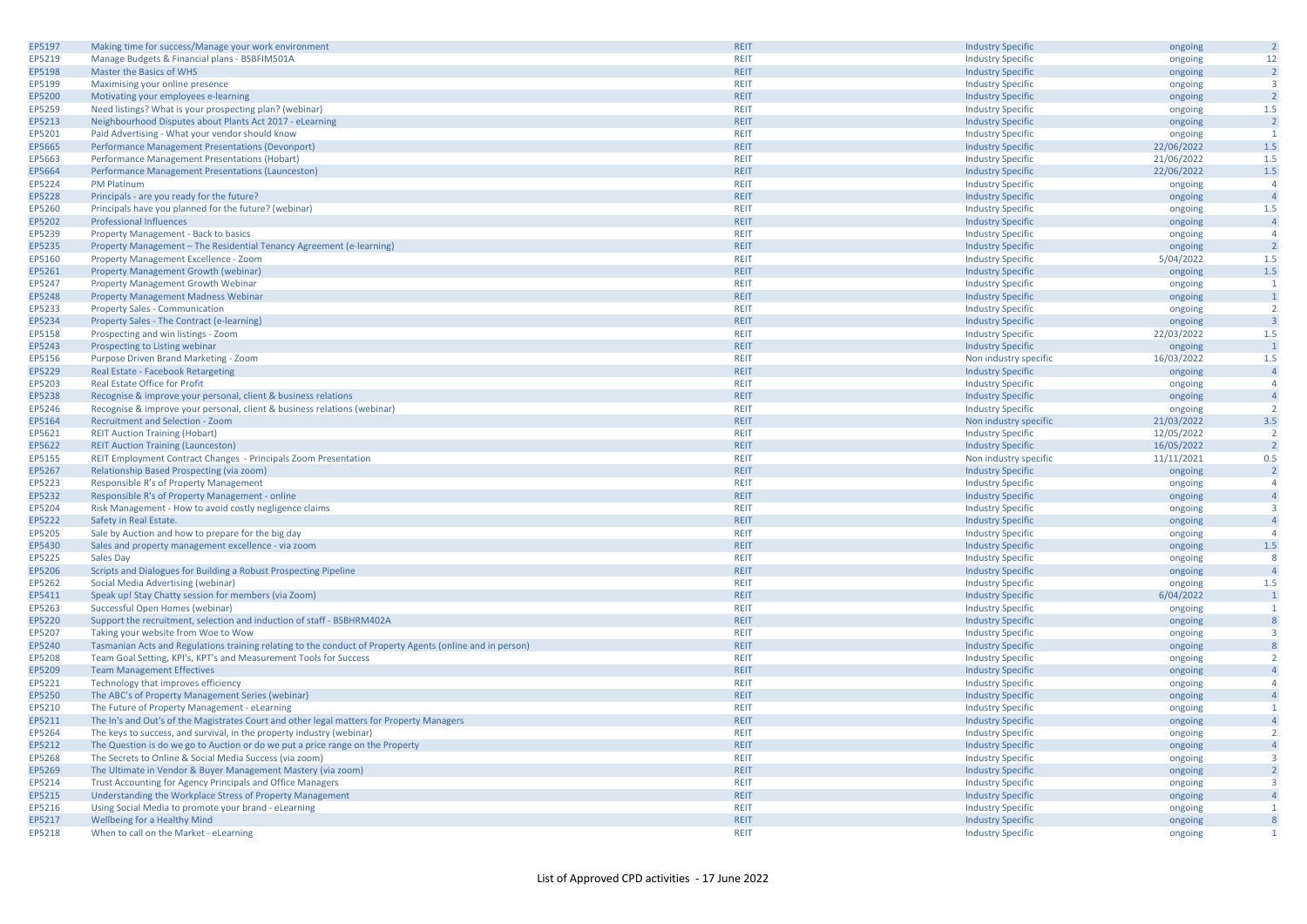| EP5244 | Win the appraisal war webinar                                                                             | <b>REIT</b>                 | <b>Industry Specific</b> | ongoing    | $\mathbf{1}$            |
|--------|-----------------------------------------------------------------------------------------------------------|-----------------------------|--------------------------|------------|-------------------------|
| EP5227 | Winning the Appraisal War                                                                                 | <b>REIT</b>                 | <b>Industry Specific</b> |            | $\overline{4}$          |
|        |                                                                                                           |                             |                          | ongoing    |                         |
| EP5230 | <b>Working with Technology</b>                                                                            | <b>REIT</b>                 | <b>Industry Specific</b> | ongoing    | $\overline{4}$          |
| EP5159 | Workplace Behaviour - Where is the line and the Discrimination Law rights and responsibilities            | <b>REIT</b>                 | Non industry specific    | 18/03/2022 | $\overline{2}$          |
| EP1472 | <b>Business Broking Fundamentals</b>                                                                      | <b>REIV</b>                 | <b>Industry Specific</b> | ongoing    | 14                      |
| EP1351 | <b>Commercial Property Management Fundamentals</b>                                                        | <b>REIV</b>                 | <b>Industry Specific</b> | ongoing    | 8                       |
| EP1665 | <b>Commercial Property Sales Fundamentals</b>                                                             | <b>REIV</b>                 | <b>Industry Specific</b> | ongoing    | 8                       |
| EP1441 | <b>Commercial Sales and Property Documentation</b>                                                        | <b>REIV</b>                 | <b>Industry Specific</b> | ongoing    | 8                       |
| EP3551 | Ethical Practice in Real Estate (e-learning)                                                              | <b>REIV</b>                 | <b>Industry Specific</b> | ongoing    | $\overline{2}$          |
| EP3292 | Intermediate Owners Corporation Management (online)                                                       | <b>REIV</b>                 | <b>Industry Specific</b> | ongoing    | $\overline{7}$          |
| EP3036 | Introduction to Owners Corporation Management                                                             | <b>REIV</b>                 | <b>Industry Specific</b> | ongoing    | 8                       |
| EP3467 | Managing Effective Conflict Resolution (online)                                                           | <b>REIV</b>                 |                          |            | $\overline{2}$          |
|        |                                                                                                           |                             | <b>Industry Specific</b> | ongoing    |                         |
| EP3469 | Managing Effective Meetings (online)                                                                      | <b>REIV</b>                 | <b>Industry Specific</b> | ongoing    | $\overline{2}$          |
| EP3468 | Managing Performance at Work (online)                                                                     | <b>REIV</b>                 | <b>Industry Specific</b> | ongoing    | $\overline{2}$          |
| EP3915 | Multi Platform Marketing (e-learning)                                                                     | <b>REIV</b>                 | <b>Industry Specific</b> | ongoing    | $\overline{2}$          |
| EP3601 | REIV Connect Series: Compliance in Residential Sales and Property Management                              | <b>REIV</b>                 | <b>Industry Specific</b> | ongoing    | $\overline{4}$          |
| EP1669 | The Agent's Role in Commercial Lease Documentation - Identifying Common Errors and Mistakes               | <b>REIV</b>                 | <b>Industry Specific</b> | ongoing    | $\overline{4}$          |
| EP3916 | The Family Business - Strategies for Sustainable Success (e-learning)                                     | <b>REIV</b>                 | <b>Industry Specific</b> | ongoing    | $\overline{2}$          |
| EP3493 | 2020 Mandatory 3 CPD Online - Duties and Obligations, Responsibilities and Restrictions and Strata reform | <b>REIWA</b>                | <b>Industry Specific</b> | ongoing    | $\overline{\mathbf{3}}$ |
| EP5541 | 2021 CPD Mandatory for Sales Representatives - Residential                                                | <b>REIWA</b>                | <b>Industry Specific</b> | 1/09/2021  | $\overline{\mathbf{3}}$ |
| EP5007 | <b>Being Safety Conscious online</b>                                                                      | <b>REIWA</b>                | industry Specific        | ongoing    | $\mathbf{1}$            |
| EP3647 | <b>Certificate of Title</b>                                                                               | <b>REIWA</b>                | <b>Industry Specific</b> |            | 1                       |
|        |                                                                                                           |                             |                          | ongoing    |                         |
| EP5006 | Commercial - Online                                                                                       | <b>REIWA</b>                | <b>Industry Specific</b> | ongoing    | $\overline{\mathbf{3}}$ |
| EP1719 | Contract for sale of land                                                                                 | <b>REIWA</b>                | <b>Industry Specific</b> | ongoing    | $\overline{1}$          |
| EP3648 | Contract for Sale of Land or Strata Title                                                                 | <b>REIWA</b>                | <b>Industry Specific</b> | ongoing    | $\overline{1}$          |
| EP3283 | <b>Drugs in Residential Tenancies</b>                                                                     | <b>REIWA</b>                | <b>Industry Specific</b> | ongoing    | 1.5                     |
| EP3282 | Illicit Drugs - What real estate professionals need to know                                               | <b>REIWA</b>                | <b>Industry Specific</b> | ongoing    | $\overline{7}$          |
| EP3130 | Introduction to the Commercial Real Estate Environment online                                             | <b>REIWA</b>                | <b>Industry Specific</b> | ongoing    | $\overline{3}$          |
| EP3139 | Introduction to the Commercial Real Estate Industry (2020)                                                | <b>REIWA</b>                | <b>Industry Specific</b> | ongoing    | $\overline{\mathbf{3}}$ |
| EP1723 | Joint Form of General Conditions                                                                          | <b>REIWA</b>                | <b>Industry Specific</b> | ongoing    | $\mathbf{1}$            |
| EP5692 | Keep Cyber Smart 2022 (online)                                                                            | <b>REIWA</b>                | <b>Industry Specific</b> | Ongoing    | $\overline{\mathbf{3}}$ |
| EP3649 | Lease Sign Up                                                                                             | <b>REIWA</b>                | <b>Industry Specific</b> | ongoing    | $\mathbf{1}$            |
|        |                                                                                                           |                             |                          |            |                         |
| EP3420 | Legislation - getting it right online (e-learning)                                                        | <b>REIWA</b>                | <b>Industry Specific</b> | ongoing    | $\overline{7}$          |
| EP5515 | Legislation - getting it right online (e-learning)                                                        | <b>REIWA</b>                | <b>Industry Specific</b> | 23/01/2022 | $\overline{7}$          |
| EP5542 | Legislation getting it right online                                                                       | <b>REIWA</b>                | <b>Industry Specific</b> | 26/09/2021 | $\overline{7}$          |
| EP3650 | <b>Management Authority</b>                                                                               | <b>REIWA</b>                | <b>Industry Specific</b> | ongoing    | $\mathbf{1}$            |
| EP3286 | Prospecting and Appraisal e-learning                                                                      | <b>REIWA</b>                | <b>Industry Specific</b> | ongoing    | $\mathbf{1}$            |
| EP3651 | <b>Rent Defaults</b>                                                                                      | <b>REIWA</b>                | <b>Industry Specific</b> | ongoing    | $\mathbf{1}$            |
| EP3652 | <b>Residential Tenancy Agreement</b>                                                                      | <b>REIWA</b>                | <b>Industry Specific</b> | ongoing    | $\mathbf{1}$            |
| EP1722 | Sellers Disclosure statement                                                                              | <b>REIWA</b>                | <b>Industry Specific</b> | ongoing    | $\overline{1}$          |
| EP1720 | <b>Selling Agency Agreement</b>                                                                           | <b>REIWA</b>                | <b>Industry Specific</b> | ongoing    | $\mathbf{1}$            |
| EP1721 | Work in the Real Estate Industry                                                                          | <b>REIWA</b>                | <b>Industry Specific</b> | ongoing    | $\overline{\mathbf{3}}$ |
| EP5627 | Working in the Real Estate Industry (online)                                                              | <b>REIWA</b>                | <b>Industry Specific</b> | ongoing    | $\overline{\mathbf{3}}$ |
|        |                                                                                                           |                             |                          |            | $\mathbf{1}$            |
| EP3698 | Discovery (zoom training)                                                                                 | Re-Leased                   | <b>Industry Specific</b> | ongoing    |                         |
| EP3700 | Outgoings (zoom training)                                                                                 | Re-Leased                   | <b>Industry Specific</b> | ongoing    | $\mathbf{1}$            |
| EP3696 | Project Kick Off (zoom training)                                                                          | Re-Leased                   | <b>Industry Specific</b> | ongoing    | $\overline{1}$          |
| EP3699 | Properties & Tenancies (zoom training)                                                                    | Re-Leased                   | <b>Industry Specific</b> | ongoing    | 1.5                     |
| EP3697 | Settings (zoom training)                                                                                  | Re-Leased                   | <b>Industry Specific</b> | ongoing    | $\mathbf{1}$            |
| EP3778 | Rent Roll Starter Social Summit 2021 with Ellen Bathgate (via Facebook Live and recorded)                 | <b>Rent Roll Starter</b>    | <b>Industry Specific</b> | ongoing    | 9                       |
| EP5027 | Indoor Air Summit - Webinar                                                                               | <b>Rentokil Initial</b>     | <b>Industry Specific</b> | 1/09/2021  | 0.5                     |
| EP1573 | Respect at work training                                                                                  | Respect at work (Roz Taylor | <b>Industry Specific</b> | ongoing    | $\overline{2}$          |
| EP5590 | Cultural diversity in the property sector                                                                 | <b>RETS</b>                 | <b>Industry Specific</b> | 29/03/2022 | $\overline{4}$          |
| EP3142 | Administrators Training Day - Respect at Work with presenter Roz Taylor                                   | <b>Roberts Limited</b>      | <b>Industry Specific</b> | ongoing    | $\overline{2}$          |
| EP3037 | <b>Understanding Unconscious Bias</b>                                                                     | <b>Roberts Limited</b>      | <b>Industry Specific</b> |            | $\overline{\mathbf{3}}$ |
|        |                                                                                                           |                             |                          | ongoing    |                         |
| EP5083 | Art of Auctioneering                                                                                      | <b>Roberts Real Estate</b>  | <b>Industry Specific</b> | Ongoing    | $\overline{7}$          |
| EP1168 | REST - Introduction and navigation                                                                        | <b>Rockend Training</b>     | <b>Industry Specific</b> | ongoing    | $\overline{1}$          |
| EP1169 | <b>REST - Working with tenancies</b>                                                                      | <b>Rockend Training</b>     | <b>Industry Specific</b> | ongoing    | $\overline{2}$          |
| EP1070 | Effectiveness for selling Managers - Peter Gilchrist 1 Day Seminar Series                                 | <b>RTI Australia</b>        | <b>Industry Specific</b> | ongoing    | 6                       |
| EP1150 | Prospecting 101                                                                                           | <b>RTI Australia</b>        | <b>Industry Specific</b> | ongoing    | 8                       |
| EP1954 | Effectiveness for Selling Managers Seminar - Half Day                                                     | <b>RTI Australia</b>        | <b>Industry Specific</b> | ongoing    | $\overline{\mathbf{3}}$ |
| EP1955 | Running Effective 1:1's seminar                                                                           | <b>RTI Australia</b>        | <b>Industry Specific</b> | ongoing    | $\overline{\mathbf{3}}$ |
| EP1952 | The Ultimate Scripts Hothouse Online Workshop - Part 1                                                    | <b>RTI Australia</b>        | <b>Industry Specific</b> | ongoing    | 6                       |
| EP1953 | The Ultimate Scripts Hothouse Online Workshop - Part 2                                                    | <b>RTI Australia</b>        | <b>Industry Specific</b> | ongoing    | 6                       |
| EP1577 | Safetrac - Anti-Money Laundering                                                                          | Safetrac Pty Ltd            | <b>Industry Specific</b> | ongoing    | $\overline{1}$          |
|        |                                                                                                           |                             |                          |            |                         |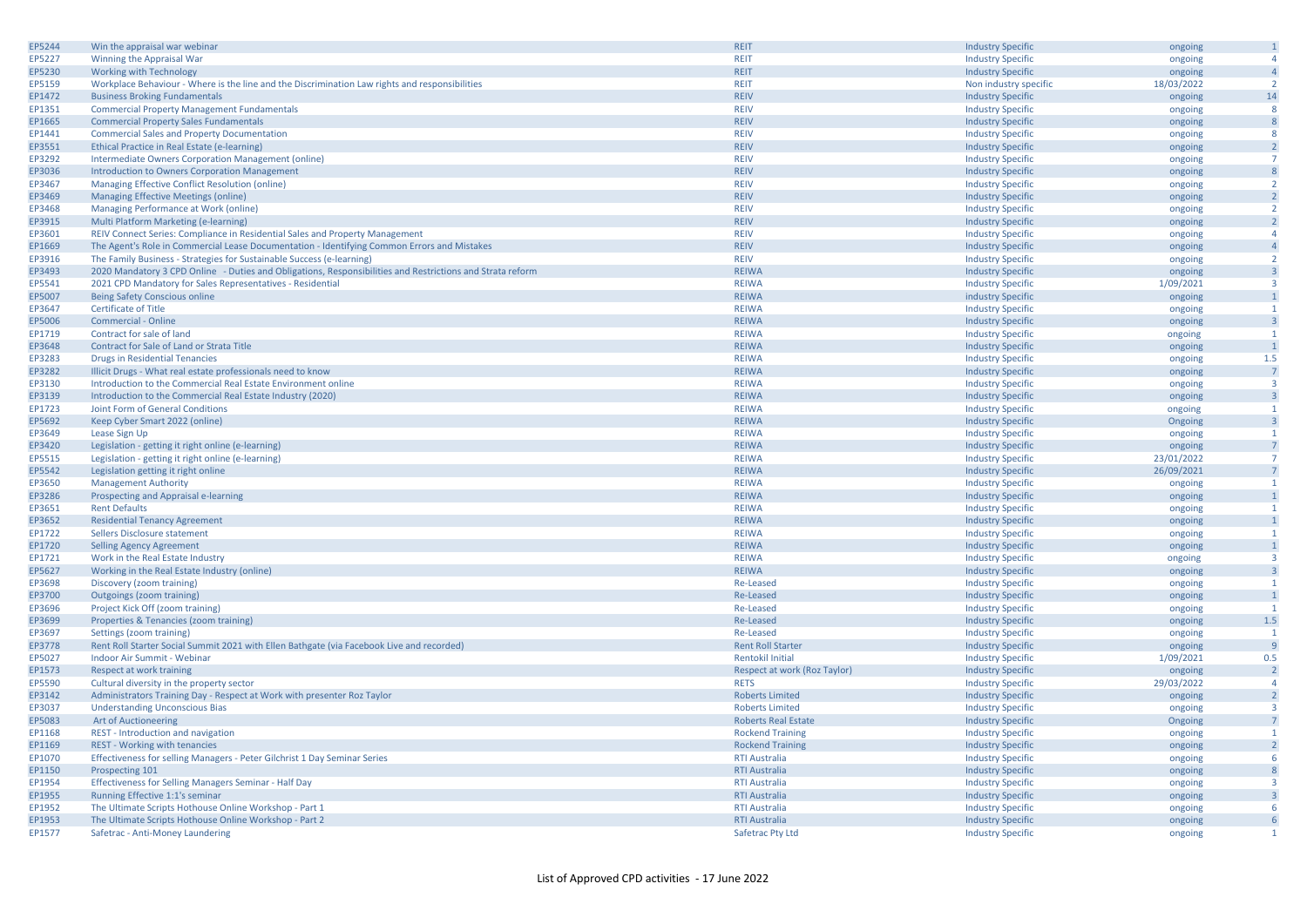| EP1576           | Safetrac - Privacy                                                                 | Safetrac Pty Ltd                                 | <b>Industry Specific</b> | ongoing    | $\mathbf{1}$            |
|------------------|------------------------------------------------------------------------------------|--------------------------------------------------|--------------------------|------------|-------------------------|
| EP1602           | Delivering 10/10 Customer Experiences                                              | Scala Institute                                  | <b>Industry Specific</b> | ongoing    | 5                       |
| EP3181           | Next Level leadership and management with DISC Advanced®                           | Scala Institute                                  | <b>Industry Specific</b> | ongoing    | $\overline{\mathbf{3}}$ |
| EP3182           | Next Level relationship selling with DISC Advanced®                                | Scala Institute                                  | <b>Industry Specific</b> | ongoing    | $\overline{3}$          |
| EP3175           | <b>Property Management - Evictions and Vacating</b>                                | Scala Institute                                  | <b>Industry Specific</b> | ongoing    | $\overline{4}$          |
| EP1738           | Property Management - Leasing and Property Management                              | Scala Institute                                  |                          |            | $\overline{\mathbf{3}}$ |
|                  |                                                                                    |                                                  | <b>Industry Specific</b> | ongoing    |                         |
| EP1737           | Property Management - Listing, Marketing and Securing Tenants                      | Scala Institute                                  | <b>Industry Specific</b> | ongoing    | $\overline{\mathbf{3}}$ |
| EP1736           | Property Management - Winning new business                                         | Scala Institute                                  | <b>Industry Specific</b> | ongoing    | $\overline{3}$          |
| EP1210           | <b>Unconscious Bias</b>                                                            | Seventeen Hundred                                | Non industry specific    | ongoing    | $\overline{2}$          |
| EP5154           | Masterclass in the Art and Science of Negotiation and Persuasion - webinar         | <b>Sheer Negotiations</b>                        | Non industry specific    | 20/10/2021 | 1.5                     |
| EP3205           | "The 90 day mentoring program experience"                                          | <b>Sherrie Storer</b>                            | <b>Industry Specific</b> | ongoing    | 15                      |
| EP5421           | Power up your 2022 - online virtual event                                          | <b>Sherrie Storer</b>                            | <b>Industry Specific</b> | 22/02/2022 | 1.5                     |
| EP5045           | Growth Base Training Program e-learning                                            | <b>Sidekick Coaching and Consulting</b>          | <b>Industry Specific</b> | ongoing    | 6                       |
| <b>IP1108</b>    | Introduction to Sotheby's International Realty                                     | Sotheby's International Realty                   | <b>Industry Specific</b> | ongoing    | $\overline{3}$          |
| EP1560           | Agent Box - sales platform e-learning                                              | St Andrews Real Estate                           | <b>Industry Specific</b> | ongoing    | $\overline{2}$          |
| <b>IP3204</b>    | COVID-19 Safe Workplaces Framework revisited                                       | St Andrews Real Estate                           | <b>Industry Specific</b> | ongoing    | -1                      |
| EP1013           | <b>Advanced Resuscitation</b>                                                      | St John Ambulance                                | Non industry specific    | ongoing    | $\overline{2}$          |
| EP1015           | Anaphylaxis                                                                        | St John Ambulance                                | Non industry specific    | ongoing    | $\overline{2}$          |
| EP1017           | Asthma                                                                             | St John Ambulance                                | Non industry specific    | ongoing    | $\overline{2}$          |
| EP1018           | <b>Automated External Defibrillation</b>                                           | St John Ambulance                                | Non industry specific    | ongoing    | $\overline{2}$          |
| EP1026           | Cardiopulmonary Resuscitation Recertification                                      | St John Ambulance                                | Non industry specific    | ongoing    | $\overline{2}$          |
| EP1071           | <b>Emergency First Aid</b>                                                         | <b>St John Ambulance</b>                         | Non industry specific    | ongoing    | $\overline{2}$          |
| EP1118           | Low Voltage Rescue CPR nested 2015                                                 | St John Ambulance                                | Non industry specific    | ongoing    | $\overline{2}$          |
| EP1135           | <b>Occupational First Aid</b>                                                      | St John Ambulance                                | Non industry specific    |            | $\overline{2}$          |
|                  |                                                                                    | St John Ambulance                                |                          | ongoing    | $\overline{2}$          |
| EP1136<br>EP1151 | <b>Occupational First Aid Recertification</b><br><b>Provide Advanced First Aid</b> | St John Ambulance                                | Non industry specific    | ongoing    | $\overline{2}$          |
|                  |                                                                                    |                                                  | Non industry specific    | ongoing    | $\overline{2}$          |
| EP1152           | Provide an Emergency Response in an Education and Care Setting                     | <b>St John Ambulance</b>                         | Non industry specific    | ongoing    |                         |
| EP1153           | Provide an Emergency Response in an Education and Care Setting Recertification     | <b>St John Ambulance</b>                         | Non industry specific    | ongoing    | $\overline{2}$          |
| EP1154           | Provide Basic Life Support                                                         | St John Ambulance                                | Non industry specific    | ongoing    | $\overline{2}$          |
| EP1155           | <b>Provide CPR</b>                                                                 | <b>St John Ambulance</b>                         | Non industry specific    | ongoing    | $\overline{2}$          |
| EP1156           | Provide First Aid 1 day course                                                     | St John Ambulance                                | Non industry specific    | ongoing    | $\overline{2}$          |
| EP1157           | Provide First Aid 2 day course                                                     | St John Ambulance                                | Non industry specific    | ongoing    | $\overline{2}$          |
| EP1158           | <b>Provide First Aid Plus</b>                                                      | St John Ambulance                                | Non industry specific    | ongoing    | $\overline{2}$          |
| EP1159           | Provide First Aid Plus Recertification                                             | <b>St John Ambulance</b>                         | Non industry specific    | ongoing    | $\overline{2}$          |
| EP1160           | Provide First Aid Recertification                                                  | St John Ambulance                                | Non industry specific    | ongoing    | $\overline{2}$          |
| EP3626           | <b>Remote First Aid</b>                                                            | <b>St John Ambulance</b>                         | Non industry specific    | ongoing    | $\overline{2}$          |
| EP1195           | The Essentials of Strata Community Management in Australia                         | <b>Strata Community Association</b>              | <b>Industry Specific</b> | ongoing    | $\overline{2}$          |
| EP5529           | SCA - Australasia strata insights report 2020                                      | <b>Strata Community Association</b>              | <b>Industry Specific</b> | ongoing    | $\mathbf{1}$            |
| EP5536           | SCA - Covid-19: Strata meetings                                                    | <b>Strata Community Association</b>              | <b>Industry Specific</b> | ongoing    | $\mathbf{1}$            |
| EP5533           | SCA - Governance in the role of a strata committee - webinar                       | <b>Strata Community Association</b>              | <b>Industry Specific</b> | ongoing    | $\mathbf{1}$            |
| EP5535           | SCA - Presentation two - strata and law                                            | <b>Strata Community Association</b>              | <b>Industry Specific</b> | ongoing    | $\mathbf{1}$            |
| EP5526           | SCA - Universal design with Geoff Penrose                                          | <b>Strata Community Association</b>              | <b>Industry Specific</b> | ongoing    | $\mathbf{1}$            |
| EP5530           | SCA-Australian housing and its ageing population                                   | <b>Strata Community Association</b>              | <b>Industry Specific</b> | ongoing    | $\mathbf{1}$            |
| EP5528           | <b>SCA-Cladding safety Victoria</b>                                                | <b>Strata Community Association</b>              | <b>Industry Specific</b> | ongoing    | $\mathbf{1}$            |
| EP5531           | SCA-Impact of housing affordability on mental health                               | <b>Strata Community Association</b>              | <b>Industry Specific</b> | ongoing    | $\overline{1}$          |
| EP5534           | SCA-Presentation one - strata matters                                              | <b>Strata Community Association</b>              | <b>Industry Specific</b> | ongoing    | $\mathbf{1}$            |
| EP5532           | SCA-Sustainability; it's no longer nice to have, it's a way of life                | <b>Strata Community Association</b>              | <b>Industry Specific</b> | ongoing    | $\overline{1}$          |
| EP5527           | SCA-Vodcast: Covid conversation                                                    | <b>Strata Community Association</b>              | <b>Industry Specific</b> | ongoing    | $\mathbf{1}$            |
| EP5370           | Surga Central Update 4.5 - webinar                                                 | Surga Central                                    | <b>Industry Specific</b> | 20/12/2021 | 0.5                     |
| EP3831           | Preparing Contracts in Real Estate (workshop)                                      | <b>Tas Conveyancing</b>                          | <b>Industry Specific</b> | ongoing    | $\overline{2}$          |
| EP3408           | Administer subsidiary accounts and ledgers (FNSACC312)                             | <b>Tas TAFE</b>                                  | Non industry specific    |            | $\overline{2}$          |
| EP3412           | Conduct business activities using a computerised accounting system (FNSACC304)     | <b>Tas TAFE</b>                                  | Non industry specific    | ongoing    | $\overline{2}$          |
|                  |                                                                                    |                                                  |                          | ongoing    |                         |
| EP3407           | Design and produce business documents (BSBITU306)                                  | <b>Tas TAFE</b>                                  | Non industry specific    | ongoing    | $\overline{2}$          |
| EP3410           | Monitor and control accounts receivable (FNSCRD302)                                | <b>Tas TAFE</b>                                  | Non industry specific    | ongoing    | $\overline{2}$          |
| EP3414           | Perform financial calculations (FNSACC313)                                         | <b>Tas TAFE</b>                                  | Non industry specific    | ongoing    | $\overline{2}$          |
| EP3411           | Prepare financial reports (BSBFI401)                                               | <b>Tas TAFE</b>                                  | Non industry specific    | ongoing    | $\overline{2}$          |
| EP3409           | Process financial transactions and extract interim reports (FNSACC311)             | <b>Tas TAFE</b>                                  | Non industry specific    | ongoing    | $\overline{2}$          |
| EP3413           | Process payroll (BSBFIA302)                                                        | <b>Tas TAFE</b>                                  | Non industry specific    | ongoing    | $\overline{2}$          |
| EP3405           | Produce spreadsheets (BSBITU304)                                                   | <b>Tas TAFE</b>                                  | Non industry specific    | ongoing    | $\overline{2}$          |
| EP3406           | Write simple documents (BSBWRT301)                                                 | <b>Tas TAFE</b>                                  | Non industry specific    | ongoing    | $\overline{2}$          |
| EP3776           | Home Fire Safety - risk assessment and risk reduction (online)                     | <b>Tasmania Fire Service</b>                     | Non industry specific    | ongoing    | $\mathbf{1}$            |
| EP5514           | 2022 Ag Innovation Expo                                                            | <b>Tasmanian Agricultural Productivity Group</b> | <b>Industry Specific</b> | 28/04/2022 | 5.5                     |
| EP3895           | <b>Writing Clearly</b>                                                             | <b>Tasmanian Training Consortium</b>             | Non industry specific    | ongoing    | $\overline{2}$          |
| EP1995           | <b>Building Workplace Resilience</b>                                               | <b>TCCI</b>                                      | Non industry Specific    | ongoing    | $\overline{2}$          |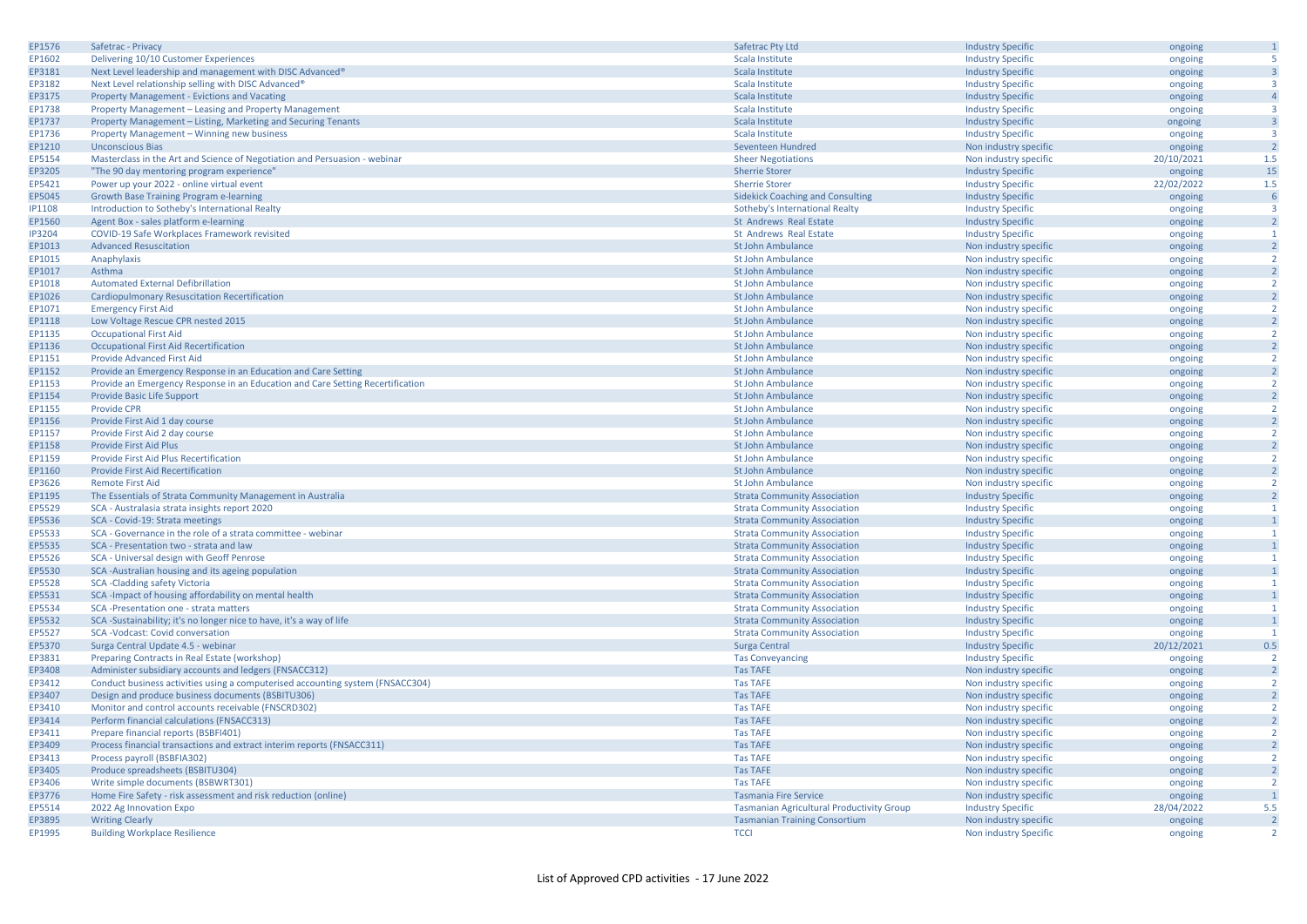| EP1994           | <b>Business Writing Essentials</b>                                                                           | <b>TCCI</b>                              | Non industry Specific    | ongoing    | $\overline{2}$ |
|------------------|--------------------------------------------------------------------------------------------------------------|------------------------------------------|--------------------------|------------|----------------|
| EP1939           | Communicate with Influence                                                                                   | <b>TCCI</b>                              | Non industry specific    | ongoing    | $\overline{2}$ |
| EP1993           | <b>Communication Essentials</b>                                                                              | <b>TCCI</b>                              | Non industry Specific    | ongoing    | $\overline{2}$ |
| EP1992           | <b>Conflict Resolution Essentials</b>                                                                        | <b>TCCI</b>                              | Non industry Specific    | ongoing    | $\overline{2}$ |
| EP3401           | Emotional Intelligence in the Real Estate Industry                                                           | <b>TCCI</b>                              | <b>Industry Specific</b> | ongoing    | $\overline{4}$ |
| EP1938           | <b>Leadership Essentials</b>                                                                                 | <b>TCCI</b>                              | Non industry specific    | ongoing    | $\overline{2}$ |
| EP1936           | Manage Under Performance                                                                                     | <b>TCCI</b>                              | Non industry specific    | ongoing    | $\overline{2}$ |
| EP1940           | <b>Selling Essentials</b>                                                                                    | <b>TCCI</b>                              | Non industry specific    | ongoing    | $\overline{2}$ |
| EP1321           | The Tenants' Union of Tasmania - Our Role And Our Relationship With You                                      | <b>Tenants' Union of Tasmania</b>        | <b>Industry Specific</b> | ongoing    | $\mathbf{1}$   |
| EP3852           | Strata Title Property in Tasmania                                                                            | <b>Terrace Strata Management Pty Ltd</b> | <b>Industry Specific</b> | ongoing    | $\overline{2}$ |
| EP5358           | Workplace Bullying, Harassment and Racism Course                                                             | The Coaching Space Pty Ltd               | Non industry specific    | 30/11/2021 | $\overline{2}$ |
| EP5386           | Preparation for Buying in 2022 - Podcast                                                                     | The Elephant in the Room Property        | <b>Industry Specific</b> | ongoing    | $\mathbf{1}$   |
| EP5605           | Suburb trends March 2022: What's changing the in the Australian Property Market in 2022 - podcast            | The Elephant in the Room Property        | <b>Industry Specific</b> | ongoing    | $\overline{1}$ |
| EP5368           | What's driving growth in the prestige property market - podcast                                              | The Elephant in the Room Property        | <b>Industry Specific</b> | ongoing    | $\mathbf{1}$   |
| EP5013           | Developing Your Unique Selling Point on Social Media - Webinar                                               | The Media Coach                          | <b>Industry Specific</b> | ongoing    | $\mathbf{1}$   |
|                  | Code of Conduct Presentation via zoom                                                                        |                                          |                          |            | $\mathbf{1}$   |
| EP5369<br>EP3859 |                                                                                                              | The Property Agents Board                | <b>Industry Specific</b> | ongoing    | $\overline{1}$ |
|                  | Auction Ready: How to win in any Market (podcast)                                                            | The Property Couch Podcasts              | <b>Industry Specific</b> | ongoing    |                |
| EP3860           | Bernard Salt - The Big Shift in Australian Property (podcast)                                                | The Property Couch Podcasts              | <b>Industry Specific</b> | ongoing    | 1.25<br>1.25   |
| EP3874           | Property Market Outlook 2021 - Chat with Cameron Kusher, Executive Manager of Economic Research at REA Group | The Property Couch Podcasts              | <b>Industry Specific</b> | ongoing    |                |
| EP5543           | Property market outlook 2022 with Nerida Conisbee                                                            | The Property Couch Podcasts              | <b>Industry Specific</b> | ongoing    | $\overline{1}$ |
| EP5544           | The voice behind "The Female Investor" chat with Nicola McDougall                                            | The Property Couch Podcasts              | <b>Industry Specific</b> | ongoing    | $\mathbf{1}$   |
| EP1077           | <b>Excel Advanced</b>                                                                                        | The Quill Consultancy                    | Non industry specific    | ongoing    | $\overline{2}$ |
| EP1079           | <b>Excel Intermediate</b>                                                                                    | The Quill Consultancy                    | Non industry specific    | ongoing    | $\overline{2}$ |
| EP1080           | <b>Excel Introduction</b>                                                                                    | The Quill Consultancy                    | Non industry specific    | ongoing    | $\overline{2}$ |
| EP1139           | <b>Photoshop Advanced</b>                                                                                    | The Quill Consultancy                    | Non industry specific    | ongoing    | $\overline{2}$ |
| EP1922           | Adobe InDesign Introduction                                                                                  | The Quill Consultancy                    | Non industry specific    | ongoing    | $\overline{2}$ |
| EP5106           | Managing Poor Performance and Inspiring High Performance (Hobart) - Day 1                                    | The Real Learning Experience             | Non industry specific    | 11/10/2021 | $\overline{2}$ |
| EP5107           | Managing Poor Performance and Inspiring High Performance (Hobart) - Day 2                                    | The Real Learning Experience             | Non industry specific    | 12/10/2021 | $\overline{2}$ |
| EP3102           | Analyse and present research information (BSBRES411)                                                         | The Training and Business Company        | Non industry specific    | ongoing    | $\overline{2}$ |
| EP1527           | Communicate with influence (BSBLDR503)                                                                       | The Training and Business Company        | Non industry specific    | ongoing    | $\overline{2}$ |
| EP3111           | Coordinate business resources (BSBADM409)                                                                    | The Training and Business Company        | Non industry specific    | ongoing    | $\overline{2}$ |
| EP3104           | Coordinate implementation of customer service strategies (BSBCUS401)                                         | The Training and Business Company        | Non industry specific    | ongoing    | $\overline{2}$ |
| EP3105           | Design and develop complex text documents (BSBITU401)                                                        | The Training and Business Company        | Non industry specific    | ongoing    | $\overline{2}$ |
| EP3106           | Develop and use complex spreadsheets (BSBITU402)                                                             | The Training and Business Company        | Non industry specific    | ongoing    | $\overline{2}$ |
| EP1518           | Develop and use emotional intelligence (BSBLDR501)                                                           | The Training and Business Company        | Non industry specific    | ongoing    | $\overline{2}$ |
| EP3110           | Develop teams and individuals (BSBLED401)                                                                    | The Training and Business Company        | Non industry specific    | ongoing    | $\overline{2}$ |
| EP1521           | Ensure a safe workplace (BSBWHS501)                                                                          | The Training and Business Company        | Non industry specific    | ongoing    | $\overline{2}$ |
| EP3103           | Implement and monitor WHS policies procedures and programs to meet legislative requirements (BSBWHS401)      | The Training and Business Company        | Non industry specific    | ongoing    | $\overline{2}$ |
| EP1519           | Lead and manage effective workplace relationships (BSBLDR502)                                                | The Training and Business Company        | Non industry specific    | ongoing    | $\overline{2}$ |
| EP1517           | Lead and manage team effectiveness (BSBWOR502)                                                               | The Training and Business Company        | Non industry specific    | ongoing    | $\overline{2}$ |
| EP1522           | Manage effective WHS consultation and participation processes (BSBWHS502)                                    | The Training and Business Company        | Non industry specific    | ongoing    | $\overline{2}$ |
| EP1526           | Manage employee relations (BSBWRK510)                                                                        | The Training and Business Company        | Non industry specific    | ongoing    | $\overline{2}$ |
| EP1516           | Manage operational plan - BSBMGT517                                                                          | The Training and Business Company        | Non industry specific    | ongoing    | $\overline{2}$ |
| EP1523           | Manage people performance (BSBMGT502)                                                                        | The Training and Business Company        | Non industry specific    | ongoing    | $\overline{2}$ |
| EP1524           | Manage personal work priorities and professional development (BSBWOR501)                                     | The Training and Business Company        | Non industry specific    | ongoing    | $\overline{2}$ |
| EP1525           | Manage quality customer service (BSBCUS501)                                                                  | The Training and Business Company        | Non industry specific    | ongoing    | $\overline{2}$ |
| EP3108           | Organise meetings (BSBADM405)                                                                                | The Training and Business Company        | Non industry specific    | ongoing    | $\overline{2}$ |
| EP3109           | Promote innovation in a team environment (BSBINN301)                                                         | The Training and Business Company        | Non industry specific    | ongoing    | $\overline{2}$ |
| EP3107           | Review and maintain a website (BSBEBU401)                                                                    | The Training and Business Company        | Non industry specific    | ongoing    | $\overline{2}$ |
| EP1520           | Support recruitment, selection and induction of staff (BSBHRM405)                                            | The Training and Business Company        | Non industry specific    | ongoing    | $\overline{2}$ |
| EP1035           | <b>Communication and Media</b>                                                                               | <b>Think Real Estate</b>                 | Non industry specific    | ongoing    | $\overline{1}$ |
| EP5558           | Communication skills and/or practice - via Zoom                                                              | <b>Think Real Estate</b>                 | <b>Industry Specific</b> | ongoing    | $\overline{1}$ |
| EP1038           | <b>Competition Law</b>                                                                                       | <b>Think Real Estate</b>                 | <b>Industry Specific</b> | ongoing    | 1.5            |
| EP5554           | COVID Safe Business - via Zoom                                                                               | <b>Think Real Estate</b>                 | <b>Industry Specific</b> | ongoing    | 1              |
| EP5555           | Disclosure of material facts - via Zoom                                                                      | <b>Think Real Estate</b>                 | <b>Industry Specific</b> | ongoing    | $\mathbf{1}$   |
| EP1075           | <b>Equal Opportunity in Employment</b>                                                                       | <b>Think Real Estate</b>                 | Non industry specific    | ongoing    | $\overline{1}$ |
| EP5559           | Fraud prevention - via Zoom                                                                                  | <b>Think Real Estate</b>                 | <b>Industry Specific</b> | ongoing    | $\mathbf{1}$   |
|                  | Law at Work Bullying                                                                                         | <b>Think Real Estate</b>                 |                          |            | $\mathbf{1}$   |
| EP1111<br>EP1128 | Misleading and Deceptive Conduct                                                                             | <b>Think Real Estate</b>                 | Non industry specific    | ongoing    | 1.5            |
| EP5540           |                                                                                                              | <b>Think Real Estate</b>                 | <b>Industry Specific</b> | ongoing    | $\overline{3}$ |
| EP1144           | <b>NSW Business Skills</b>                                                                                   | <b>Think Real Estate</b>                 | <b>Industry Specific</b> | 5/09/2021  | $1.5$          |
|                  | Privacy                                                                                                      |                                          | <b>Industry Specific</b> | ongoing    |                |
| EP5557           | Property practice - via Zoom                                                                                 | <b>Think Real Estate</b>                 | <b>Industry Specific</b> | ongoing    | $\mathbf{1}$   |
| EP1184           | Sexual Harassment                                                                                            | <b>Think Real Estate</b>                 | Non industry specific    | ongoing    | $\mathbf{1}$   |
| EP5556           | Short-term rental accommodation code of conduct - via zoom                                                   | <b>Think Real Estate</b>                 | <b>Industry Specific</b> | ongoing    | $\overline{1}$ |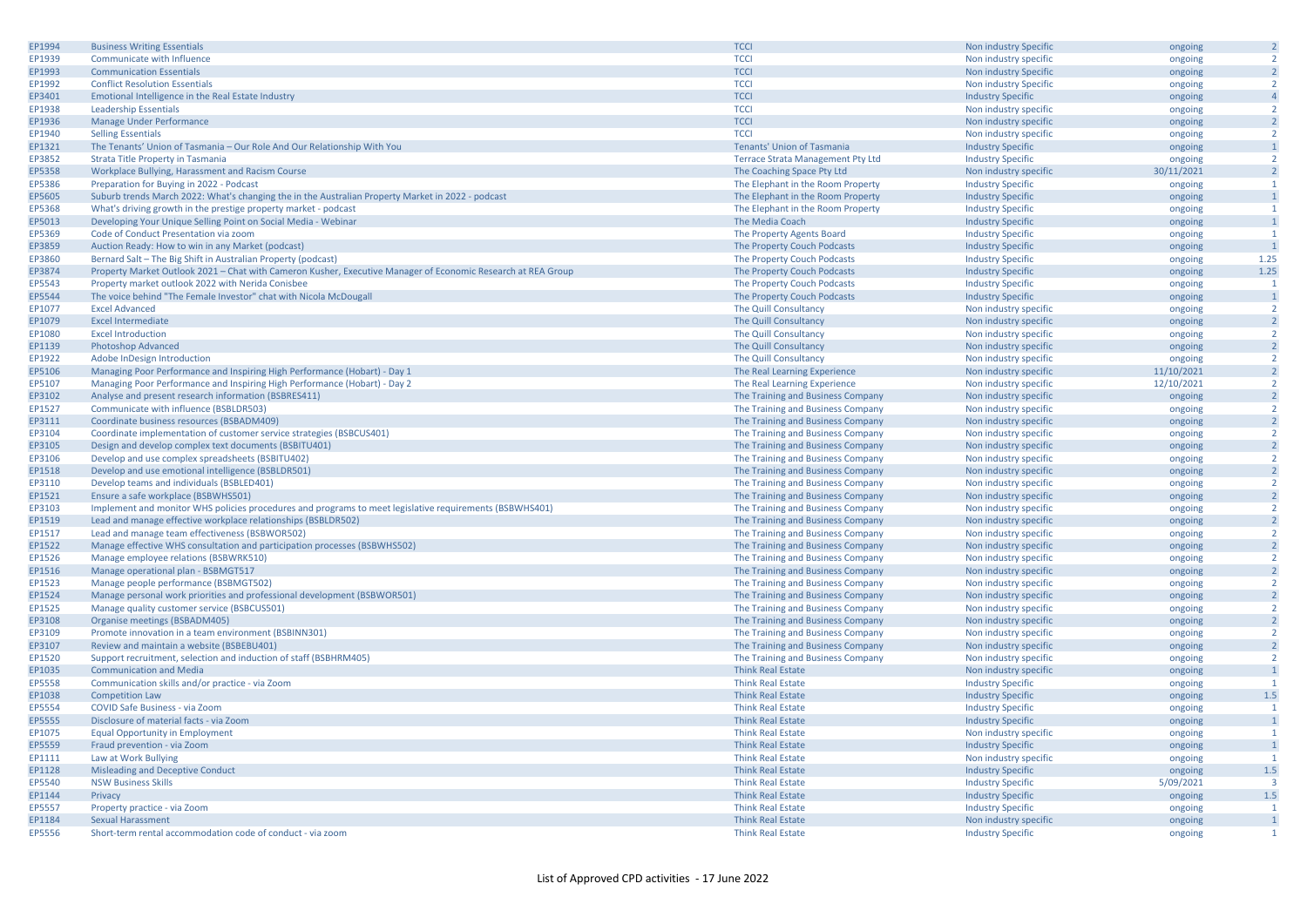| EP1217        | <b>WHS</b>                                                                                 | <b>Think Real Estate</b>         | Non industry specific    | ongoing    | 1.5            |
|---------------|--------------------------------------------------------------------------------------------|----------------------------------|--------------------------|------------|----------------|
| EP1670        | Are You a Risk Taker? (elearning)                                                          | <b>Think Real Estate</b>         | <b>Industry Specific</b> | ongoing    | $\Delta$       |
| EP1621        | Competition and Consumer Law in 2019                                                       | <b>Think Real Estate</b>         | <b>Industry Specific</b> | ongoing    | $\overline{4}$ |
| EP1935        | Compliance Essentials (online sales)                                                       | <b>Think Real Estate</b>         | <b>Industry Specific</b> | ongoing    | $\Delta$       |
| EP1651        | Develop Teams and Individuals (BSBLED401)                                                  | <b>Think Real Estate</b>         | <b>Industry Specific</b> | ongoing    | 10             |
| EP1186        | Stamp Duty changes and CGT withholding Tax                                                 | <b>Thomson Geer Solicitors</b>   | Non industry specific    | ongoing    | 1.5            |
| EP3716        | The Million Dollar Checklist (via YouTube)                                                 | <b>Tom Ferry</b>                 | <b>Industry Specific</b> | ongoing    | $\overline{1}$ |
| EP3717        | How to Win Every Real Estate Listing (via YouTube)                                         | <b>Tom Ferry</b>                 | <b>Industry Specific</b> | ongoing    | 0.75           |
| EP3715        | The Best Real Estate Marketing Strategy - 5 Rules for Exponential Growth (via YouTube)     | <b>Tom Ferry</b>                 | <b>Industry Specific</b> | ongoing    | 0.25           |
| EP1772        | Tom Ferry Livecast 2019                                                                    | <b>Tom Ferry</b>                 | <b>Industry Specific</b> | ongoing    | 10             |
| EP3897        | How to rapidly grow your new business                                                      | <b>Tom Panos</b>                 | <b>Industry Specific</b> | 7/07/2021  | 0.5            |
| EP1655        | <b>Real Estate Gym</b>                                                                     | <b>Tom Panos</b>                 | <b>Industry Specific</b> | ongoing    | 20             |
| EP5468        | Scripts and dialogues- webinar                                                             | <b>Tom Panos</b>                 | <b>Industry Specific</b> | ongoing    | $\overline{1}$ |
| EP5012        | Surviving Real Estate in Crazy Times - Webinar                                             | <b>Tom Panos</b>                 | <b>Industry Specific</b> | ongoing    | $\overline{1}$ |
| EP3149        | The 30 day Recession-Proof Bootcamp                                                        | <b>Tom Panos</b>                 | <b>Industry Specific</b> | ongoing    | 19.5           |
| EP5581        | The new rules of VPA with Tom Panos - webinar                                              | <b>Tom Panos</b>                 | <b>Industry Specific</b> | 7/04/2022  | -1             |
| EP3742        | Tom Panos - Real Estate Gym - Tom Hectors Entire Listing Presentation                      | <b>Tom Panos</b>                 | <b>Industry Specific</b> | ongoing    | $\overline{1}$ |
| EP3741        | Tom Panos Real Estate Gym - how to 10x your business - Alex Jordan from \$500K to \$5M GCI | <b>Tom Panos</b>                 | <b>Industry Specific</b> | ongoing    |                |
| EP5000        | Tom Panos Real Estate Gym - Interview with Mark Grogan                                     | <b>Tom Panos</b>                 | <b>Industry Specific</b> | 11/08/2021 | 0.5            |
| EP5548        | Tom Panos Real Estate Gym - Mindset mastery with Dr Fred Grosse                            | <b>Tom Panos</b>                 | <b>Industry Specific</b> | 13/04/2022 | 0.5            |
| EP5549        | Tom Panos Real Estate Gym - The list - reduce - sell strategy                              | <b>Tom Panos</b>                 | <b>Industry Specific</b> | 20/04/2022 | $\overline{1}$ |
| IP1471        | <b>CRM Database Training</b>                                                               | <b>TPR Property Group</b>        | <b>Industry Specific</b> | ongoing    | -6             |
| <b>IP3684</b> | WHS in the Workplace                                                                       | <b>TPR Property Group</b>        | <b>Industry Specific</b> | ongoing    | 6              |
| EP5523        | AREC 2022 - (Day 1)                                                                        | <b>TRET</b>                      | <b>Industry Specific</b> | 29/05/2022 | -6             |
| EP5524        | AREC 2022 - (Day 2)                                                                        | <b>TRET</b>                      | <b>Industry Specific</b> | 30/05/2022 |                |
| EP1535        | Australian Real Estate Conference (AREC) 2019 (recording)                                  | <b>TRET</b>                      | <b>Industry Specific</b> | ongoing    | 11.5           |
| EP1771        | <b>Fundamentals of Garden Design</b>                                                       | Udemy                            | Non industry specific    | ongoing    | $\overline{2}$ |
| EP1006        | <b>Accurate Appraisals and Market Property</b>                                             | <b>Under the Hammer Training</b> | <b>Industry Specific</b> | ongoing    | $\overline{a}$ |
| EP1086        | Focus on Open Homes & How to be a Better Negotiator                                        | Under the Hammer Training        | <b>Industry Specific</b> | ongoing    | $\overline{4}$ |
| EP1147        | Property and Compliance & Risk Management                                                  | Under the Hammer Training        | <b>Industry Specific</b> | ongoing    | $\overline{a}$ |
| EP3596        | Business Negotiations and Deal-Making - LAWS90062                                          | <b>University of Melbourne</b>   | Non industry specific    | ongoing    | $\overline{2}$ |
| EP3077        | <b>Contract Administration</b>                                                             | University of South Australia    | Non industry specific    | ongoing    | $\overline{2}$ |
| EP3064        | International Property Experts on the future post-COVID-19 (webinar)                       | University of South Australia    | <b>Industry Specific</b> | ongoing    | 1.5            |
| EP3497        | <b>Industrial Relations BMA341</b>                                                         | <b>UTAS</b>                      | Non industry specific    | ongoing    | $\overline{2}$ |
| EP3125        | Law 121 - Introduction to Law                                                              | <b>UTAS</b>                      | Non industry specific    | ongoing    | $\overline{2}$ |
| EP3035        | Local Lives for a sustainable planet (KGA107)                                              | <b>UTAS</b>                      | Non industry specific    | ongoing    | <sup>2</sup>   |
| EP3693        | Sustainable design For Houses & Landscape (UNIT CODE KGA102)                               | <b>UTAS</b>                      | Non industry specific    | ongoing    | $\overline{2}$ |
| EP5474        | CPPREP4001 Prepare for professional practice in real estate                                | Validum Institute                | <b>Industry Specific</b> | ongoing    | 16             |
| EP5485        | CPPREP4002 Access and interpret ethical practice in real estate                            | Validum Institute                | <b>Industry Specific</b> | ongoing    | 16             |
| EP5486        | CPPREP4003 Access and interpret legislation in real estate                                 | Validum Institute                | <b>Industry Specific</b> | ongoing    | 16             |
| EP5476        | CPPREP4004 Establish marketing and communication profiles in real estate                   | Validum Institute                | <b>Industry Specific</b> | ongoing    | 16             |
| EP5487        | CPPREP4005 Prepare to work with real estate trust accounts                                 | Validum Institute                | <b>Industry Specific</b> | ongoing    | 16             |
| EP5481        | CPPREP4101 Appraise property for sale or lease                                             | Validum Institute                | <b>Industry Specific</b> | ongoing    | 16             |
| EP5475        | CPPREP4102 Market Property                                                                 | Validum Institute                | <b>Industry Specific</b> | ongoing    | 16             |
| EP5477        | CPPREP4103 Establish vendor relationships                                                  | Validum Institute                | <b>Industry Specific</b> | ongoing    | 16             |
| EP5483        | CPPREP4104 Establish buyer relationships                                                   | Validum Institute                | <b>Industry Specific</b> | ongoing    | 16             |
| EP5484        | CPPREP4105 Sell property                                                                   | Validum Institute                | <b>Industry Specific</b> | ongoing    | 16             |
| EP5482        | CPPREP4121 Establish landlord relationships                                                | Validum Institute                | <b>Industry Specific</b> | ongoing    | 16             |
| EP5491        | CPPREP4122 Manage tenant relationships                                                     | Validum Institute                | <b>Industry Specific</b> | ongoing    | 16             |
| EP5488        | CPPREP4123 Manage tenancy                                                                  | Validum Institute                | <b>Industry Specific</b> | ongoing    | 16             |
| EP5492        | CPPREP4124 End tenancy                                                                     | Validum Institute                | <b>Industry Specific</b> | ongoing    | 16             |
| EP5489        | <b>CPPREP4125 Transact in trust accounts</b>                                               | Validum Institute                | <b>Industry Specific</b> | ongoing    | 16             |
| EP5479        | CPPREP4503 Present at hearings in real estate                                              | Validum Institute                | <b>Industry Specific</b> | ongoing    | 16             |
| EP5478        | CPPREP4506 Manage off-site and lone worker safety in real estate                           | Validum Institute                | <b>Industry Specific</b> | ongoing    | 16             |
| EP5490        | CPPREP5006 Manage operational finances in the property industry                            | Validum Institute                | <b>Industry Specific</b> | ongoing    | 16             |
| EP5480        | CPPREP5010 Manage customer service activities in the property industry                     | Validum Institute                | <b>Industry Specific</b> | ongoing    | 16             |
| EP5313        | <b>Administration Vault RE - webinar</b>                                                   | Vault RE                         | <b>Industry Specific</b> | ongoing    | $\overline{1}$ |
| EP5377        | Building buyer relationships with the power of Vault - webinar                             | Vault RE                         | <b>Industry Specific</b> | ongoing    | $\overline{1}$ |
| EP5361        | Compass Plus: Adding offers into the Contract - webinar                                    | Vault RE                         | <b>Industry Specific</b> | ongoing    | 0.5            |
| EP5360        | Compass Plus: eMarketing Expert - webinar                                                  | Vault RE                         | <b>Industry Specific</b> | ongoing    | 0.5            |
| EP5311        | Getting mobile with Vault RE - webinar                                                     | Vault RE                         | <b>Industry Specific</b> | ongoing    | $\overline{1}$ |
| EP5315        | Office Migration Vault RE - webinar                                                        | Vault RE                         | <b>Industry Specific</b> | ongoing    | $\overline{2}$ |
| EP5314        | Processing Properties Vault RE - webinar                                                   | <b>Vault RE</b>                  | <b>Industry Specific</b> | ongoing    |                |
| EP5376        | Prospecting 101 - webinar                                                                  | Vault RE                         | <b>Industry Specific</b> | ongoing    | $\overline{1}$ |